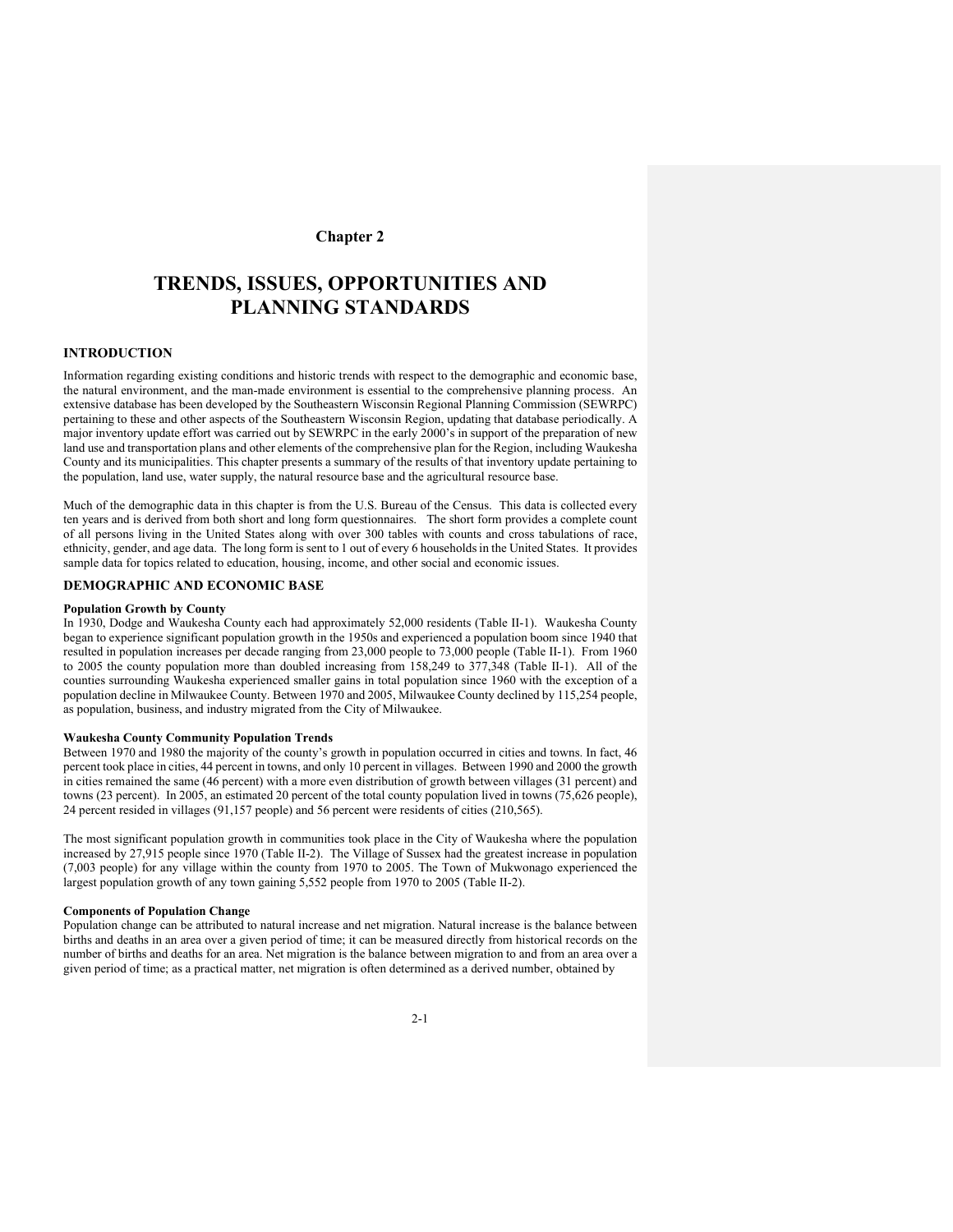subtracting natural increase from total population change for the time period concerned. Of the total population increase of 56,052 persons in the County between 1990 and 2000, 18,582 can be attributed to natural increase; the balance of 37,470 persons can be attributed to net in-migration. Table II-2 illustrates that the level of natural increase in the County has been relatively stable since the 1970's.

### **Table II-1**

# **SELECTED COUNTY POPULATION GROWTH TRENDS: 1840-2005**

| Year<br>County | Dodge<br>County | <b>Jefferson</b><br>County | <b>Milwaukee</b><br>County | Racine<br>County | Walworth<br>County | Washington<br>County | Waukesha<br>County |
|----------------|-----------------|----------------------------|----------------------------|------------------|--------------------|----------------------|--------------------|
| 1840           | 67              | 914                        | 5,605                      | 3,475            | 2,611              | 343                  | N/A                |
| 1850           | 19,138          | 15,317                     | 31,077                     | 14,973           | 17,862             | 19,485               | 19,558             |
| 1860           | 42,818          | 30,438                     | 62,518                     | 21,360           | 26,496             | 23,622               | 26,831             |
| 1870           | 47,035          | 34,050                     | 89,936                     | 26,742           | 25,992             | 28,274               | 28,258             |
| 1880           | 45,931          | 32,155                     | 138,523                    | 30,921           | 26,249             | 33,270               | 28,957             |
| 1890           | 44,984          | 33,530                     | 236,101                    | 36,268           | 27,802             | 35,229               | 33,270             |
| 1900           | 46,631          | 34,789                     | 330,017                    | 45,644           | 20,259             | 23,589               | 35,229             |
| 1910           | 47,436          | 34,606                     | 433,187                    | 57,424           | 29,614             | 23,784               | 37,100             |
| 1920           | 49,742          | 35,022                     | 539,449                    | 78,961           | 29,327             | 25,713               | 42,612             |
| 1930           | 52,092          | 36,785                     | 725,263                    | 90,217           | 31,058             | 26,551               | 52,358             |
| 1940           | 54,280          | 38,868                     | 766,885                    | 94,047           | 33,103             | 28,430               | 62,744             |
| 1950           | 57,611          | 43,069                     | 871,047                    | 109,585          | 41,584             | 33,902               | 85,901             |
| 1960           | 63,170          | 50,094                     | 1,036,041                  | 141,781          | 52,368             | 46,119               | 158,249            |
| 1970           | 69,004          | 60,060                     | 1,054,249                  | 170.838          | 63,444             | 63.829               | 231,338            |
| 1980           | 75,064          | 66,152                     | 964,988                    | 173,132          | 71,507             | 84,848               | 280,203            |
| 1990           | 76,559          | 67,783                     | 959,275                    | 175,034          | 75,000             | 95,328               | 304,715            |
| 2000           | 85,897          | 75,784                     | 940,164                    | 188,831          | 91,996             | 117,493              | 360,767            |
| 2005           | 88,748          | 79,188                     | 938,995                    | 193,239          | 98,496             | 125,940              | 377,348            |

Source: U. S. Bureau of the Census and the Wisconsin Department of Administration.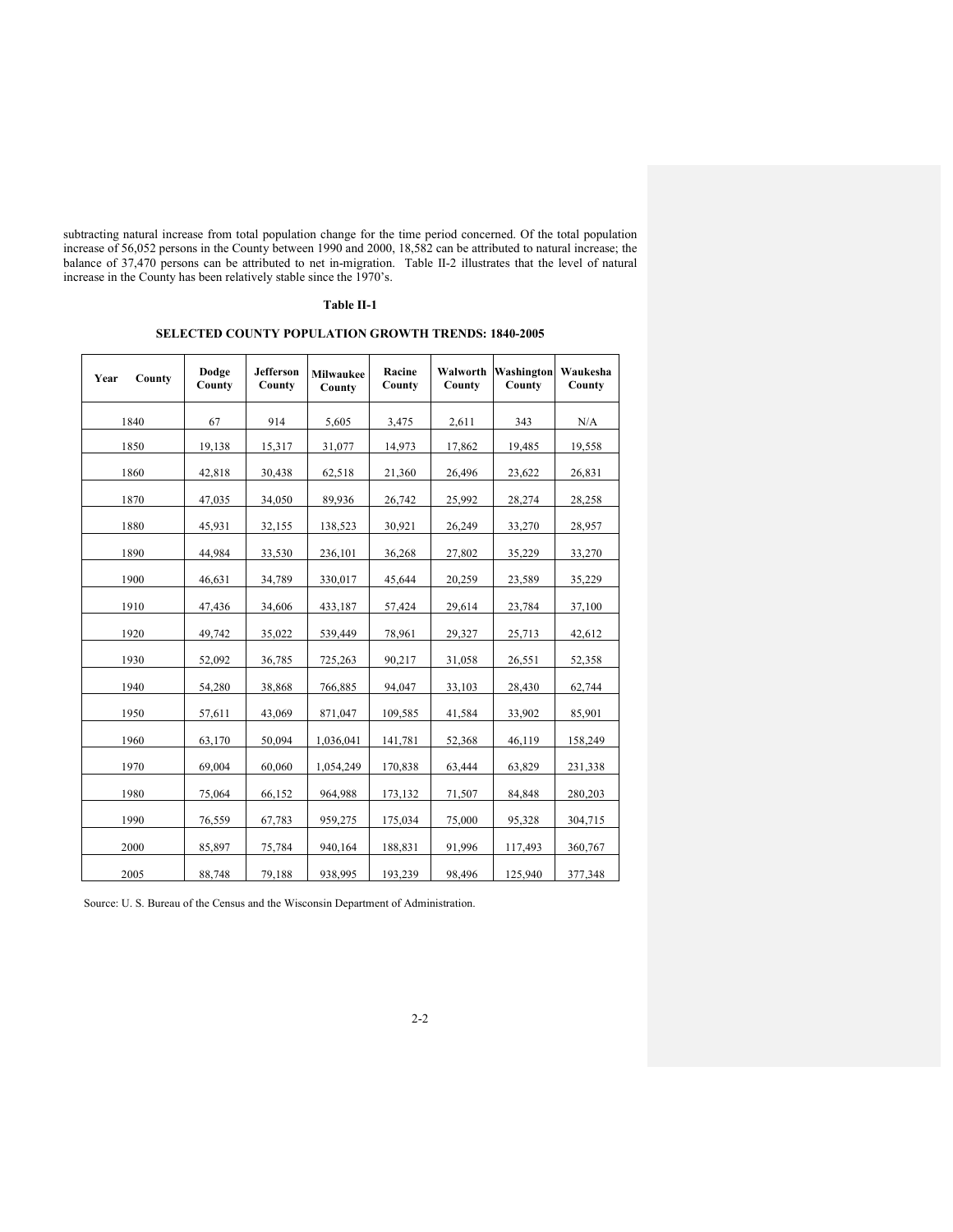### **POPULATION GROWTH BY COMMUNITY IN WAUKESHA COUNTY: 1970-2005**

| Community                  | 1970    | 1980    | 1990    | 2000    | 2005    |
|----------------------------|---------|---------|---------|---------|---------|
| Town of Brookfield         | 4.303   | 4.364   | 4.232   | 6.390   | 6.379   |
| Town of Delafield          | 3,750   | 4,597   | 5,735   | 7,820   | 8,286   |
| Town of Eagle              | 1,250   | 1,758   | 2,028   | 3,117   | 3,492   |
| Town of Genesee            | 3,172   | 5,126   | 5,986   | 7,284   | 7,542   |
| Town of Lisbon             | 4,709   | 8,352   | 8,277   | 9,359   | 9,733   |
| Town of Merton             | 4,424   | 6,025   | 6,430   | 7,988   | 8,347   |
| Town of Mukwonago          | 1,930   | 4,979   | 5,967   | 6,868   | 7,482   |
| Town of Oconomowoc         | 6,010   | 7,340   | 7,323   | 7,451   | 7,882   |
| Town of Ottawa             | 1,698   | 2,795   | 2,988   | 3,758   | 3,850   |
| Town of Summit             | 3.809   | 4,050   | 4,003   | 4.999   | 5.178   |
| Town of Vernon             | 2,857   | 6,372   | 7,549   | 7,227   | 7,455   |
| Town of Waukesha           | 4,408   | 6,668   | 7,566   | 8,596   | 8,832   |
| Village of Big Bend        | 1,148   | 1,345   | 1,299   | 1,278   | 1,285   |
| Village of Butler          | 2,261   | 2,059   | 2,079   | 1,881   | 1,835   |
| Village of Chenequa        | 642     | 532     | 601     | 583     | 586     |
| Village of Dousman         | 451     | 1,153   | 1,277   | 1,548   | 1,808   |
| Village of Eagle           | 745     | 1,008   | 1,182   | 1,707   | 1,772   |
| Village of Elm Grove       | 7,201   | 6,735   | 6,261   | 6,249   | 6,234   |
| Village of Hartland        | 2,763   | 5,559   | 6,906   | 7,905   | 8,365   |
| Village of Lac La Belle    | 227     | 289     | 258     | 329     | 333     |
| Village of Lannon          | 1,056   | 987     | 924     | 1,009   | 957     |
| Village of Menomonee Falls | 31,697  | 27,845  | 26,840  | 32,647  | 33,939  |
| Village of Merton          | 646     | 1,045   | 1,199   | 1,926   | 2,376   |
| Village of Mukwonago       | 2,367   | 4,014   | 4,464   | 6,162   | 6,506   |
| Village of Nashotah        | 410     | 513     | 567     | 1,266   | 1,372   |
| Village of North Prairie   | 669     | 938     | 1.322   | 1,571   | 1,855   |
| Village of Oconomowoc Lake | 599     | 524     | 493     | 564     | 637     |
| Village of Pewaukee        | 3,271   | 4,637   | 5,287   | 8,170   | 8,969   |
| Village of Sussex          | 2.758   | 3.482   | 5,039   | 8,828   | 9,761   |
| Village of Wales           | 691     | 1,992   | 2,471   | 2,523   | 2,567   |
| City of Brookfield         | 31,761  | 34,035  | 35,184  | 38,649  | 39,797  |
| City of Delafield          | 3,182   | 4,083   | 5,347   | 6,472   | 6,876   |
| City of Muskego            | 11,573  | 15,277  | 16,813  | 21,397  | 22,427  |
| City of New Berlin         | 26,910  | 30,529  | 33,592  | 38,220  | 38,969  |
| City of Oconomowoc         | 8,741   | 9,909   | 10,993  | 12,382  | 13,459  |
| City of Pewaukee           | 7,551   | 8,922   | 9,621   | 11,783  | 12,625  |
| City of Waukesha           | 39,665  | 50,365  | 56,894  | 64,825  | 67,580  |
| Waukesha County            | 231,335 | 280,203 | 304,715 | 360,767 | 377,348 |

Note: The Town of Pewaukee was incorporated as the City of Pewaukee in 1999. Source: U.S. Bureau of the Census and the Wisconsin Department of Administration

#### **Racial Composition**

According to the 2000 U.S. Census, almost 96 percent of residents in Waukesha County were Caucasian in 2000. However, the population of Waukesha County continues to grow more diverse. Between 1990 and 2000 the Hispanic population in the County nearly doubled from 5,448 to 9,503. The City of Waukesha experienced the largest growth in the number of Hispanics. Several neighborhood block groups within the City of Waukesha recorded populations that were over 25 percent Hispanic. Asians made up the third largest racial group within Waukesha County with nearly 5,400 people.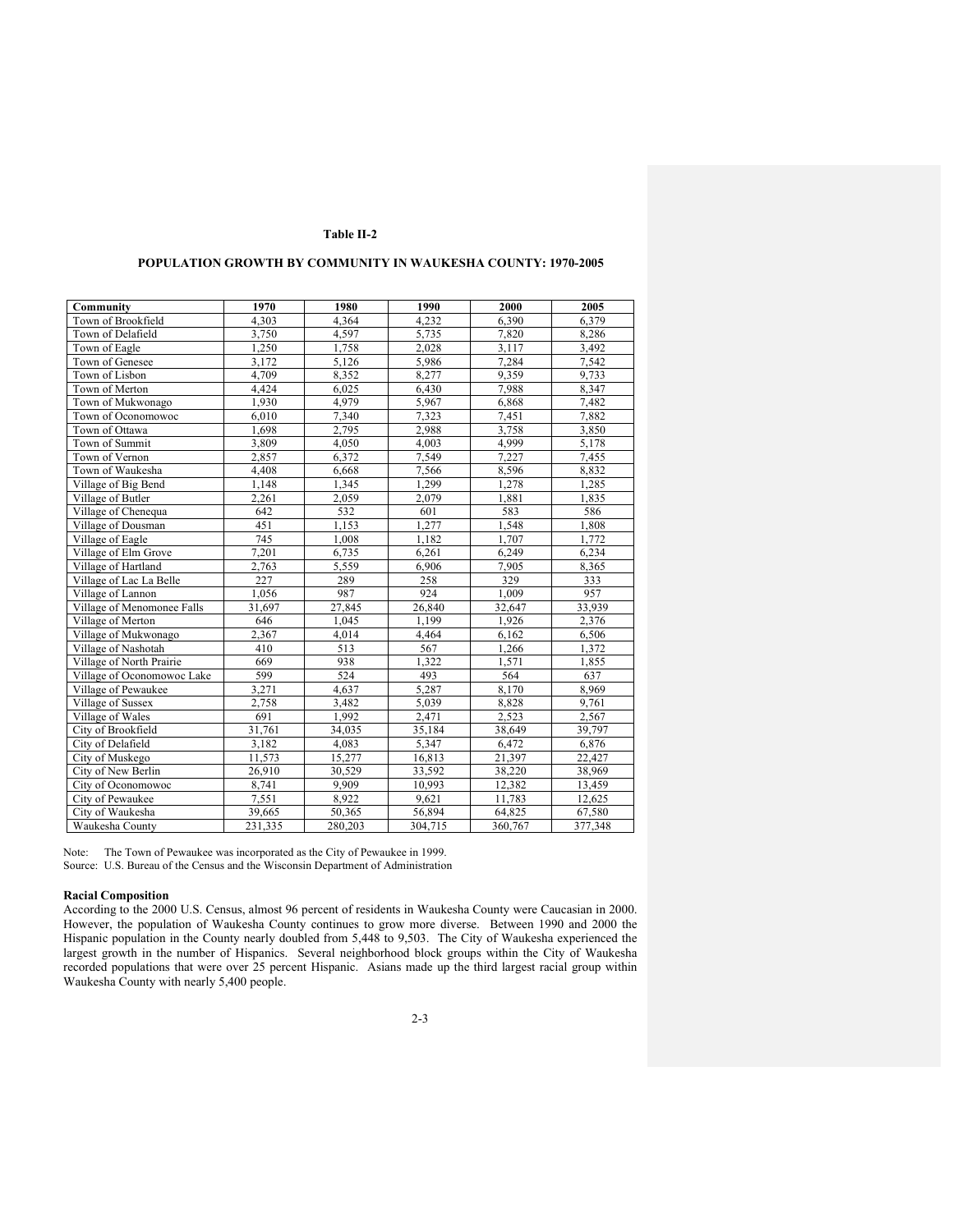### **Household Trends**

In addition to population, the number of households, or occupied housing units, is of importance in land use and public facility planning. Households directly influence the demand for urban land as well as the demand for transportation and other public facilities and services. A household includes all persons who occupy a housing unitdefined by the Census Bureau as a house, an apartment, a mobile home, a group of rooms, or a single-room that is occupied, or intended for occupancy, as separate living quarters.

# **Table II-3**

# **OWNER VS. RENTER OCCUPIED UNITS IN WAUKESHA COUNTY MUNICIPALITIES: 2000**

| Community                    | Owner<br>Occupied | Percent | Renter<br>Occupied | Percent |
|------------------------------|-------------------|---------|--------------------|---------|
| Town of Brookfield           | 1,763             | 63.8    | 999                | 36.2    |
| Town of Delafield            | 2.521             | 96.0    | 104                | 4.0     |
| Town of Eagle                | 1,049             | 93.8    | 69                 | 6.2     |
| Town of Genesee              | 2,431             | 98.0    | 50                 | 2.0     |
| Town of Lisbon               | 3,104             | 96.5    | 114                | 3.5     |
| Town of Merton               | 2,706             | 92.3    | 226                | 7.7     |
| Town of Mukwonago            | 2,184             | 97.5    | 57                 | 2.5     |
| Town of Oconomowoc           | 2,765             | 90.8    | 280                | 9.2     |
| Town of Ottawa               | 1,232             | 89.6    | 143                | 10.4    |
| Town of Summit               | 1,747             | 91.8    | 157                | 8.2     |
| Town of Vernon               | 2,380             | 99.0    | 25                 | 1.0     |
| Town of Waukesha             | 2,891             | 98.2    | 54                 | 1.8     |
| Village of Big Bend          | 448               | 98.0    | $\mathbf{Q}$       | 2.0     |
| Village of Butler            | 455               | 49.7    | 461                | 50.3    |
| Village of Chenequa          | 193               | 86.5    | 30                 | 13.5    |
| Village of Dousman           | 315               | 54.8    | 260                | 45.2    |
| Village of Eagle             | 529               | 89.4    | 63                 | 10.6    |
| Village of Elm Grove         | 2,444             | 95.6    | 112                | 4.4     |
| Village of Hartland          | 1,746             | 58.2    | 1,256              | 41.8    |
| Village of Lac La Belle      | 114               | 97.4    | 3                  | 2.6     |
| Village of Lannon            | 361               | 84.9    | 64                 | 15.1    |
| Village of Menomonee Falls   | 9,939             | 77.4    | 2,905              | 22.6    |
| Village of Merton            | 558               | 94.4    | 33                 | 5.6     |
| Village of Mukwonago         | 1,516             | 63.4    | 876                | 36.6    |
| Village of Nashotah          | 427               | 96.0    | 18                 | 4.0     |
| Village of North Prairie     | 455               | 85.7    | 76                 | 14.3    |
| Village of Oconomowoc Lake   | 185               | 88.9    | 23                 | 11.1    |
| Village of Pewaukee          | 2,330             | 64.1    | 1,305              | 35.9    |
| Village of Sussex            | 2,179             | 65.8    | 1,131              | 34.2    |
| Village of Wales             | 722               | 85.3    | 124                | 14.7    |
| City of Brookfield           | 12.482            | 89.9    | 1.409              | 10.1    |
| City of Delafield            | 1,694             | 66.4    | 859                | 33.6    |
| City of Muskego              | 6,228             | 82.7    | 1,305              | 17.3    |
| City of New Berlin           | 11,778            | 81.3    | 2,717              | 18.7    |
| City of Oconomowoc           | 3,102             | 62.4    | 1,866              | 37.6    |
| City of Pewaukee             | 3,826             | 84.0    | 727                | 16.0    |
| City of Waukesha             | 14,508            | 56.5    | 11,155             | 43.5    |
| <b>Waukesha County Total</b> | 103,373           | 76.4    | 31,856             | 23.6    |

Source: U.S. Bureau of the Census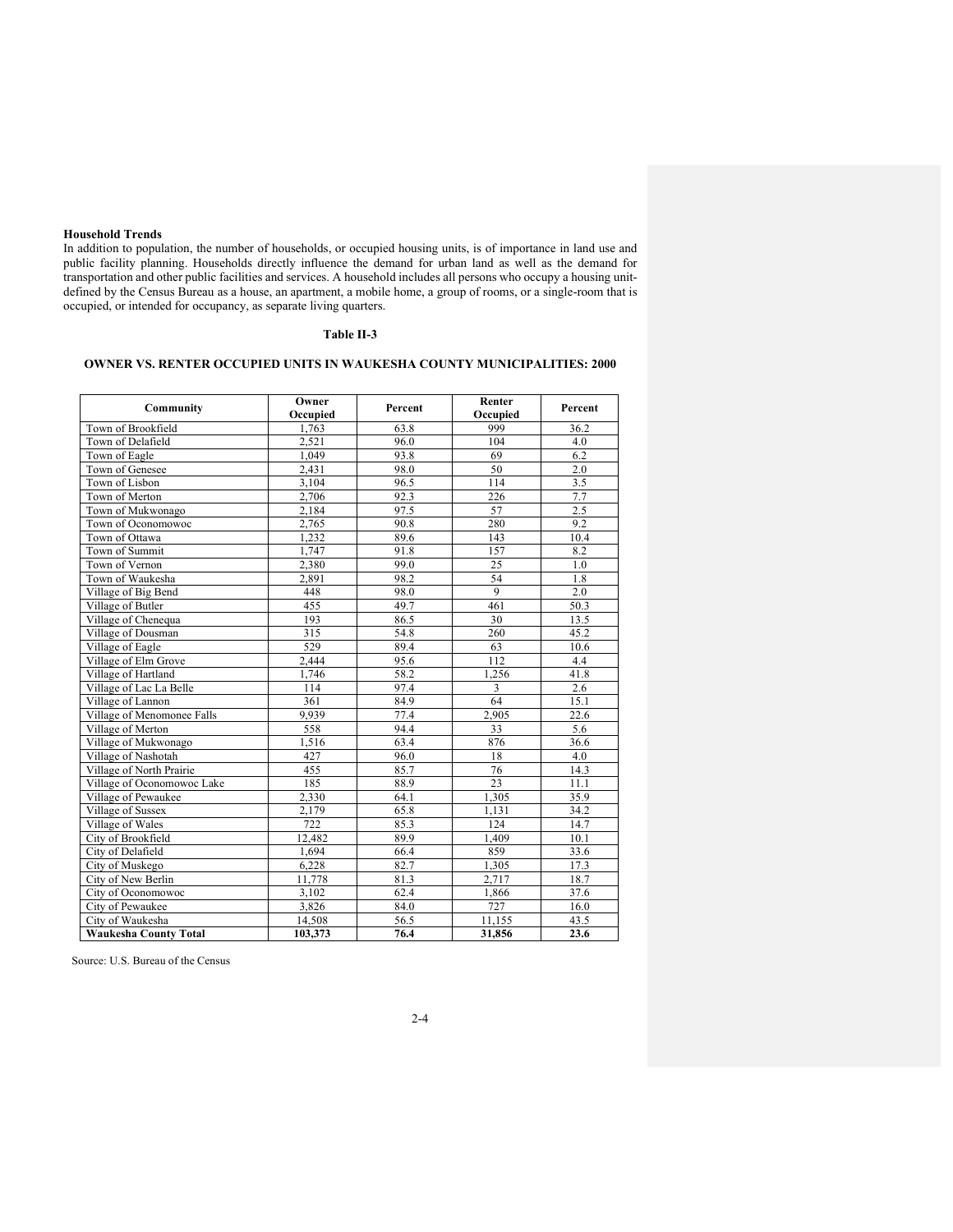The number of households in the County increased by 29,239 households, or 28 percent, from 105,990 households in 1990 to 135,229 households in 2000.

This follows increases of 17,438 households during the 1980s, 26,617 households during the 1970s, 19,541 households during the 1960s, and 18,795 households during the 1950s. In 2000, slightly over 76 percent (103,373) of the total housing units were owner occupied in Waukesha County. This figure is consistent with neighboring counties with the exception of Milwaukee County which had 52 percent owner occupied homes in 2000. In Waukesha County municipalities, owner occupied housing ranges from 56.5 percent of total housing stock in the City of Waukesha to 99 percent in the Town of Vernon (Table II-3).

#### **Household Size**

In 2000, the average household size ranged from 2.05 in the Village of Butler to 3.26 in the Village of Merton (Table II-4). Household size continues to decline slightly in Waukesha County communities. From 1990 to 2000, the average household size declined in Waukesha County from 2.83 to 2.63. This trend is occurring on a regional, state, and national scale as families continue to become smaller. A growing population with a decreasing household size has implications for development of housing stock, demand for future water and sanitary sewer capacity, land use, and other utilities and community facilities. This trend is examined in more detail in the Housing and Utilities and Community Facilities chapters of this report.

### **Table II-4**

### **AVERAGE HOUSEHOLD SIZE IN WAUKESHA COUNTY: 2000**

| Community          | Average<br>Household<br><b>Size</b> | Community                  | Average<br>Household<br><b>Size</b> | Community          | Average<br>Household<br><b>Size</b> |
|--------------------|-------------------------------------|----------------------------|-------------------------------------|--------------------|-------------------------------------|
| Town of Brookfield | 2.29                                | Village of Big Bend        | 2.85                                | City of Brookfield | 2.74                                |
| Town of Delafield  | 2.93                                | Village of Butler          | 2.05                                | City of Delafield  | 2.52                                |
| Town of Eagle      | 2.97                                | Village of Chenequa        | 2.61                                | City of Muskego    | 2.80                                |
| Town of Genesee    | 3.00                                | Village of Dousman         | 2.58                                | City of New Berlin | 2.62                                |
| Town of Lisbon     | 2.90                                | Village of Eagle           | 2.88                                | City of Oconomowoc | 2.40                                |
| Town of Merton     | 2.95                                | Village of Elm Grove       | 2.49                                | City of Pewaukee   | 2.57                                |
| Town of Mukwonago  | 3.14                                | Village of Hartland        | 2.63                                | City of Waukesha   | 2.43                                |
| Town of Oconomowoc | 2.69                                | Village of Lac La Belle    | 2.81                                | Waukesha County    | 2.63                                |
| Town of Ottawa     | 2.73                                | Village of Lannon          | 2.37                                |                    |                                     |
| Town of Summit     | 2.76                                | Village of Menomonee Falls | 2.52                                |                    |                                     |
| Town of Vernon     | 3.00                                | Village of Merton          | 3.26                                |                    |                                     |
| Town of Waukesha   | 2.97                                | Village of Mukwonago       | 2.54                                |                    |                                     |
|                    |                                     | Village of Nashotah        | 2.84                                |                    |                                     |
|                    |                                     | Village of North Prairie   | 2.96                                |                    |                                     |
|                    |                                     | Village of Oconomowoc Lake | 2.71                                |                    |                                     |
|                    |                                     | Village of Pewaukee        | 2.19                                |                    |                                     |
|                    |                                     | Village of Sussex          | 2.67                                |                    |                                     |
|                    |                                     | Village of Wales           | 2.98                                |                    |                                     |

Source: U.S. Bureau of the Census

#### **Median Age**

Waukesha County's median age is increasing. The median age in 1970 for the county was 27. The median age increased to 34 in 1990 and in 2000 reached 38.1. The City of Waukesha and villages of Hartland and Sussex had median ages well below the county's median age in 2000 (Table II-5). The towns of Brookfield, Ottawa, the villages of Chenequa, Elm Grove, Lac La Belle, and Oconomowoc Lake and the City of Brookfield were well above the county's median age. Ozaukee County was the only county in southeastern Wisconsin with a higher median age (38.9) than Waukesha County in 2000.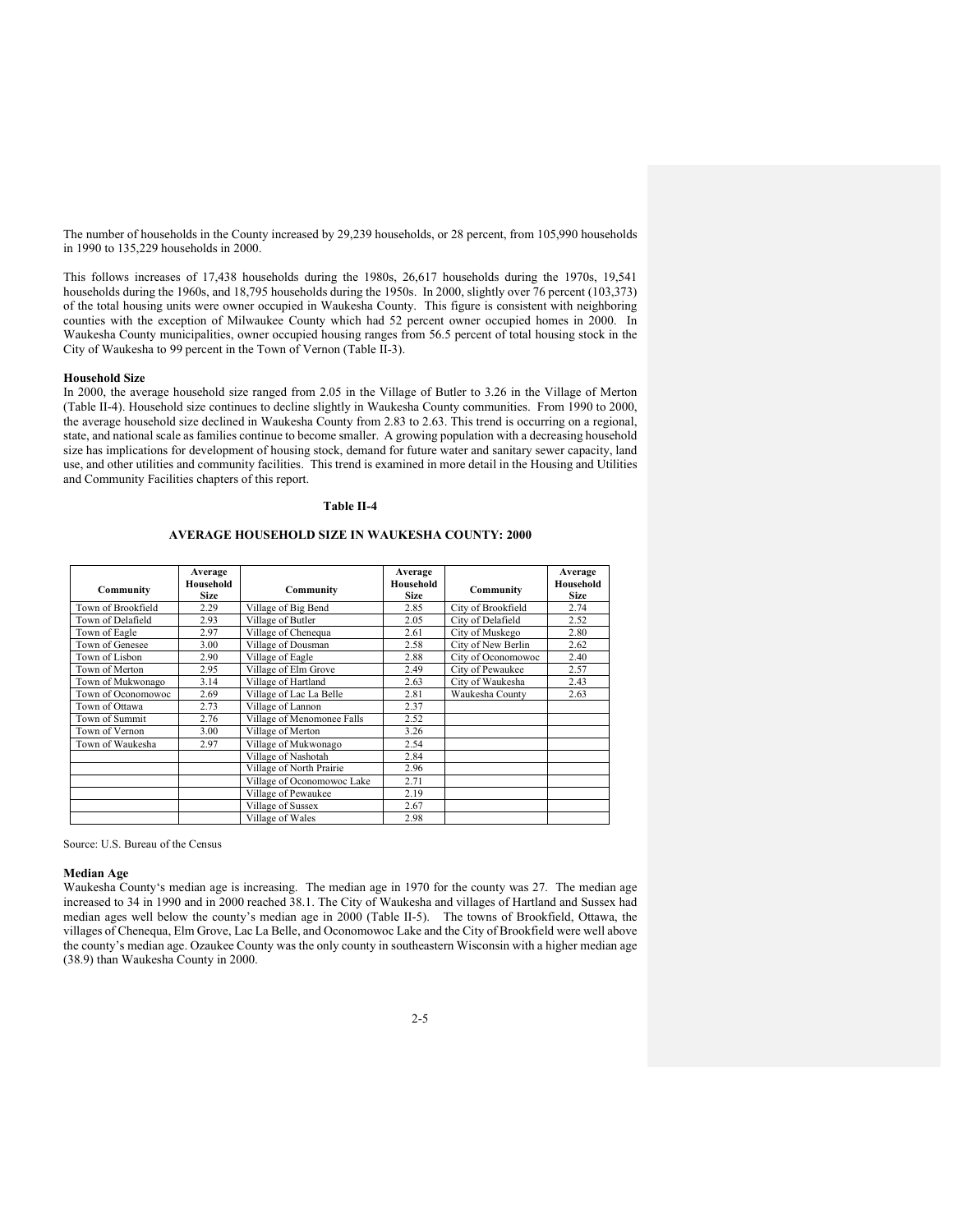### **Age Composition**

The 45 to 64 and 65 and over age groups will continue to grow in number reflecting the aging of the "baby boomers" (people born between 1946 and 1964). The population aged 25 to 44 will begin to decrease as "baby boomers" grow older and fewer numbers of persons born in the 1970s move into this age group. This change in age composition will have implications for school districts, housing, labor, and transportation.

# **Table II-5**

#### **WAUKESHA COUNTY COMMUNITIES: POPULATION BY AGE GROUP AND MEDIAN AGE: 2000**

|                            |         |         |          |          |          | 65 and | Median |
|----------------------------|---------|---------|----------|----------|----------|--------|--------|
|                            | Under 5 | 5 to 14 | 15 to 24 | 25 to 44 | 45 to 64 | Over   | Age    |
| Town of Brookfield         | 368     | 815     | 494      | 1,582    | 1,551    | 1,580  | 44.4   |
| Town of Delafield          | 488     | 1,347   | 1,136    | 1,933    | 2,403    | 513    | 38.6   |
| Town of Eagle              | 226     | 532     | 326      | 1,030    | 799      | 204    | 36.9   |
| Town of Genesee            | 437     | 1,289   | 865      | 2,101    | 2,121    | 471    | 38.7   |
| Town of Lisbon             | 620     | 1,542   | 994      | 2,716    | 2,515    | 982    | 38.6   |
| Town of Merton             | 483     | 1,553   | 828      | 2,279    | 2,159    | 686    | 38.3   |
| Town of Mukwonago          | 426     | 1,316   | 856      | 2,128    | 1,839    | 303    | 36.7   |
| Town of Oconomowoc         | 402     | 1,136   | 817      | 2,188    | 2,175    | 733    | 39.7   |
| Town of Ottawa             | 206     | 596     | 409      | 999      | 1,118    | 430    | 41.1   |
| Town of Summit             | 286     | 762     | 569      | 1,411    | 1,421    | 532    | 39.6   |
| Town of Vernon             | 346     | 1,206   | 1.353    | 864      | 2,360    | 412    | 39.4   |
| Town of Waukesha           | 488     | 1,555   | 1,020    | 2,415    | 2,405    | 713    | 38.8   |
| Village of Big Bend        | 76      | 236     | 147      | 384      | 320      | 105    | 36.8   |
| Village of Butler          | 82      | 214     | 186      | 580      | 377      | 442    | 40.9   |
| Village of Chenequa        | 25      | 69      | 66       | 111      | 217      | 95     | 47.6   |
| Village of Dousman         | 106     | 262     | 191      | 514      | 268      | 243    | 35.4   |
| Village of Eagle           | 164     | 306     | 175      | 649      | 301      | 112    | 32.8   |
| Village of Elm Grove       | 320     | 950     | 516      | 1,266    | 1,789    | 1,408  | 45.7   |
| Village of Hartland        | 550     | 1,353   | 1,062    | 2,647    | 1,703    | 590    | 34.1   |
| Village of Lac La Belle    | 22      | 44      | 24       | 81       | 122      | 36     | 43.9   |
| Village of Lannon          | 52      | 125     | 114      | 301      | 281      | 136    | 39.8   |
| Village of Menomonee Falls | 2,161   | 4,709   | 3,053    | 9,950    | 7,650    | 5,124  | 39.2   |
| Village of Merton          | 140     | 441     | 213      | 634      | 423      | 75     | 34.5   |
| Village of Mukwonago       | 434     | 864     | 882      | 1,980    | 1,328    | 674    | 33.9   |
| Village of Nashotah        | 91      | 233     | 126      | 366      | 337      | 113    | 37.8   |
| Village of North Prairie   | 98      | 296     | 188      | 515      | 392      | 92     | 36.3   |
| Village of Oconomowoc Lake | 21      | 92      | 53       | 122      | 216      | 64     | 44.5   |
| Village of Pewaukee        | 578     | 981     | 829      | 3,048    | 1,742    | 992    | 35.5   |
| Village of Sussex          | 799     | 1,413   | 988      | 3,202    | 1,695    | 731    | 34.1   |
| Village of Wales           | 151     | 443     | 356      | 732      | 736      | 105    | 37.3   |
| City of Brookfield         | 2,072   | 6,311   | 3,740    | 8,957    | 10,760   | 6,808  | 42.5   |
| City of Delafield          | 430     | 991     | 669      | 1,931    | 1,752    | 699    | 38.7   |
| City of Muskego            | 1,431   | 1,482   | 2,232    | 6,737    | 5,332    | 1,781  | 37.5   |
| City of New Berlin         | 2.275   | 5,425   | 4.222    | 11,083   | 10,372   | 4,843  | 39.8   |
| City of Oconomowoc         | 781     | 1,716   | 1,757    | 2,253    | 2,686    | 2,092  | 38.0   |
| City of Pewaukee           | 669     | 1,566   | 1,169    | 3,482    | 3,628    | 1,269  | 40.4   |
| City of Waukesha           | 4,792   | 8,634   | 9,574    | 21,813   | 13,118   | 6,894  | 33.4   |
| Waukesha County            | 23,096  | 54,805  | 41,587   | 107,439  | 90,406   | 43,434 | 38.1   |

Source: U.S. Bureau of the Census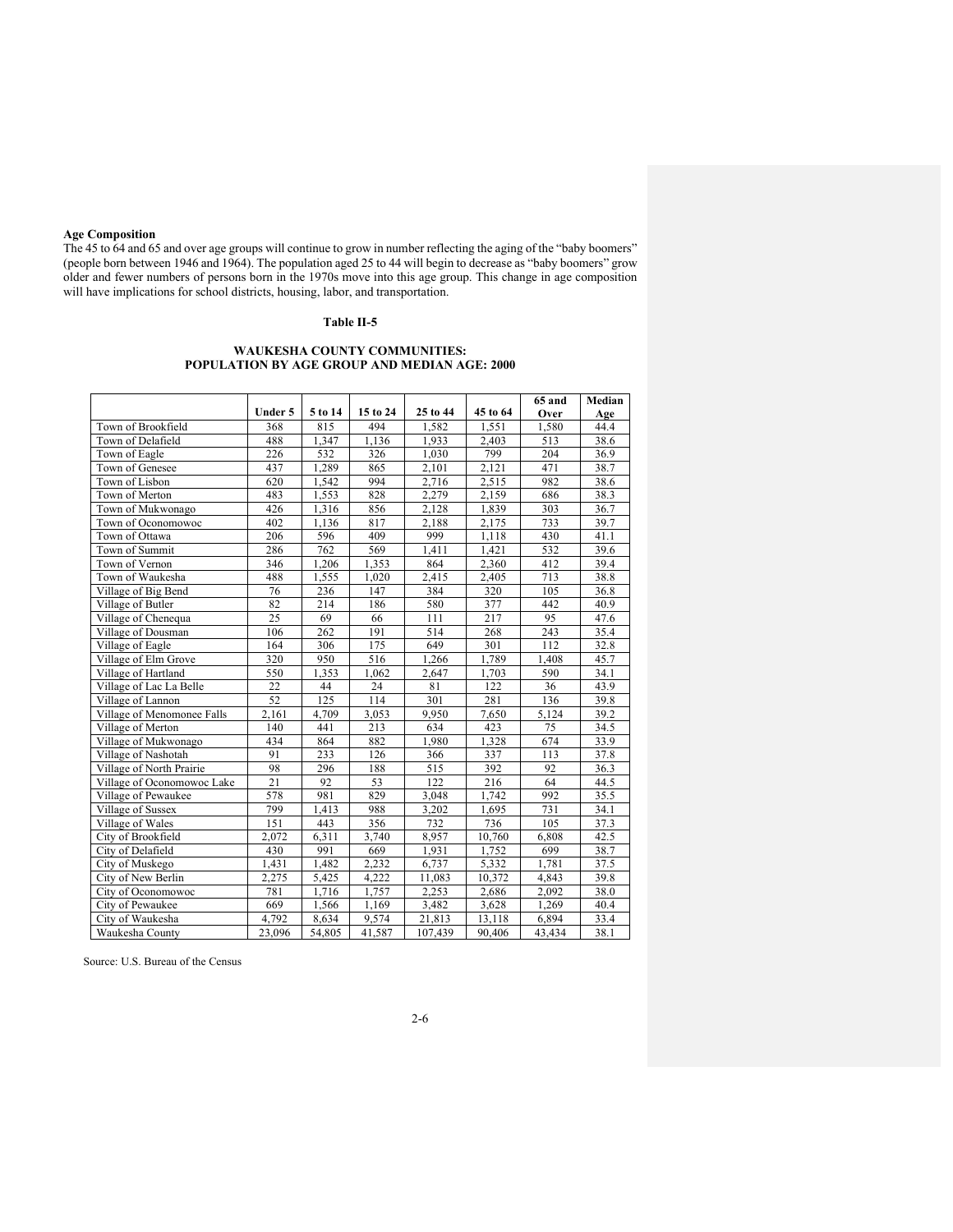### **Household Income**

Waukesha County has a substantially higher median household income than adjacent counties. The median household income was \$62,839 in 2000 for Waukesha County (Table II-6). This figure was over 60 percent higher than the median household income in Milwaukee County. The median household income in Waukesha County communities (Table II-7) ranged from \$33,883 in the Village of Butler to over \$160,000 in the Village of Chenequa.

# **Table II-6**

### **MEDIAN HOUSEHOLD INCOME BY SELECTED COUNTIES: 1999**

| County                   | <b>Median Household Income</b> |
|--------------------------|--------------------------------|
| Milwaukee County         | \$38,100                       |
| Dodge County             | \$45,190                       |
| Walworth County          | \$46,274                       |
| Jefferson County         | \$46,901                       |
| Racine County            | \$48,059                       |
| <b>Washington County</b> | \$57,033                       |
| Waukesha County          | \$62,839                       |

Source: U.S. Bureau of the Census

#### **Employment Trends**

Waukesha County has continued to enhance its economy through new job creation. Waukesha County experienced a 43 percent growth in employment from 1990 to 2000 resulting in a net addition of 81,100 jobs. (Table II-8). Ozaukee County also recorded impressive employment growth during this period. Although, Milwaukee County has nearly three times as many jobs as Waukesha, it recorded only a 2 percent increase in jobs during the 1990's.

Waukesha County like the rest of Wisconsin has experienced a decline in manufacturing as a percent of total employment. Despite this fact, Waukesha County is still above the national average in manufacturing employment. Approximately 21 percent of all jobs in Waukesha County are in manufacturing. Nationally, only about 12 percent of all jobs are in manufacturing. Service employment has increased significantly over the last decade and now is the most important sector for jobs in the county accounting for 28 percent of all jobs within Waukesha County (Table II-9).

Waukesha County has the third highest percentage of people with associate, bachelors, graduate, and professional degrees in Wisconsin (Table II-10). Over 41 percent of people 25 years of age and older have an associate, bachelors, graduate, or professional degree within Waukesha County. Only Dane with 49.5 percent and Ozaukee at 45.6 percent have higher percentages in Wisconsin. Within Waukesha County municipalities, this figure ranges from 18 percent in the Village of Butler to 70 percent in the Village of Chenequa (Table II-11). In the State of Wisconsin, 31 percent of residents age 25 and over have earned an associate, bachelors, graduate, or professional degree.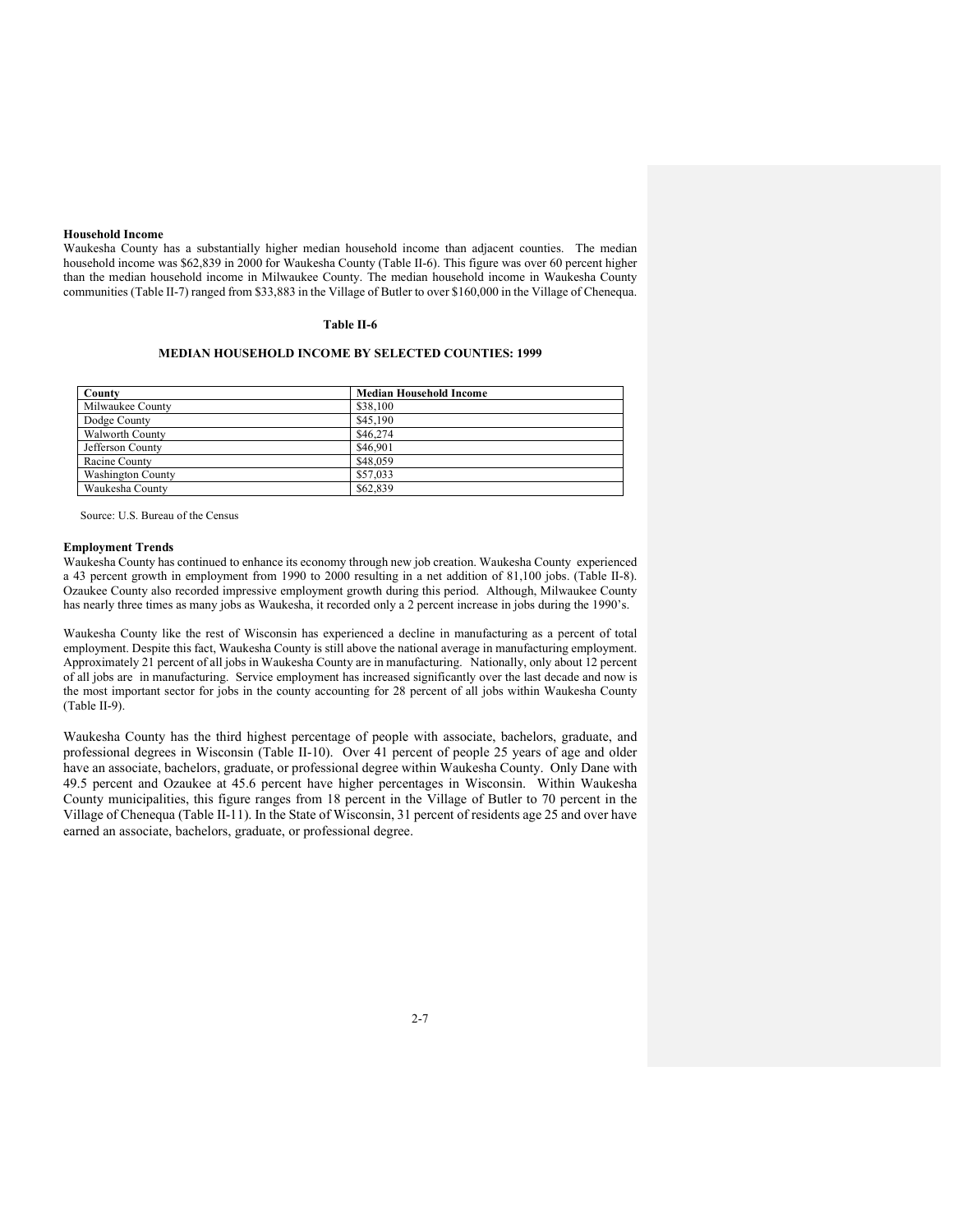# **MEDIAN HOUSEHOLD INCOME BY WAUKESHA COUNTY COMMUNITIES: 1999**

| Community                  | <b>Median Household Income</b> |
|----------------------------|--------------------------------|
| Town of Brookfield         | \$55,417                       |
| Town of Delafield          | \$98,779                       |
| Town of Eagle              | \$69,071                       |
| Town of Genesee            | \$78,740                       |
| Town of Lisbon             | \$69,012                       |
| Town of Merton             | \$78,937                       |
| Town of Mukwonago          | \$75,067                       |
| Town of Oconomowoc         | \$68,676                       |
| Town of Ottawa             | \$69,493                       |
| Town of Summit             | \$76,859                       |
| Town of Vernon             | \$71,366                       |
| Town of Waukesha           | \$73,984                       |
| Village of Big Bend        | \$61,771                       |
| Village of Butler          | \$38,333                       |
| Village of Chenequa        | \$163,428                      |
| Village of Dousman         | \$53,409                       |
| Village of Elm Grove       | \$86,212                       |
| Village of Hartland        | \$58,359                       |
| Village of Lac La Belle    | \$100,000                      |
| Village of Lannon          | \$44,375                       |
| Village of Menomonee Falls | \$57,952                       |
| Village of Merton          | \$75,000                       |
| Village of Mukwonago       | \$56,250                       |
| Village of Nashotah        | \$82,949                       |
| Village of North Prairie   | \$70,781                       |
| Village of Oconomowoc Lake | \$112,760                      |
| Village of Pewaukee        | \$53,874                       |
| Village of Sussex          | \$76,859                       |
| Village of Wales           | \$75,000                       |
| City of Brookfield         | \$76,225                       |
| City of Delafield          | \$71,995                       |
| City of Muskego            | \$64,247                       |
| City of New Berlin         | \$67,576                       |
| City of Oconomowoc         | \$51,250                       |
| City of Pewaukee           | \$75,589                       |
| City of Waukesha           | \$50,084                       |
| Waukesha County            | \$62,839                       |

Source: U.S. Bureau of the Census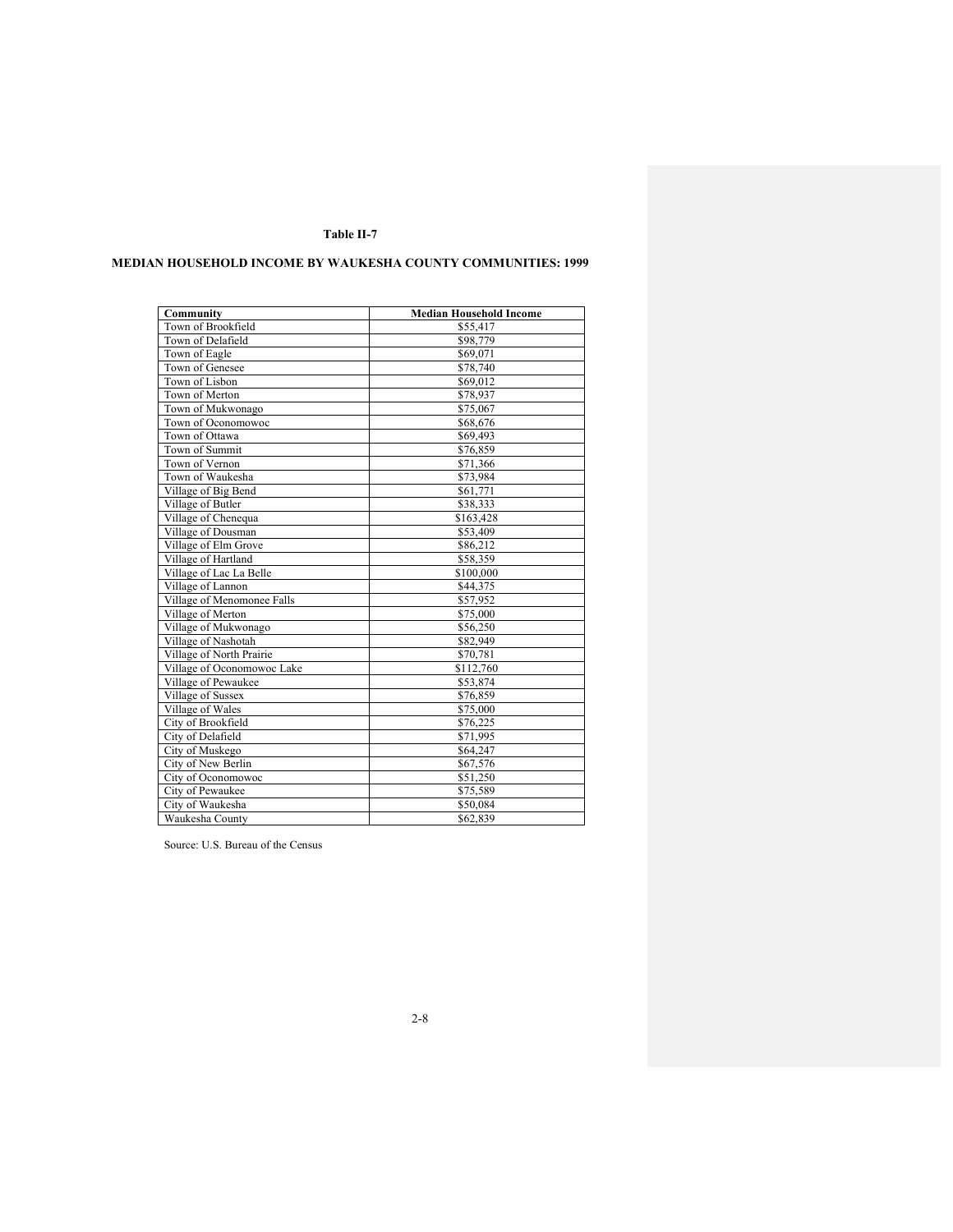# **TOTAL EMPLOYMENT TRENDS BY SELECTED COUNTIES: 1990-2000**

| County                   | 1990    | 2000    | Number<br>Increase In<br>Employment<br>1990-2000 | Percent<br>Increase In<br>Employment<br>1990-2000 |
|--------------------------|---------|---------|--------------------------------------------------|---------------------------------------------------|
| Waukesha County          | 189,700 | 270,800 | 81.100                                           | 43%                                               |
| Milwaukee County         | 609,800 | 624,600 | 14,800                                           | 2%                                                |
| Ozaukee County           | 35,300  | 50,800  | 15.500                                           | 44%                                               |
| Racine County            | 89,600  | 94,400  | 4,800                                            | 5%                                                |
| <b>Washington County</b> | 46,100  | 61,700  | 15,600                                           | 34%                                               |
| <b>Walworth County</b>   | 39,900  | 51.800  | 11.900                                           | 30%                                               |

Source: U.S. Bureau of Economic Analysis and SEWRPC

### **Table II-9**

# **WAUKESHA COUNTY EMPLOYMENT INDUSTRY TRENDS: 1990-2000**

| Waukesha County                             | 1990   | 2000   | 1990-2000<br>Number<br>Change<br>in Employment | 2000<br><b>Percent of Total</b><br>Employment |
|---------------------------------------------|--------|--------|------------------------------------------------|-----------------------------------------------|
| Agriculture                                 | 1,191  | 1.011  | $-180$                                         | $1\%$                                         |
| Construction                                | 12.679 | 18.462 | 5,783                                          | 7%                                            |
| Manufacturing                               | 44.871 | 56,754 | 11,883                                         | 21%                                           |
| Transportation, Communication and Utilities | 8.185  | 9.516  | 2.434                                          | 4%                                            |
| Wholesale Trade                             | 16.128 | 22,508 | 6,380                                          | 8%                                            |
| Retail Trade                                | 31.054 | 43,132 | 12.078                                         | 16%                                           |
| Finance, Insurance and Real Estate          | 13.131 | 22,340 | 9.209                                          | 8%                                            |
| Services                                    | 46.293 | 76.265 | 29.979                                         | 28%                                           |
| Government and Government Enterprises       | 13.994 | 17.059 | 3,065                                          | 7%                                            |
| Other                                       | 2,135  | 3.749  | 1.614                                          | $1\%$                                         |

Notes: Services include Business, Repair, Personal, Entertainment, Recreation, Health, Education, Accommodation and Food, Social, and Professional services. Government and Government Enterprises includes all non-military government agencies and enterprises, regardless of SIC code. Other includes agricultural services, forestry, commercial fishing, mining, and unclassified jobs.

Source: U.S Bureau of Economic Analysis and SEWRPC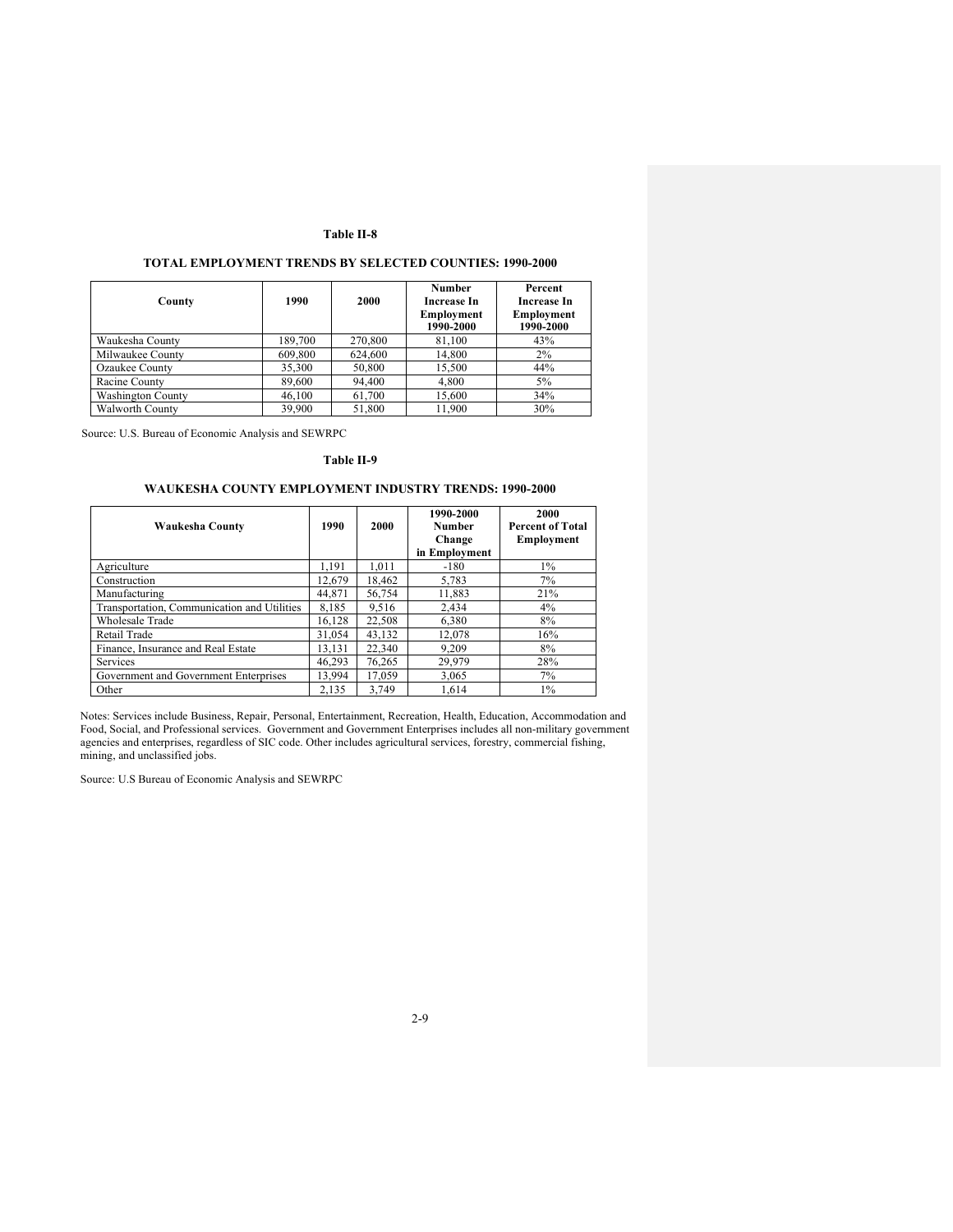### **Educational Attainment Level 11 Number 11 Percent**<br>Less than 9<sup>th</sup> Grade 15.537 2.3 Less than  $9^{th}$  Grade  $5.537$  2.3 High School, No Diploma 14,873 5.7<br>
High School Graduate 66,651 27.6 High School Graduate 66,651 27.6<br>
Some College (No Degree) 54,483 22.6 Some College (No Degree) 54,483 22.6<br>Associate Degree 18,492 7.7 Associate Degree 18,492 Bachelor's Degree 57,050 23.6<br>Graduate /Professional Degree 25,213 10.4 Graduate /Professional Degree **Total** 241,299 100

# **WAUKESHA COUNTY EDUCATIONAL ATTAINMENT FOR PERSONS 25 AND OVER: 2000**

Source: U.S. Bureau of the Census

# **LAND USE**

SEWRPC relies on two types of inventories and analyses in order to monitor urban growth and development in Southeastern Wisconsin—an urban growth ring analysis and a land use inventory. The urban growth ring analysis delineates the outer limits of concentrations of urban development and depicts the urbanization over the past 150 years. When related to urban population levels, the urban growth ring analysis provides a good basis for calculating urban population and household densities. By contrast, SEWRPC's land use inventory is a more detailed inventory that places all land and water areas into one of 66 discrete land use categories, providing a basis for analyzing specific urban and non-urban land uses. Both the urban growth ring analysis and the land use inventory have been updated to the year 2000 under the continuing regional planning program, therefore serve as the basis for the land use trends present in this Plan.

#### **Urban Growth Ring Analysis**

The urban growth ring analysis shows the historical pattern of urban settlement, growth, and development since 1850 for selected points in time. Areas identified as urban under this time series analysis include areas where residential structures or other buildings have been constructed in relatively compact groups, thereby indicating a concentration of residential, commercial, industrial, governmental, institutional, or other urban land uses. In addition, the identified urban areas encompass certain open space lands such as urban parks and small areas being preserved for resource conservation purposes within the urban areas.

As part of the urban growth ring analysis, urban growth for the years prior to 1940 was identified using a variety of sources, including the records of local historical societies, land subdivision plat records, farm plat maps, U. S Geological Survey maps, and Wisconsin Geological and Natural History Survey records. Urban growth for the years 1940, 1950, 1963, 1970, 1980, 1990, and 2000 was identified using aerial photographs. Because of limitations inherent in the source materials, information presented for the years prior to 1940 represents the extent of urban development at approximately those points in time, whereas the information presented for later years can be considered precisely representative of those respective points in time. The urban growth ring analysis, updated through 2000, is presented graphically on Map II-1.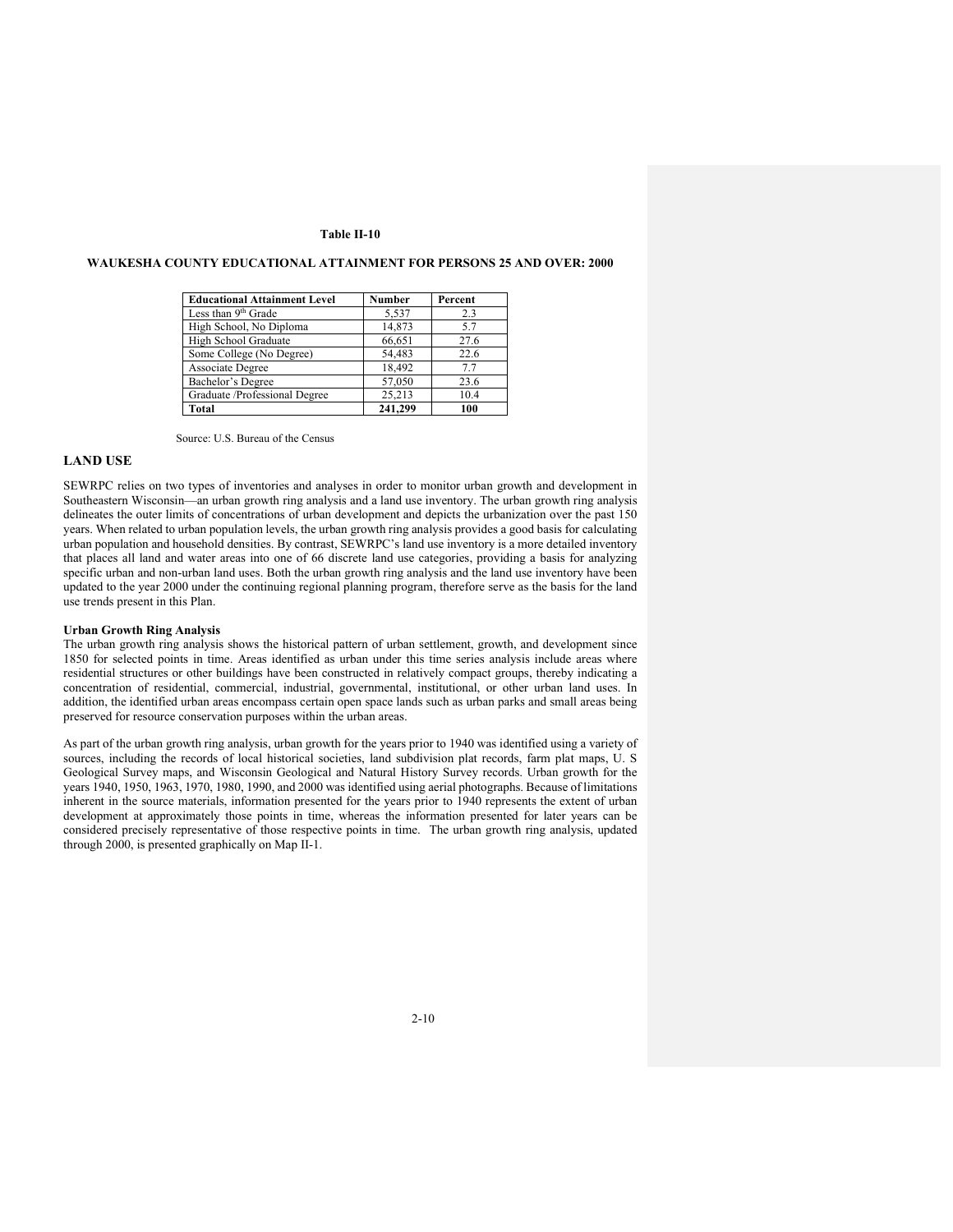| Community                  | Number | Percent |
|----------------------------|--------|---------|
| Town of Brookfield         | 2,026  | 45.6    |
| Town of Eagle              | 673    | 34.2    |
| Town of Delafield          | 2.802  | 57.5    |
| Town of Genesee            | 2,100  | 45.5    |
| Town of Lisbon             | 2,149  | 28.3    |
| Town of Merton             | 2,282  | 44.9    |
| Town of Mukwonago          | 1.757  | 42.3    |
| Town of Oconomowoc         | 1,957  | 38.8    |
| Town of Ottawa             | 959    | 37.5    |
| Town of Summit             | 1,355  | 40.2    |
| Town of Vernon             | 1,428  | 30.1    |
| Town of Waukesha           | 2,247  | 40.8    |
| Village of Big Bend        | 228    | 28.1    |
| Village of Butler          | 257    | 18.4    |
| Village of Chenequa        | 291    | 70.4    |
| Village of Dousman         | 287    | 27.2    |
| Village of Eagle           | 309    | 26.9    |
| Village of Elm Grove       | 3,058  | 69.1    |
| Village of Hartland        | 2.028  | 40.9    |
| Village of Lac La Belle    | 139    | 58.5    |
| Village of Lannon          | 111    | 15.7    |
| Village of Menomonee Falls | 8,566  | 37.6    |
| Village of Merton          | 451    | 37.4    |
| Village of Mukwonago       | 1.381  | 35.0    |
| Village of Nashotah        | 436    | 53.7    |
| Village of North Prairie   | 370    | 36.6    |
| Village of Oconomowoc Lake | 244    | 61.6    |
| Village of Pewaukee        | 2,227  | 38.3    |
| Village of Sussex          | 2,012  | 36.2    |
| Village of Wales           | 761    | 49.3    |
| City of Brookfield         | 14,727 | 55.3    |
| City of Delafield          | 2,002  | 45.1    |
| City of Muskego            | 4,699  | 33.1    |
| City of New Berlin         | 11,562 | 44.0    |
| City of Oconomowoc         | 3,221  | 38.5    |
| City of Pewaukee           | 3,927  | 46.0    |
| City of Waukesha           | 3.927  | 37.6    |

#### **RESIDENTS OF AGE 25 AND OVER WITH ASSOCIATES, BACHELOR'S, GRADUATE, OR PROFESSIONAL DEGREES BY COMMUNITY IN WAUKESHA COUNTY: 2000**

Source: U.S. Bureau of the Census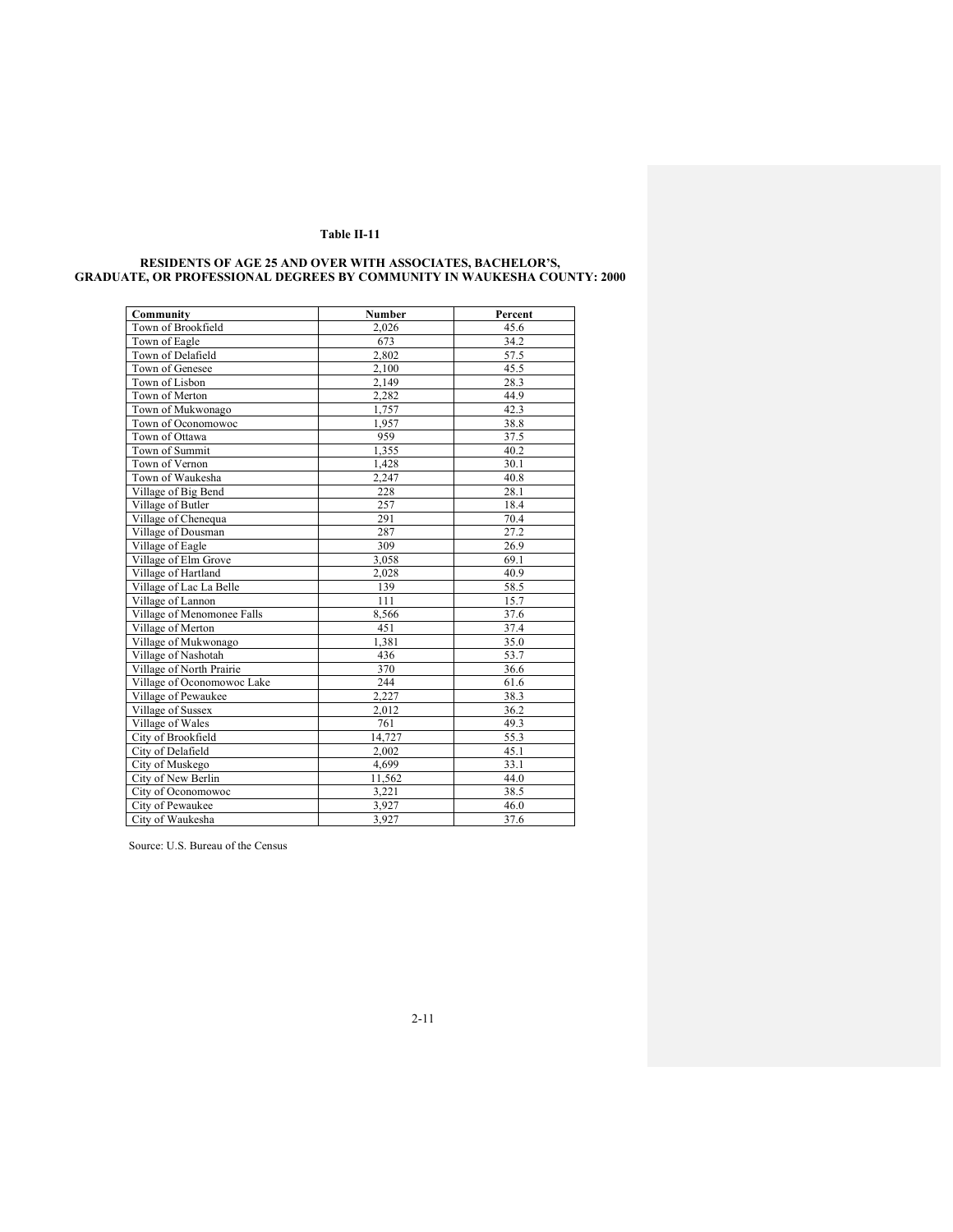

#### **HISTORIC GROWTH RING ANALYSIS IN WAUKESHA COUNTY: 1850-2000 HISTORIC URBAN GROWTH IN WAUKESHA COUNTY: 1850-2000**

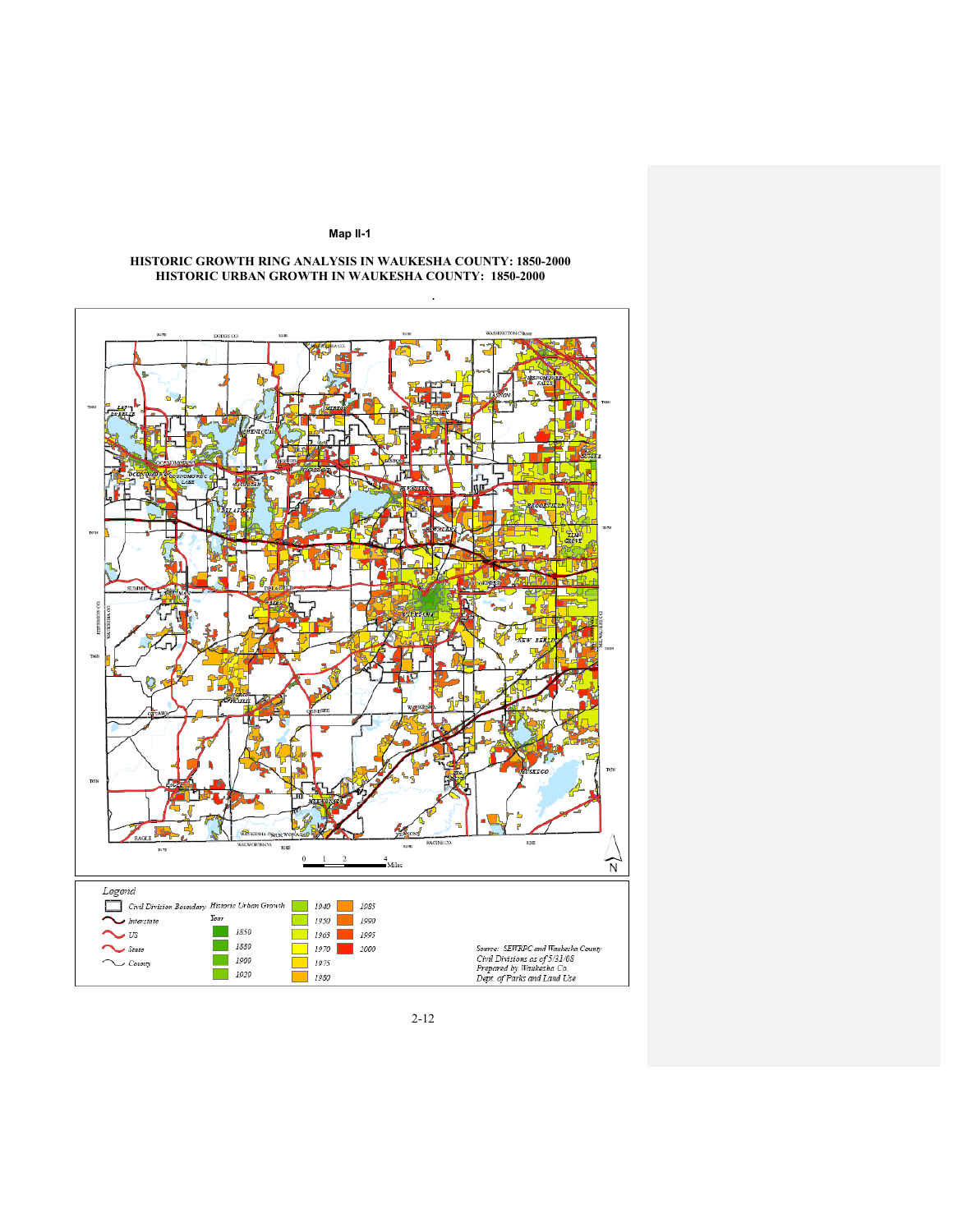# **POPULATION PROJECTIONS BY COMMUNITY IN WAUKESHA COUNTY: 2010-2035**

| Community                  | 2010    | 2015    | 2020    | 2025    | 2030    | 2035    |
|----------------------------|---------|---------|---------|---------|---------|---------|
| Town of Brookfield         | 6,957   | 7,212   | 7,468   | 7,782   | 8,055   | 8,349   |
| Town of Delafield          | 9,120   | 9,712   | 10,295  | 10,949  | 11,603  | 12,313  |
| Town of Eagle              | 3,817   | 4,138   | 4,451   | 4,793   | 5,156   | 5,554   |
| Town of Genesee            | 7,970   | 8,281   | 8,593   | 8,971   | 9,305   | 9,664   |
| Town of Lisbon             | 9,751   | 9,926   | 10,110  | 10,378  | 10,565  | 10,770  |
| Town of Merton             | 8,729   | 9,062   | 9,397   | 9,804   | 10,162  | 10,546  |
| Town of Mukwonago          | 7,631   | 7,989   | 8,346   | 8,765   | 9,153   | 9,571   |
| Town of Oconomowoc         | 7.400   | 7,370   | 7,354   | 7,404   | 7,384   | 7,374   |
| Town of Ottawa             | 4,057   | 4,191   | 4,327   | 4,497   | 4,641   | 4,795   |
| Town of Summit             | 5,308   | 5,479   | 5,653   | 5,870   | 6,053   | 6,250   |
| Town of Vernon             | 7,209   | 7,192   | 7,189   | 7,250   | 7,243   | 7,245   |
| Town of Waukesha           | 8,873   | 9,001   | 9,139   | 9,354   | 9,493   | 9,646   |
| Village of Big Bend        | 1,202   | 1,165   | 1,132   | 1,110   | 1,078   | 1,048   |
| Village of Butler          | 1,769   | 1,714   | 1,666   | 1,634   | 1,587   | 1,543   |
| Village of Chenequa        | 573     | 568     | 564     | 566     | 562     | 559     |
| Village of Dousman         | 1,721   | 1,781   | 1,842   | 1,917   | 1,981   | 2,051   |
| Village of Eagle           | 1,912   | 2,005   | 2,097   | 2,205   | 2,306   | 2,414   |
| Village of Elm Grove       | 5,948   | 5,802   | 5,672   | 5,597   | 5,469   | 5,351   |
| Village of Hartland        | 8,828   | 9,247   | 9,662   | 10,149  | 10,601  | 11,088  |
| Village of Lac La Belle    | 358     | 372     | 385     | 401     | 415     | 431     |
| Village of Lannon          | 958     | 933     | 911     | 898     | 876     | 856     |
| Village of Menomonee Falls | 34,668  | 35,565  | 36,483  | 37,696  | 38,651  | 39,684  |
| Village of Merton          | 2,238   | 2,378   | 2,517   | 2,672   | 2,826   | 2,994   |
| Village of Mukwonago       | 6,839   | 7,131   | 7,422   | 7,770   | 8,084   | 8,423   |
| Village of Nashotah        | 1,548   | 1,677   | 1,803   | 1,941   | 2,087   | 2,247   |
| Village of North Prairie   | 1,900   | 2,048   | 2,193   | 2,353   | 2,520   | 2,702   |
| Village of Oconomowoc Lake | 651     | 660     | 670     | 686     | 696     | 707     |
| Village of Pewaukee        | 9,299   | 9,813   | 10,320  | 10,902  | 11,462  | 12,068  |
| Village of Sussex          | 10,745  | 11,620  | 12,475  | 13,412  | 14,399  | 15,480  |
| Village of Wales           | 2,537   | 2,540   | 2,548   | 2,578   | 2,584   | 2,594   |
| City of Brookfield         | 39,577  | 39,959  | 40,396  | 41,179  | 41,607  | 42,096  |
| City of Delafield          | 7,322   | 7,707   | 8,089   | 8,530   | 8,950   | 9,402   |
| City of Muskego            | 23,183  | 23,984  | 24,791  | 25,792  | 26,648  | 27,570  |
| City of New Berlin         | 40,333  | 41,265  | 42,228  | 43,535  | 44,529  | 45,607  |
| City of Oconomowoc         | 13,190  | 13,542  | 13,902  | 14,375  | 14,751  | 15,158  |
| City of Pewaukee           | 13,434  | 14,227  | 15,009  | 15,898  | 16,768  | 17,708  |
| City of Waukesha           | 68,905  | 70,666  | 72,471  | 74,859  | 76,734  | 78,762  |
| <b>Waukesha County</b>     | 386,460 | 397,922 | 409,570 | 424,472 | 436,986 | 450,620 |

Source: Wisconsin Department of Administration<br>Note: The projections for years 2030 and 2035 were made with simple trend extrapolation techniques by the University of Wisconsin Applied<br>Population Laboratory. These projecti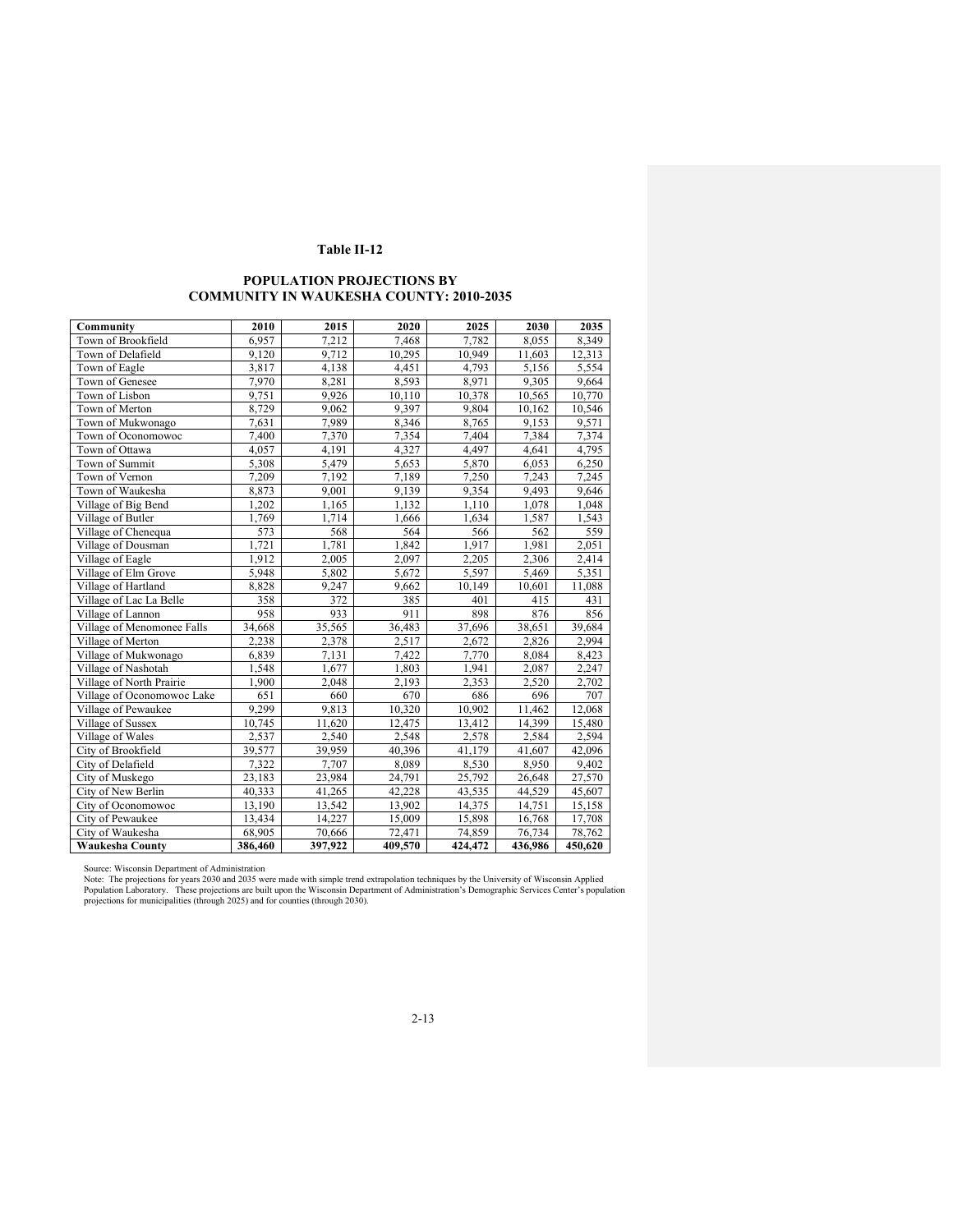### **Population Projections**

Projections are estimates of the population for future dates. They illustrate plausible courses of future population change based on assumptions about future births, deaths, international migration, and domestic migration.

While projections and estimates may appear similar, there are some distinct differences between the two measures. Estimates are for the past, while projections are based on assumptions about future demographic trends. Estimates generally use existing data collected from various sources, while projections must assume what demographic trends will be in the future.

In the report, *The Population of Southeastern Wisconsin*, SEWRPC projected a range of future population and household levels – using high, intermediate, and low growth scenarios for Waukesha County. The analysis uses the cohort-component projection model that projects population based on births, deaths,, and migration rates. (Previously said fertility, survival, and migration rates). After analyzing the data, the intermediate growth projection was used for land use planning purposes. The intermediate population projection predicts a modest increase in birth rates, a slight improvement in death rates, and a relatively stable migration pattern through 2035. The intermediate projection of growth for Waukesha County is slightly higher than projections developed by the Wisconsin Department of Administration (Tables II-13 and II-14). SEWPRC in their study did not attempt to create projections for individual communities in Waukesha County. The Wisconsin Department of Administration developed projections through 2025 for communities within the County (Table II-12). The University of Wisconsin Applied Population Laboratory made the projections for years 2030 and 2035 with simple trend extrapolation techniques. These projections are built upon the Wisconsin Department of Administration's Demographic Services Center's population projections for municipalities (through 2025) and for counties (through 2030). At the community level it is more difficult to project future population growth. There is greater uncertainty with making demographic trend assumptions at the community level. For example, fertility is influenced by many factors including age of residents, income, educational attainment, race, and percentage of married couple families. Domestic migration or movement from one community to another is also difficult to project at a local community level. This variable is influenced by age, marriage, income, housing availability, and percentage of renters vs. homeowners. Between 1995 and 2000 over 66,000 Waukesha County residents moved to different houses within communities in the County. As a result, the projections for communities are a best projection guess, but may end up being quite different at the community level 30 years into the future.

### **Table II-13**

### **PROJECTED POPULATION IN WAUKESHA COUNTY: 2010-2035 (INTERMEDIATE PROJECTION)**

|                 | 2010         | 2015    | 2020           | 2025    | 2030    | 2035         |
|-----------------|--------------|---------|----------------|---------|---------|--------------|
| Waukesha County | 1,499<br>301 | 404.086 | 117.362<br>41, | 429,635 | 440,289 | .768<br>446. |

Source: SEWRPC

#### **Household Projections**

Based upon the intermediate projection, SEWRPC estimates that Waukesha County will gain an additional 38,900 households by 2035 (Table II-14). The SEWRPC intermediate population growth projection for the County in 2035 is 446,768. This projected trend would result in a continued decline in household size to 2.50 persons.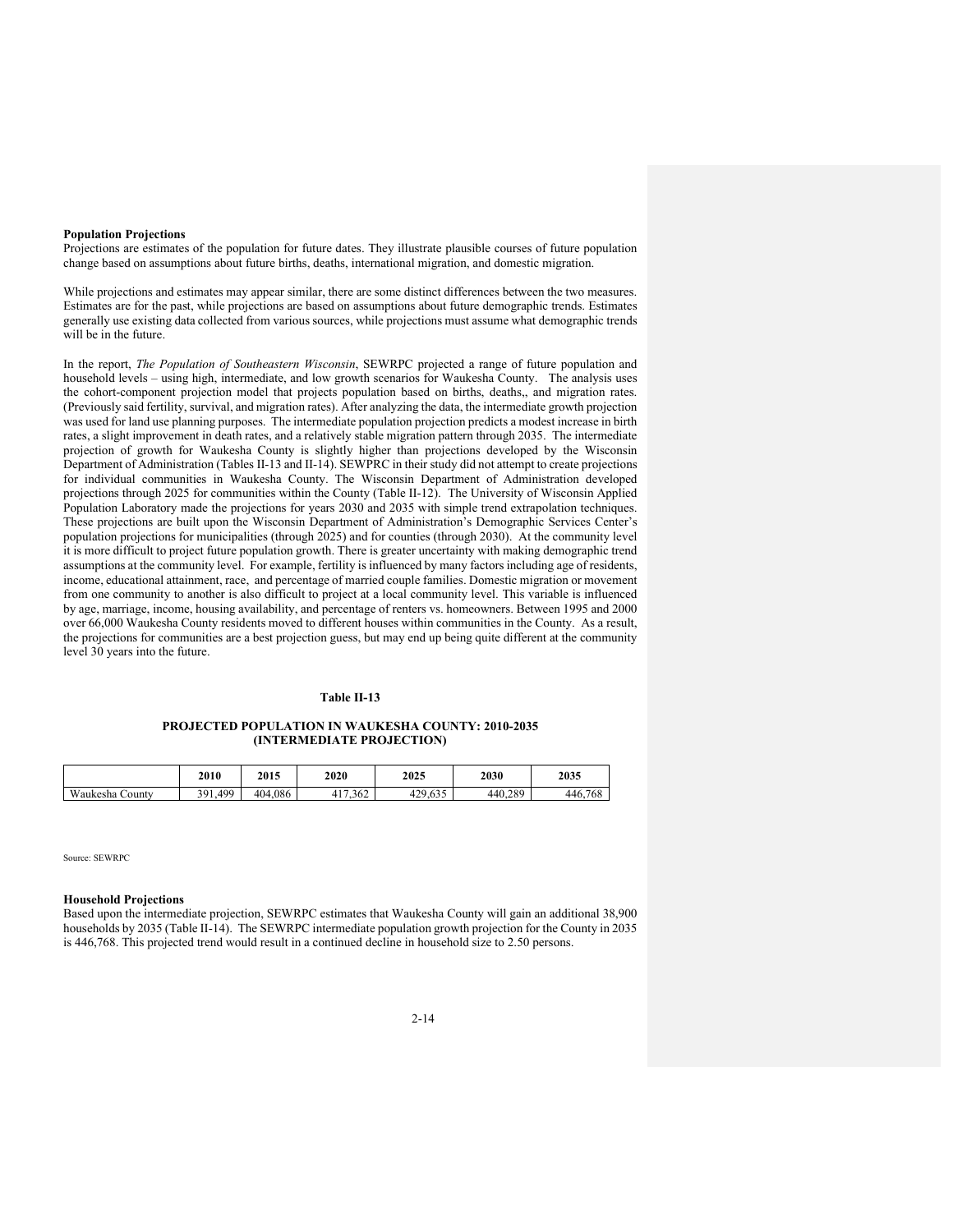|                          |                   |                 | <b>Change from Preceding Year</b> |
|--------------------------|-------------------|-----------------|-----------------------------------|
| Year                     | <b>Households</b> | <b>Absolute</b> | Percent                           |
| Actual Households:       |                   |                 |                                   |
| 2000                     | 135,200           | --              | --                                |
| Projected Households:    |                   |                 |                                   |
| 2005                     | 144,300           | 9,100           | 6.7                               |
| 2010                     | 150,800           | 6.500           | 4.5                               |
| 2015                     | 156,700           | 5,900           | 3.9                               |
| 2020                     | 162,300           | 5,600           | 3.6                               |
| 2025                     | 167,400           | 5,100           | 3.1                               |
| 2030                     | 171,900           | 4,500           | 2.7                               |
| 2035                     | 174.100           | 2.200           | 1.3                               |
| <b>Change: 2000-2035</b> |                   | 38,900          | 28.8                              |

### **ACTUAL AND PROJECTED HOUSEHOLDS IN WAUKESHA COUNTY: 2000-2035 (INTERMEDIATE PROJECTION)**

Source: U.S. Bureau of the Census and SEWRPC.

### **Population Projections for the Planning Area and Southeastern Wisconsin**

The projected population for the Waukesha County planning analysis areas (presented in Map II-2) in 2035 is 446,768 persons. This is a projected increase of 86,000 persons, or about 23.8 percent, over the 2000 population level of 360,800. Existing and projected population, households and job totals for planning analysis areas are set forth in Table II-15. More detailed discussion regarding employment and other economic trends are presented in Chapter 6.

Planned urban service areas generally include the corporate boundaries of cities and villages and additional contiguous lands needed to accommodate anticipated urban development. The 2000 population in each urban service area shown on Table II-16 is therefore greater than the 2000 population in the corresponding city or village corporate boundaries because the planned urban service area includes lands that are now in the towns. Although most cities and villages require land to be annexed before providing sewer, this plan does not assume that annexation is a prerequisite to providing public sewer. Cities and villages may enter into boundary or cooperative agreements that could provide for the extension of sewer and other services without annexation, subject to conditions negotiated between the city or village and the adjacent town as part of an agreement.

### **Land Use Inventory**

SEWRPC land use inventory is intended to serve as a relatively precise record of land use at selected points in time. The land use classification system used in the inventory consists of nine major categories which are divisible into 66 sub-categories, making the inventory suitable for both land use and transportation planning, adaptable to storm water drainage, public utility, and community facility planning, and compatible with other land use classification systems. Aerial photographs serve as the primary basis for identifying existing land use, augmented by field surveys as appropriate.

The first regional land use inventory was prepared by SEWRPC in 1963 and has been updated periodically following the preparation of new aerial photography, with the most recent inventory prepared using aerial photographs taken in spring of 2000. As part of the year 2000 land use inventory, the delineation of existing land use was referenced to real property boundary information not available in prior inventories. This change increases the precision of the land use inventory and makes it more useable to public agencies and private interests. As a result of this change, however, year 2000 land use inventory data are not strictly comparable with data from the 1990 and prior inventories. The data remains suitable for denoting general land use trends. The results of the year 2000 land use inventory are presented along with the results of prior land use inventories in Table II-17.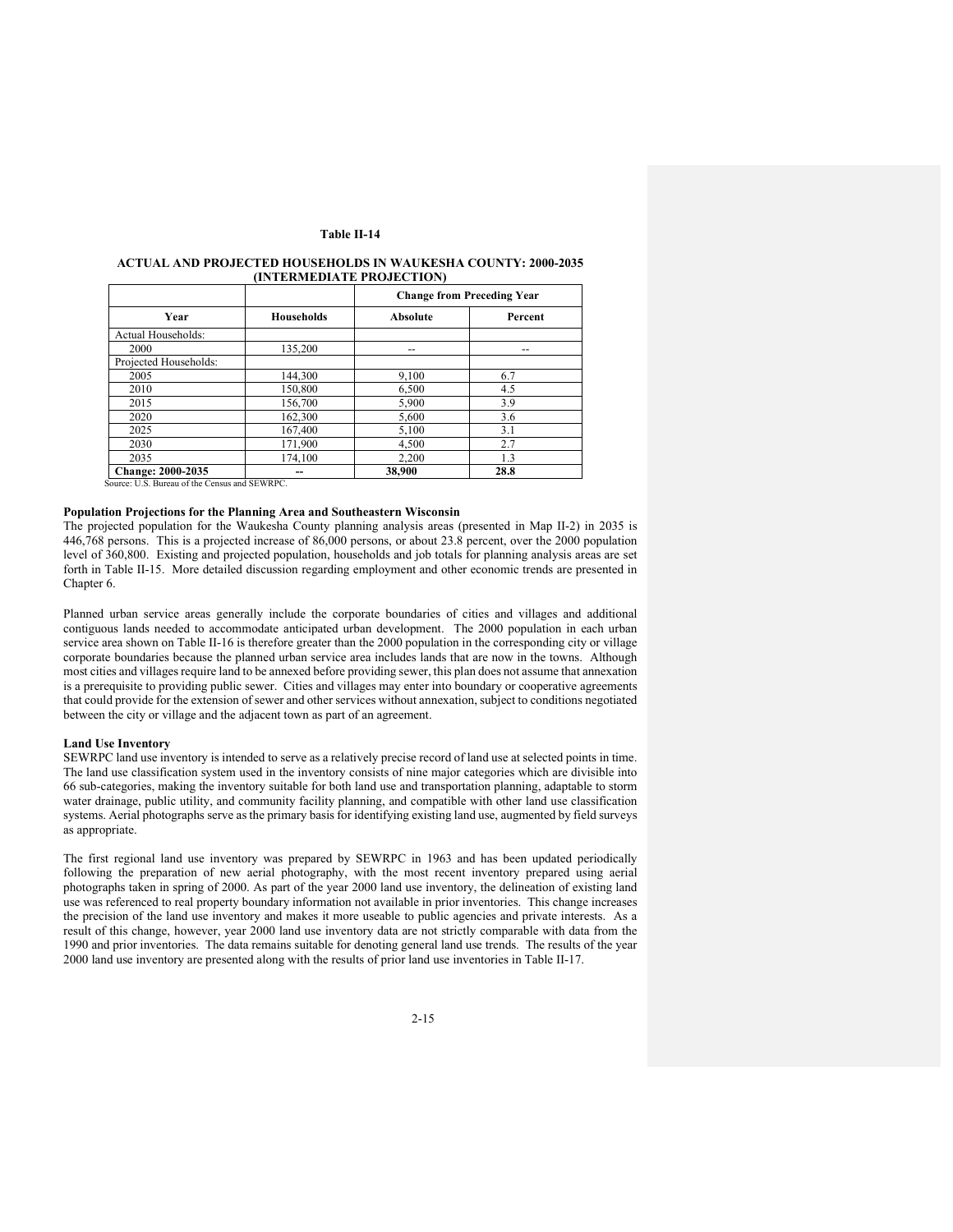



|                                 |                  |        | Population                        |                   | Households       |                    |               |                   | Jobs             |             |                    |                   |
|---------------------------------|------------------|--------|-----------------------------------|-------------------|------------------|--------------------|---------------|-------------------|------------------|-------------|--------------------|-------------------|
| County and<br>Planning          |                  |        | Planned Increment:<br>2000 - 2035 |                   |                  | Planned Increment: | $2000 - 2035$ |                   |                  | 2000 - 2035 | Planned Increment: |                   |
| Analysis Area<br>(See Map II-2) | Existing<br>2000 | Number | Percent                           | <b>Total 2035</b> | Existing<br>2000 | Number             | Percent       | <b>Total 2035</b> | Existing<br>2000 | Number      | Percent            | <b>Total 2035</b> |
| Waukesha                        |                  |        |                                   |                   |                  |                    |               |                   |                  |             |                    |                   |
|                                 | 35,500           | 9.200  | 25.9                              | 44.700            | 14.200           | 4.300              | 30.3          | 18,500            | 43,800           | 9,800       | 22.4               | 53,600            |
| 2                               | 50,900           | 6.300  | 12.4                              | 57,200            | 19,000           | 3.200              | 16.8          | 22.200            | 58,500           | 6.500       | 11.1               | 65,000            |
| 3                               | 38.200           | 7.200  | 18.8                              | 45.400            | 14.500           | 3.400              | 23.4          | 17,900            | 27,000           | 7.400       | 27.4               | 34.400            |
| 4                               | 21,400           | 9.400  | 43.9                              | 30,800            | 7.500            | 3.800              | 50.7          | 11.300            | 7.400            | 1.300       | 17.6               | 8.700             |
| 5                               | 18,400           | 7.200  | 39.1                              | 25,600            | 6.600            | 3.100              | 47.0          | 9.700             | 9.300            | 4.300       | 46.2               | 13,600            |
| 6                               | 59,400           | 16.300 | 27.4                              | 75,700            | 21.800           | 7.100              | 32.6          | 28,900            | 31.500           | 13,400      | 42.5               | 44.900            |
| 7                               | 93.800           | 20.500 | 21.9                              | 114,300           | 36,800           | 9.600              | 26.1          | 46.400            | 78,900           | 10.400      | 13.2               | 89,300            |
| 8                               | 32,900           | 7.300  | 22.2                              | 40.200            | 11.200           | 3.200              | 28.6          | 14.400            | 11.500           | 7.800       | 67.8               | 19,300            |
| 9                               | 10.300           | 2.600  | 25.2                              | 12.900            | 3.600            | 1.200              | 33.3          | 4.800             | 2.900            | 2,000       | 69.0               | 4.900             |
| Total                           | 360,800          | 86,000 | 23.8                              | 446.800           | 135.200          | 38.900             | 28.8          | 174.100           | 270,800          | 62,900      | 23.2               | 333.700           |
|                                 |                  |        |                                   |                   |                  |                    |               |                   |                  |             |                    |                   |

 *Source: SEWRPC.*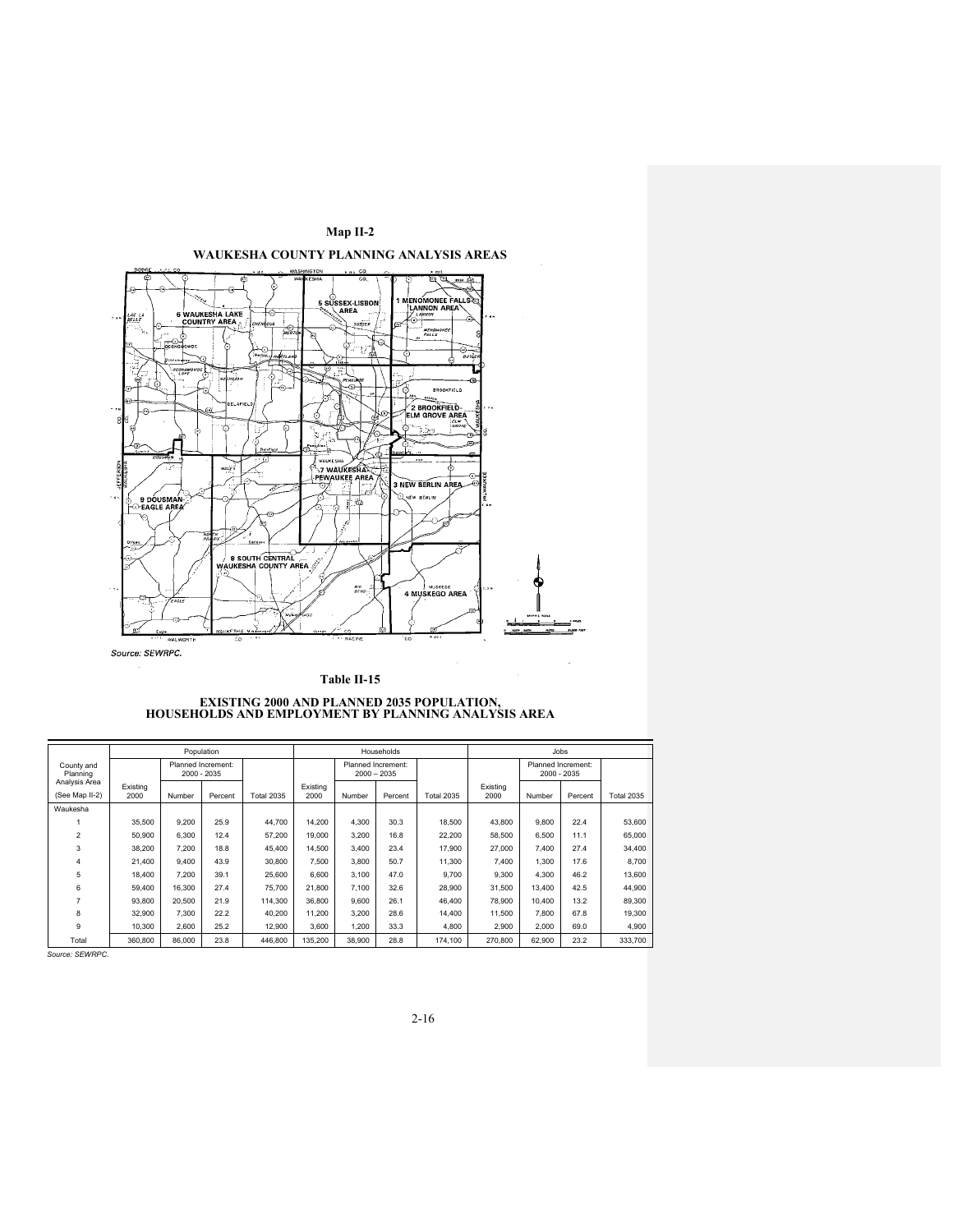#### **POPULATION IN THE REGION BY SEWER SERVICE AREA: EXISTING 2000 AND 2035 RECOMMENDED PLAN**

|                                    |         |                                  |        | Sewered Population: |                       |         |  |  |
|------------------------------------|---------|----------------------------------|--------|---------------------|-----------------------|---------|--|--|
| County and                         |         | <b>Existing Population: 2000</b> |        |                     | 2035 Recommended Plan |         |  |  |
| Sewer Service Area Name            |         |                                  |        | Change              |                       |         |  |  |
|                                    | Sewered | Unsewered <sup>a</sup>           | Total  | 2035                | Number                | Percent |  |  |
| Waukesha County                    |         |                                  |        |                     |                       |         |  |  |
| Big Bend                           |         | 1,860                            | 1,860  | 1,930               | 1,930                 |         |  |  |
| Brookfield East <sup>i</sup>       | 18,430  |                                  | 18,430 | 20,380              | 1,950                 | 10.6    |  |  |
| Brookfield Westii                  | 27,740  | 360                              | 28,100 | 32,580              | 4,840                 | 17.4    |  |  |
| <b>Butler</b>                      | 1,840   |                                  | 1,840  | 1,880               | 40                    | 2.2     |  |  |
| Delafieldiii                       | 5,940   | 4,680                            | 10,620 | 12,800              | 6,860                 | 115.5   |  |  |
| Dousman <sup>iv</sup>              | 1,960   | 1,690                            | 3,650  | 4,960               | 3,000                 | 153.1   |  |  |
| Eagle Spring Lake/                 |         |                                  |        |                     |                       |         |  |  |
| Mukwonago Park/                    |         |                                  |        |                     |                       |         |  |  |
| Rainbow Springs                    |         | 460                              | 460    | 450                 | 450                   |         |  |  |
| Elm Grove                          | 5,570   |                                  | 5,570  | 5,770               | 200                   | 3.6     |  |  |
| Golden Lake                        |         | 180                              | 180    | 190                 | 190                   |         |  |  |
| Hartland                           | 8,770   | 260                              | 9,030  | 11,310              | 2,540                 | 29.0    |  |  |
| Lake Country <sup>v</sup>          | 1,280   | 11,110                           | 12,390 | 14,080              | 12,800                | >300.0  |  |  |
| Lannon                             | 1,210   | 80                               | 1,290  | 1,900               | 690                   | 57.0    |  |  |
| Menomonee Falls East <sup>vi</sup> | 28,740  | 840                              | 29,580 | 34,410              | 5,670                 | 19.7    |  |  |
| Menomonee Falls                    |         |                                  |        |                     |                       |         |  |  |
| West <sup>vii</sup>                | 480     | 1,040                            | 1,520  | 4,910               | 4,430                 | >300.0  |  |  |
| Mukwonago (part)                   | 6,260   | 1,090                            | 7,350  | 11,260              | 5,000                 | 79.9    |  |  |
| Muskegoviii                        | 19,090  | 350                              | 19,440 | 28,610              | 9,520                 | 49.9    |  |  |
| Muskego Southix                    | 1,090   | 40                               | 1,130  | 1,240               | 150                   | 13.8    |  |  |
| New Berlin <sup>x</sup>            | 31,970  | 2,500                            | 34,470 | 41.190              | 9,220                 | 28.8    |  |  |
| Oconomowoc <sup>xi</sup>           | 13,750  | 1,810                            | 15,560 | 21,380              | 7,630                 | 55.5    |  |  |
| Pewaukee <sup>xii</sup>            | 20,560  | 1,900                            | 22,460 | 32,140              | 11,580                | 56.3    |  |  |
| Sussex/Lisbon                      | 10,270  | 1,660                            | 11,930 | 17,770              | 7,500                 | 73.0    |  |  |
| Wales                              |         | 1,600                            | 1,600  | 1,950               | 1,950                 |         |  |  |
| Waukesha                           | 67,300  | 8,410                            | 75,710 | 88,440              | 21,140                | 31.4    |  |  |

Source: SEWRPC

<sup>i</sup> Includes area of the City of Brookfield tributary to the Milwaukee Metropolitan Sewerage District<br>"Includes area of the City of Brookfield tributary to the Fox River Water Pollution Control Commission sewage treatment

<sup>iv</sup> Includes Lower Genesee Lake, Pretty Lake, and School Section Lake Sewer Service Areas<br><sup>iv</sup> Includes the following sewer service areas located generally east of the City of Oconomovoc: Ashippun Lake, Beaver Lake, Lake

<sup>x</sup> Includes area of the City of New Berlin tributary to the Milwaukee Metropolitan Sewerage District<br><sup>xi</sup> Includes the Village of Lac la Belle Sewer Service Area<br><sup>xii</sup> Includes the City and Village of Pewaukee and Pewauke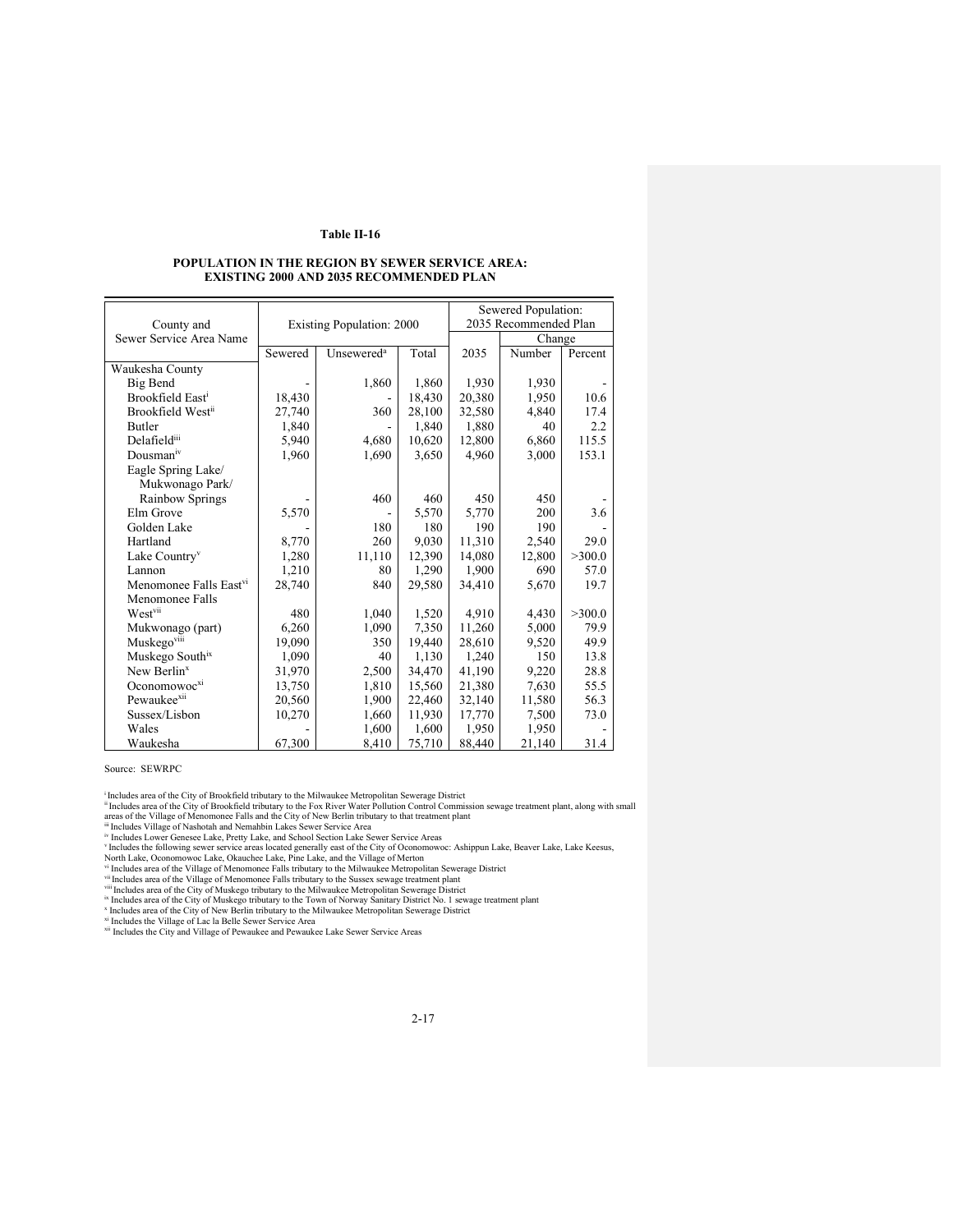#### **CHANGE IN LAND USE ACRES IN WAUKESHA COUNTY: 1963-2000**

| Land Use Category <sup>a</sup>               | 1963    | 1970    | 1980    | 1990    | 2000    |
|----------------------------------------------|---------|---------|---------|---------|---------|
| Urban                                        |         |         |         |         |         |
| Residential                                  | 28,148  | 35,476  | 50,745  | 59,247  | 75,221  |
| Commercial                                   | 1,197   | 1,831   | 2,754   | 3,827   | 5,351   |
| Industrial                                   | 924     | 1,758   | 2,747   | 3,802   | 5,525   |
| Transportation, Communication, and Utilities | 16,079  | 18,545  | 21,867  | 22,805  | 30,001  |
| Governmental and Institutional               | 2,550   | 3,587   | 4,037   | 4,215   | 4,887   |
| Recreational                                 | 3,311   | 4,605   | 5,756   | 6,465   | 8,253   |
| Unused Urban Land                            | 8,509   | 8,516   | 8,017   | 7,025   | 7,806   |
| Subtotal Urban                               | 60,718  | 74,318  | 95,923  | 107,386 | 137,044 |
| Non-urban                                    |         |         |         |         |         |
| Natural Areas                                |         |         |         |         |         |
| Surface Water                                | 16,076  | 16,461  | 16,753  | 16,878  | 16,891  |
| Wetlands                                     | 52,588  | 51,660  | 51,233  | 51,978  | 52,661  |
| Woodlands                                    | 31,181  | 30,818  | 29,472  | 29,584  | 28,931  |
| <b>Subtotal Natural Areas</b>                | 99,845  | 98,939  | 97,458  | 98,440  | 98,483  |
| Agricultural                                 | 200,241 | 184,390 | 161,558 | 142,428 | 112,611 |
| Unused Rural and Other Open Lands            | 10,786  | 13,943  | 16,651  | 23,336  | 23,397  |
| <b>Subtotal Nonurban</b>                     | 310,872 | 297,272 | 275,667 | 264,204 | 234,491 |
| Total                                        | 371,590 | 371,590 | 371,590 | 371,590 | 371,535 |

Note: As part of the regional land use inventory for the year 2000, the delineation of existing land use was referenced to real property boundary information not available for the 1990 and prior inventories. This change increases the precision of the land use inventory and makes it more useable to public agencies and private interests throughout the Region. As a result of the change, however, year 2000 land use inventory data are not strictly comparable with data from the 1990 and prior inventories. At the county and regional level, the most significant effect of the change is to increase the transportation, communication, and utilities category—the result of the use of actual street and highway rights-of-way as part of the 2000 land use inventory, as opposed to the use of narrower estimated rights-of-way in prior inventories. This treatment of streets and highways generally diminishes the area of adjacent land uses traversed by those streets and highways in the 2000 land use inventory relative to prior inventories.

#### **Land Use Change: 1963-2000**

Residential development was responsible for the most significant land use change within Waukesha County since 1963. Over 47,000 acres of land was converted to residential use as the county gained over 100,000 households between 1960 and 2000. Agricultural lands experienced the greatest loss of any land use within the county between 1963 and 2000. Nearly 88,000 acres of agricultural lands were converted to other land uses.

# **NATURAL RESOURCES**

#### **Groundwater Supply**

The importance of groundwater as a source of water supply in Waukesha County and Southeastern Wisconsin can be shown by analyzing water-use data. According to estimates by the U.S. Geological Survey, water users in the Southeastern Wisconsin Region used about 324 million gallons per day (mgd) of water from surface and groundwater sources in 2000, not including water used for thermoelectric-power production. From this amount, 228 mgd, or about 70 percent, was withdrawn from surface water sources, primarily Lake Michigan; and 96 mgd, or about 30 percent, from groundwater (see Table II-18). In Waukesha County, nearly all of the water supply has historically been obtained from the groundwater system. This has recently changed somewhat with the conversion of the eastern portion of the Village of Menomonee Falls, the Village of Butler, and the eastern portion of the City of New Berlin to Lake Michigan water over the period of 1999 to 2005. Groundwater use and total water use in Waukesha County have risen steadily since 1985, increasing by about 36 percent over the period 1985 to 2000.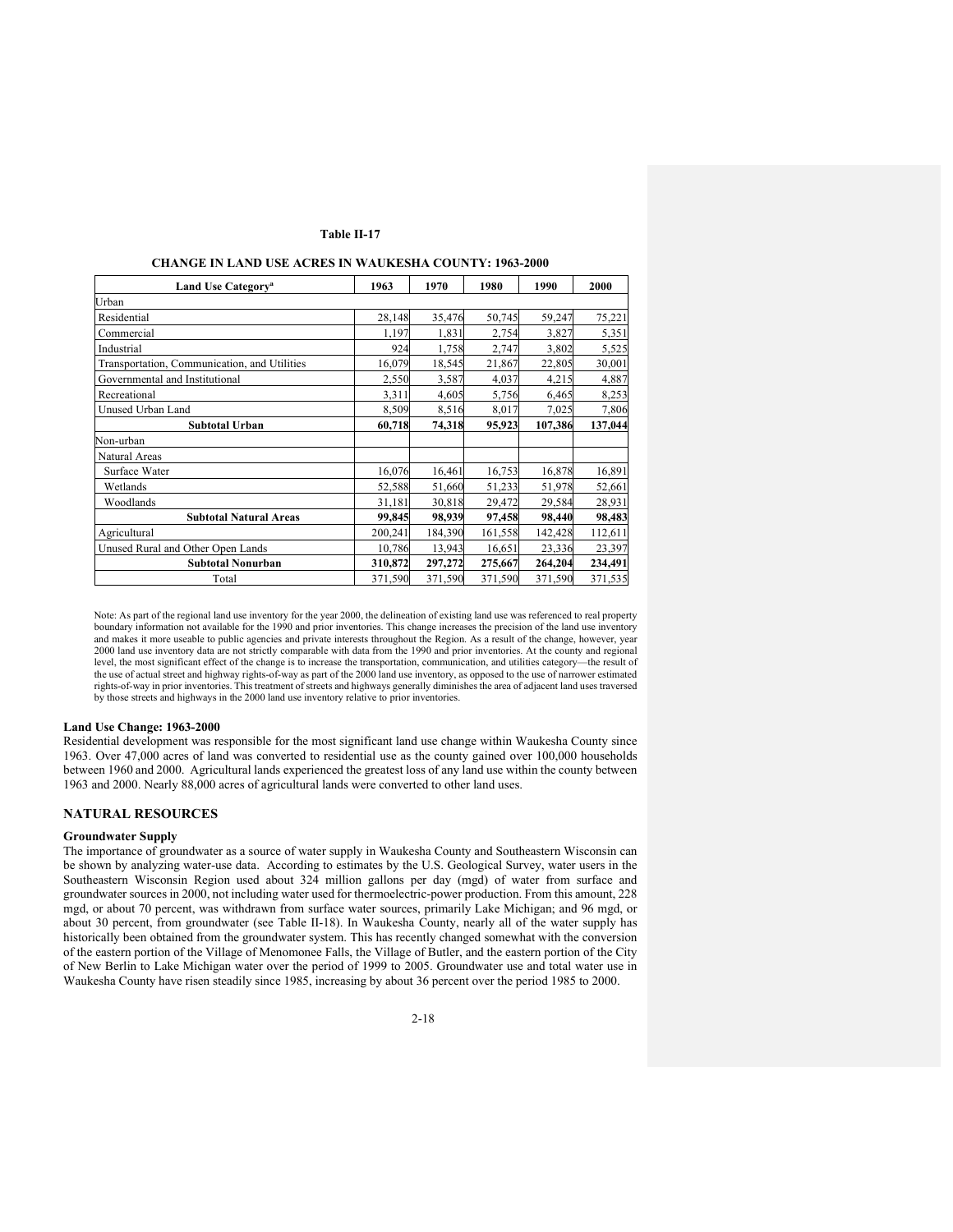### **TRENDS IN REPORTED SURFACE (SW) AND GROUNDWATER (GW) USE IN SOUTHEASTERN WISCONSIN: 1979-2000**

| (IN MILLION GALLONS PER DAY) |  |  |
|------------------------------|--|--|
|------------------------------|--|--|

| <b>County Name</b> | 1979   |       |        |        | 1985  |        |        | 1990  |        | 2000   |       |        |
|--------------------|--------|-------|--------|--------|-------|--------|--------|-------|--------|--------|-------|--------|
|                    | SW     | GW    | Total  | SW     | GW    | Total  | SW     | GW    | Total  | SW     | GW    | Total  |
| Kenosha            | 17.81  | 3.42  | 21.23  | 17.87  | 2.54  | 20.41  | 20.41  | 2.56  | 22.97  | 16.04  | 2.69  | 18.73  |
| Milwaukee          | 172.47 | 10.18 | 182.65 | 213.26 | 9.91  | 223.17 | 184.96 | 6.17  | 191.13 | 183.22 | 6.32  | 189.54 |
| Ozaukee            | 1.19   | 6.66  | 7.85   | 1.15   | 6.33  | 7.48   | 1.43   | 6.66  | 8.09   | 1.52   | 7.80  | 9.32   |
| Racine             | 22.55  | 7.69  | 30.24  | 22.55  | 7.28  | 29.83  | 29.32  | 8.85  | 38.17  | 26.24  | 13.63 | 39.87  |
| Walworth           | 0.14   | 9.89  | 10.03  | 1.16   | 9.14  | 10.30  | 0.08   | 16.07 | 16.15  | 0.07   | 14.95 | 15.02  |
| Washington         | 0.15   | 10.11 | 10.26  | 0.06   | 9.37  | 9.43   | 0.08   | 9.76  | 9.84   | 0.08   | 13.30 | 13.38  |
| Waukesha           | 0.02   | 33.37 | 33.39  | 0.12   | 27.84 | 27.96  | 0.04   | 30.78 | 30.82  | 0.35   | 37.56 | 37.91  |
| Total              | 214.33 | 81.32 | 295.65 | 256.17 | 72.41 | 328.58 | 236.32 | 80.85 | 317.17 | 227.52 | 96.25 | 323.77 |
| Percent of Total   | 72.5   | 27.5  | 100.0  | 78.0   | 22.0  | 100.0  | 74.5   | 25.5  | 100.0  | 70.3   | 29.7  | 100.0  |

Note: The trends are based on currently available data, but the sources of information and accuracy of data may vary from one reporting period to another. The USGS obtains most of water-use data from files of state agencies, and makes estimates for categories for which data are not reported (private domestic and agricultural uses). Water used for thermoelectric power is not included*. GW: Groundwater; SW: Surface Water*

Source: SEWRPC and U. S. Geological Survey, 2000.

Recharge to groundwater is derived almost entirely from precipitation. Much of the groundwater in shallow aquifers originates from precipitation that has fallen and infiltrated within a radius of about 20 or more miles from where it is found. The bedrock formations underlying the unconsolidated surficial deposits of Waukesha County consist of Precambrian crystalline rocks; Cambrian sandstone; Ordovician dolomite, sandstone, and shale; and Silurian dolomite. The uppermost bedrock unit throughout most of the county is pervious Silurian dolomite, primarily Niagara dolomite, underlaid by a relatively impervious layer of Maquoketa shale. In some of the pre-Pleistocene valleys in the southwestern and central portions of the county, however, the Niagara dolomite is absent and the uppermost bedrock unit is the Maquoketa shale.

The deeper sandstone aquifers are recharged by downward leakage of water through the Maquoketa Formation from the overlying aquifers or by infiltration of precipitation in western Waukesha County where the sandstone aquifer is not overlain by the Maquoketa Formation and is unconfined. On the average, precipitation annually brings about 32 inches of water to the surface area of the county. It is estimated that approximately 80 percent of that total is lost by evapotranspiration. Of the remaining water, part runs off in streams and part becomes groundwater. It is likely that the average annual groundwater recharge to shallow aquifers is 10 to 15 percent of annual precipitation.

To document the utilization of the shallow aquifers in the county, it may be assumed, for example, that, on the average, 10 percent of the annual precipitation reaches groundwater. Then, the average groundwater recharge in the County would be about 88 mgd. As previously noted, the estimated daily use of groundwater in 2000 was about 38 mgd, which is about 43 percent of the total amount of groundwater assumed to be recharged in a given year. This indicates that there is an adequate annual groundwater recharge to satisfy water demands on the shallow aquifer system in Waukesha County on a countywide basis. However, the availability on a localized area basis will vary depending upon usage, pumping system configuration, and groundwater flow patterns.

The situation is different for the deep aquifers where withdrawals of groundwater cause supply/demand imbalance in areas of concentrated use of groundwater, which has resulted in the declining potentiometric surface and mining of groundwater. For example, Professor Douglas Cherkauer of the University of Wisconsin-Milwaukee, estimated that the demand on groundwater from the deep sandstone aquifer in Waukesha County is greater than the available supply (see Table II-19).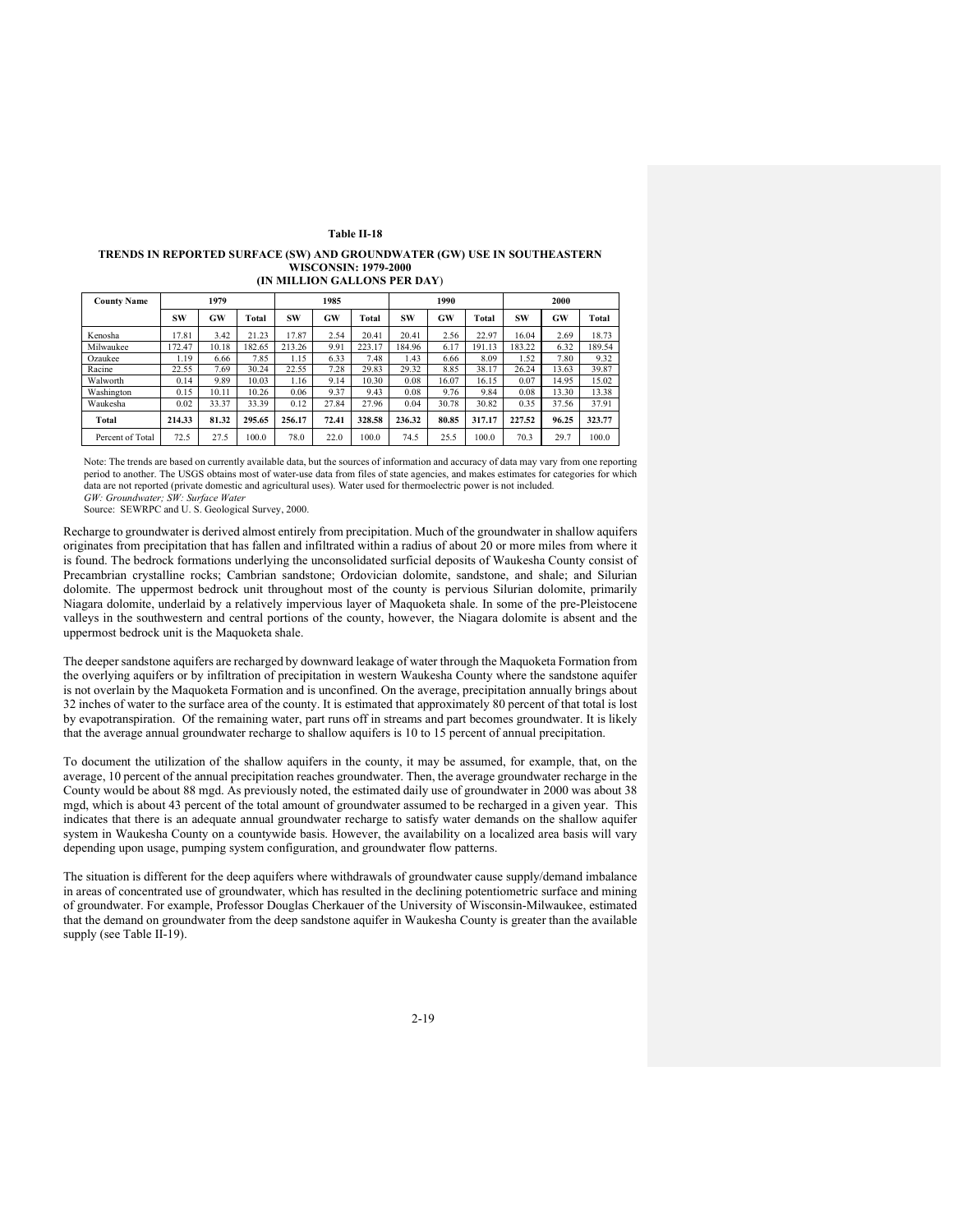## **ESTIMATES OF AVAILABLE GROUNDWATER IN WAUKESHA COUNTY, 1999**

| Aquifer | Recharge Area<br>(square miles) | Estimated<br><b>Recharge Rate</b><br>(inches per year) | <b>Average Daily</b><br>Recharge (mgd) Demand (mgd) | <b>Average Daily</b> |
|---------|---------------------------------|--------------------------------------------------------|-----------------------------------------------------|----------------------|
| Shallow | 400                             |                                                        | 59                                                  |                      |
| Deep    | 100                             |                                                        | 14.8                                                | 31.5                 |

Note: mgd: million gallons per day

Source: D.S. Cherkauer, 1999

The imbalanced withdrawal of groundwater has shifted the major pumping center in Southeastern Wisconsin from the City of Milwaukee in the early 1900's to eastern Waukesha County in 2005. As a result of the groundwater use trend, the center of the "cone of depression", a term used to describe the deepest part of the pumping drawdown, has shifted westward about eight miles from Milwaukee to near eastern Waukesha County. Groundwater levels in the "cone of depression" have dropped about 500 feet since the onset of groundwater pumping. Figure II-1 shows how groundwater flows have been influenced as a result of groundwater pumping.

### **Figure II-1**

### **SIMULATED GROUNDWATER FLOW DIRECTION ALTERATION FROM GROUNDWATER PUMPING**

**1900 2000** 





Source: SEWRPC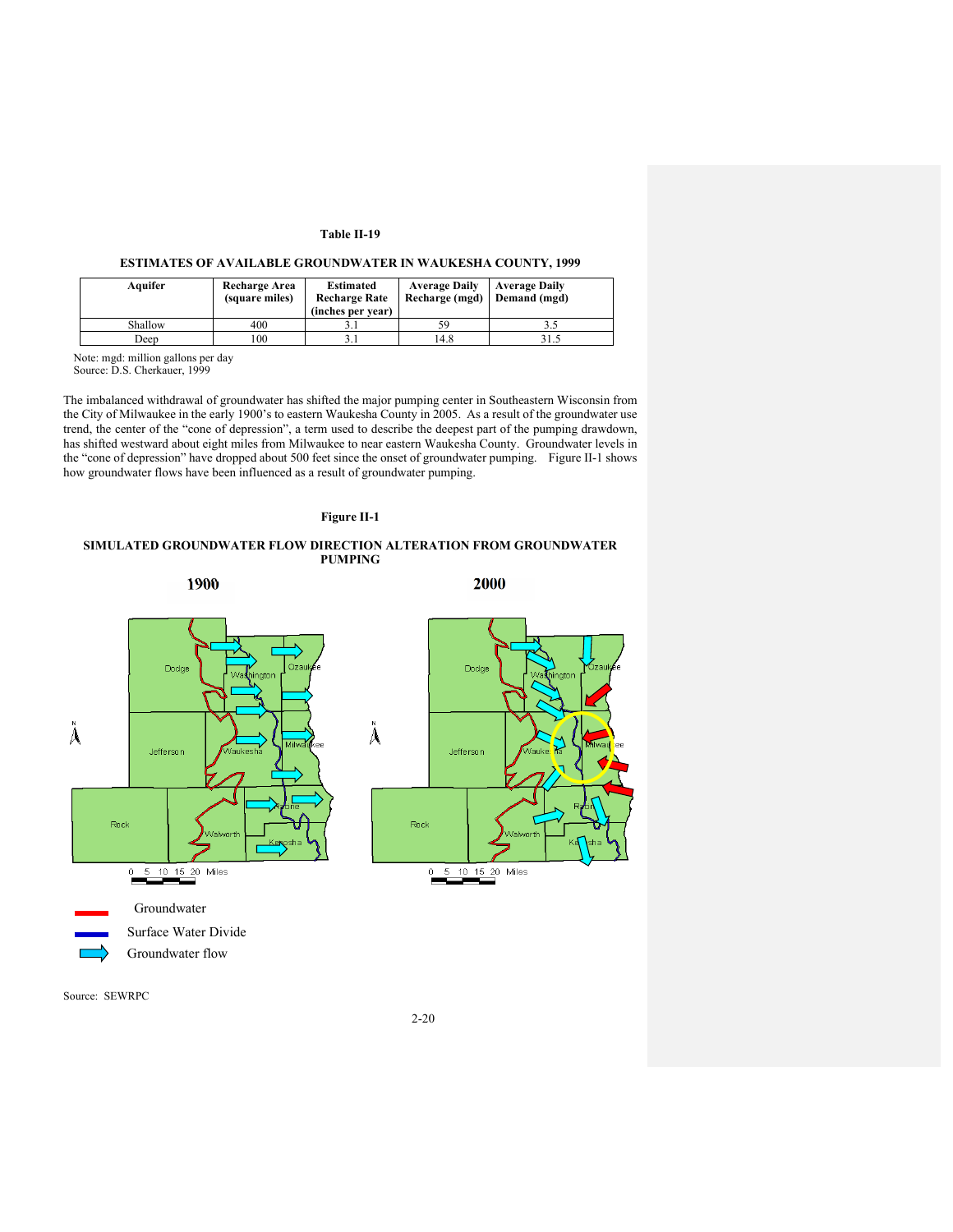#### **Surface Water Resources**

Waukesha County has or contains portions of 33 lakes that comprise approximately 14,000 acres or almost 4 percent of the total area of the county. Surface water drains into the Fox, Rock, Root, and Menomonee River watersheds. The Menomonee and Root River watersheds lie east of the subcontinental divide and drain into the Great Lakes basin. The Fox and Rock Watersheds are west of the subcontinental divide and drain west into the Mississippi River basin.

### **FORMULATION OF OBJECTIVES**

Planning may be described as a rational process for formulating and achieving objectives. The formulation of objectives is an essential task to be undertaken before plans can be prepared. This chapter presents a set of objectives along with supporting principles and related standards recommended by the Comprehensive Development Plan Advisory Committee as a basis for the preparation of a Comprehensive Development Plan for Waukesha County. The objectives are derived from the objectives contained in the year 2035 Regional Land Use Plan for Southeastern Wisconsin.

The key steps in the comprehensive planning process are 1) formulation of objectives, principles and standards, 2) inventory, 3) analyses and forecasts, 4) plan design, 5) plan evaluation, and 6) plan refinement and plan adoption. Plan implementation, although a step beyond the planning process, is considered throughout the process so that realization of the plan may be achieved.

The terms "objective," "principle," "standard," "plan," "policy," and "program" are subject to a range of interpretations. Although this chapter deals with only the first three of these terms, an understanding of the interrelationship between the foregoing terms and the basic concepts which they represent is essential to any consideration of objectives, principles, and standards. Under the regional planning program, these terms have been defined as follows:

- 1. Objective: a goal or end toward the attainment of which plans and policies are directed.
- 2. Principle: a fundamental, primary, or generally accepted tenet used to support objectives and prepare standards and plans.
- 3. Standard: a criterion used as a basis of comparison to determine the adequacy of plan proposals to attain objectives.
- 4. Plan: a design that seeks to achieve agreed-upon objectives.
- 5. Policy: a rule or course of action used to ensure plan implementation.
- 6. Program: a coordinated series of policies and actions to carry out a plan.

# **GENERAL DEVELOPMENT OBJECTIVES**

The following general development objectives, presented as part of the year 2035 regional land use plan, have been reaffirmed by the Comprehensive Development Plan Advisory Committee for use in the preparation of the Comprehensive Development Plan for Waukesha County; no ranking is implied by the order in which these objectives are listed:

- 1. Economic growth at a rate consistent with county resources, including land, water, labor, and capital, and primary dependence on free enterprise in order to provide needed employment opportunities for the expanding labor force.
- 2. A wide range of employment opportunities through a broad diversified economic base.
- 3. Preservation and protection of desirable existing residential, commercial, industrial, and agricultural development in order to maintain desirable social and economic values and renewal of obsolete and deteriorating areas; and prevention of slums and blight.
- 4. A broad range of choice among housing designs, sizes, types, and costs, recognizing changing trends in age group composition, income, and family living habits.
- An adequate, flexible, and balanced level of community services and facilities.

**Deleted:** in both urban and rural areas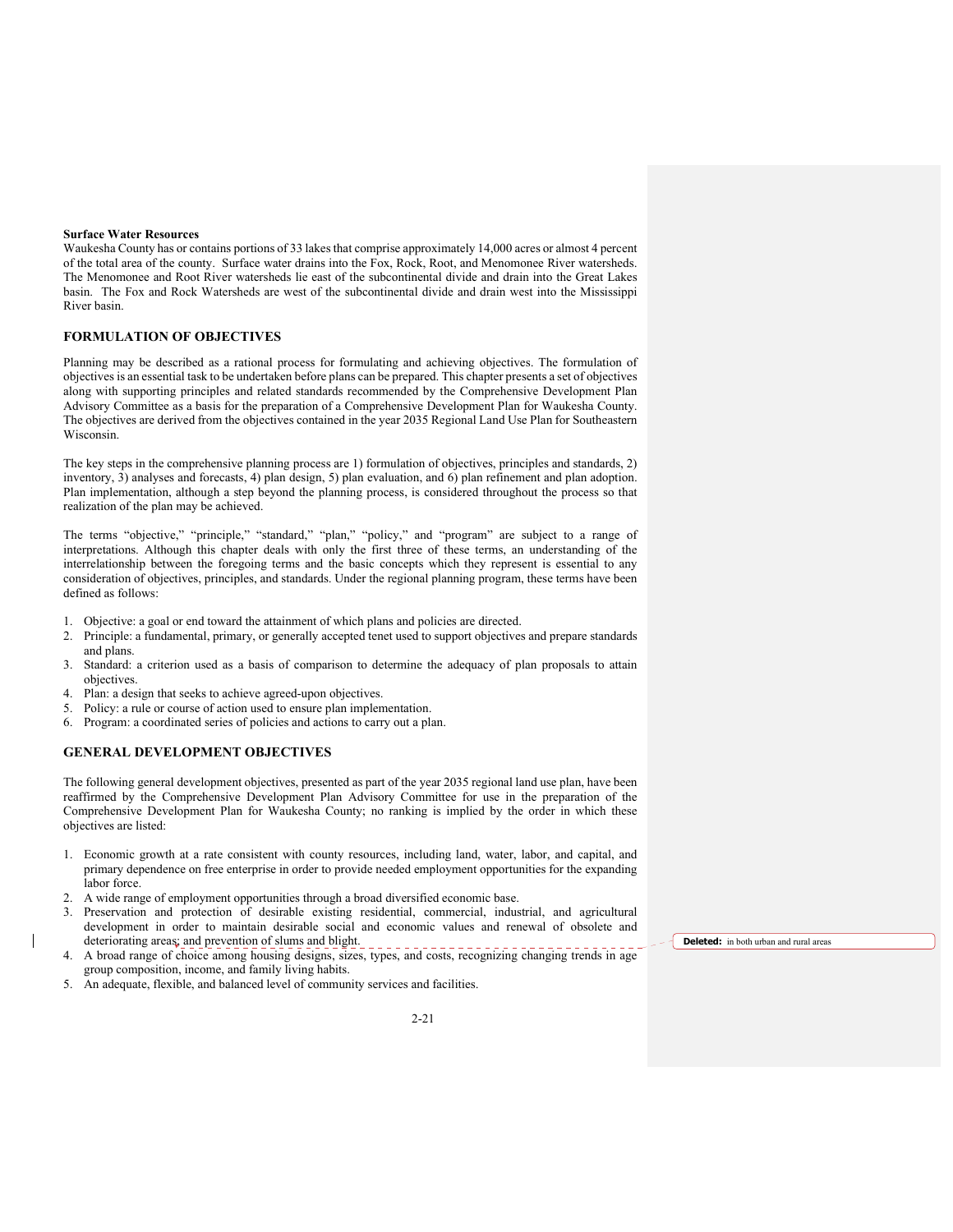- 6. An efficient and equitable allocation of fiscal resources within the public sector of the economy.
- 7. An attractive and healthful physical and social environment with ample opportunities for high-quality education, cultural activities, and outdoor recreation.
- 8. Protection, sound use, and enhancement of the natural resource base.
- 9. Development of communities having distinctive individual character, based on physical conditions, historical factors, and local desires.

#### **SPECIFIC DEVELOPMENT OBJECTIVES**

Within the framework established by the general development objectives, a secondary set of more specific objectives, which are directly relatable to physical development plans, and which can be at least crudely quantified has been developed. The specific development objectives are concerned primarily with spatial allocation to, and distribution of, the various land uses; land use compatibility; resource protection; and accessibility.

The following specific development objectives have been formulated by the Comprehensive Development Plan Advisory Committee. No ranking is implied by the order in which these objectives are listed:

- 1. A balanced allocation of space to the various land use categories, which meets the social, physical, and economic needs of the county population.
- 2. A spatial distribution of the various land uses that will result in a convenient and compatible arrangement of land uses.
- 3. A spatial distribution of the various land uses which maintains biodiversity and which will result in the preservation and sustainable management of the natural resources of the County.
- 4. A spatial distribution of the various land uses which is properly related to the supporting transportation, utility, and public facility systems in order to assure the economical provision of transportation, utility, and public facility services.
- 5. The availability of a broad range of choice among housing designs, sizes, types, and costs, recognizing changing trends in age group composition, income, and family living habits.
- 6. The development and preservation of residential areas within a physical environment that is healthy, safe, convenient, and attractive.
- 7. The preservation, development, and redevelopment of a variety of suitable industrial and commercial sites both in terms of physical characteristics and location.
- 8. The conservation, renewal, and full use of existing urban service areas of the Region and the County.
- 9. The preservation of large contiguous tracts of productive agricultural lands.
- 10. The preservation and provision of open space to enhance the total quality of the environment, maximize essential natural resource availability, give form and structure to urban development, and provide opportunities for a full range of outdoor recreational activities.

### **FORMULATION OF STANDARDS**

Complementing each of the foregoing specific development objectives is a set of planning standards. Each set of standards is directly related to the objective. The standards facilitate application of the objectives in plan design and evaluation. The standards related to the ten specific objectives were developed by the subcommittee addressing the particular planning element. The following objective and standards serve as an example for industrial and commercial sites.

#### **Objective**

The preservation, development, and redevelopment of a variety of suitable industrial and commercial sites both in terms of physical characteristics and location.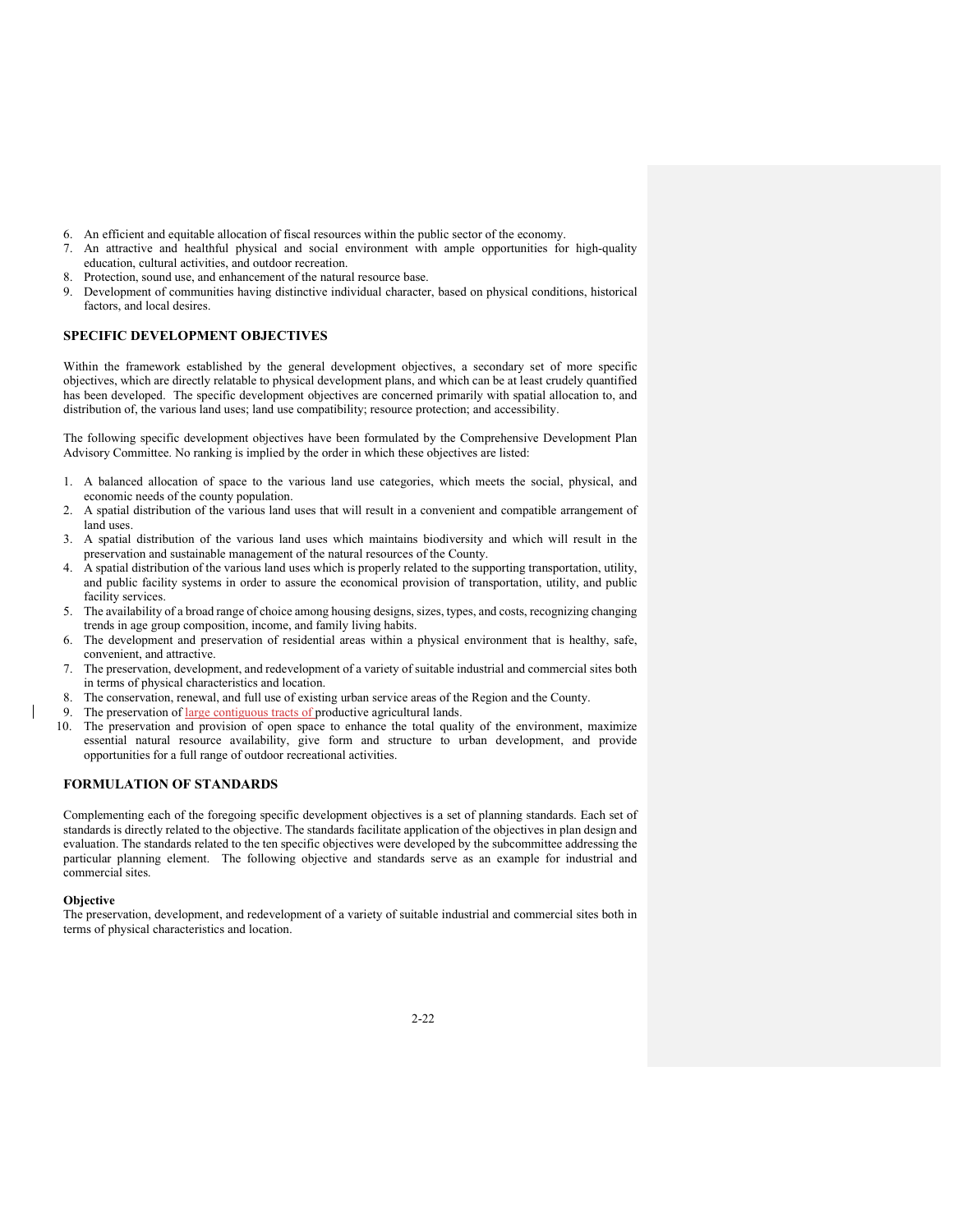### **Standards**

1. Industrial, retail, and office uses should meet the following standards:

- a. Available adequate water supply, sanitary sewer service, storm water drainage facilities, and power supply.
- b. Ready access to the arterial street and highway system.
- c. Adequate off-street parking (may not be directly on-site) and loading areas.
- d. Provision of properly located points of ingress and egress appropriately controlled to prevent congestion on adjacent arterial streets.
- e. Site design appropriately integrating the site with adjacent land uses.
- f. Served by local transit service.

# **BALANCING OF PLANNING STANDARDS**

In applying the planning standards and preparing the Comprehensive Development Plan for Waukesha County, it should be recognized that it is unlikely that the Plan can meet all of the standards completely. It should also be recognized that some objectives are complementary, with the achievement of one objective supporting the achievement of others. Conversely, some objectives may be conflicting, requiring reconciliation through consensus building and/or compromise.

For example, as part of the planning process, the objectives of preserving agricultural and other open space lands, must be balanced with the need to convert certain lands to urban use in support of the orderly growth and development of the County.

Most of the development objectives, principles, and standards were incorporated without significant change from the set of planning objectives, principles, and standards included in the adopted design year 2035 Regional Land Use Plan.

# **PLANNING OBJECTIVES AND STANDARDS**

### **Agricultural, Natural and Cultural Resources Objective No. 1**

A spatial distribution of the various land uses which maintains biodiversity and which will result in the preservation and sustainable use of the natural resources of the County.

#### **Environmental Corridors and Isolated Natural Resource Areas**

### **Principle**

The preservation of environmental corridors and isolated natural resource areas in essentially natural, open use yields many benefits, including recharge and discharge of groundwater; maintenance of surface water and groundwater quality; attenuation of flood flows and flood stages; maintenance of base flows of streams and watercourses; reduction of soil erosion; abatement of air and noise pollution; provision of wildlife habitat; protection of plant and animal diversity; protection of rare and endangered species; maintenance of scenic beauty; and provision of opportunities for recreational, educational, and scientific pursuits. Conversely, since some environmental corridors and isolated natural resource areas are poorly suited for urban development, their preservation can help avoid serious and costly development problems while protecting the County's most valuable natural resources.

*Notes: Environmental corridors are elongated areas in the landscape which contain concentrations of natural resource features (lakes, rivers, streams, and their associated shorelands and floodlands; wetlands; woodlands; prairies; wildlife habitat areas; wet, poorly drained, and organic soils; and rugged terrain and high-relief topography*) and natural resource-related features (existing park and open space sites; potential park and open *space sites; historic sites; scenic areas and vistas; and natural areas and critical species habitat sites). Primary*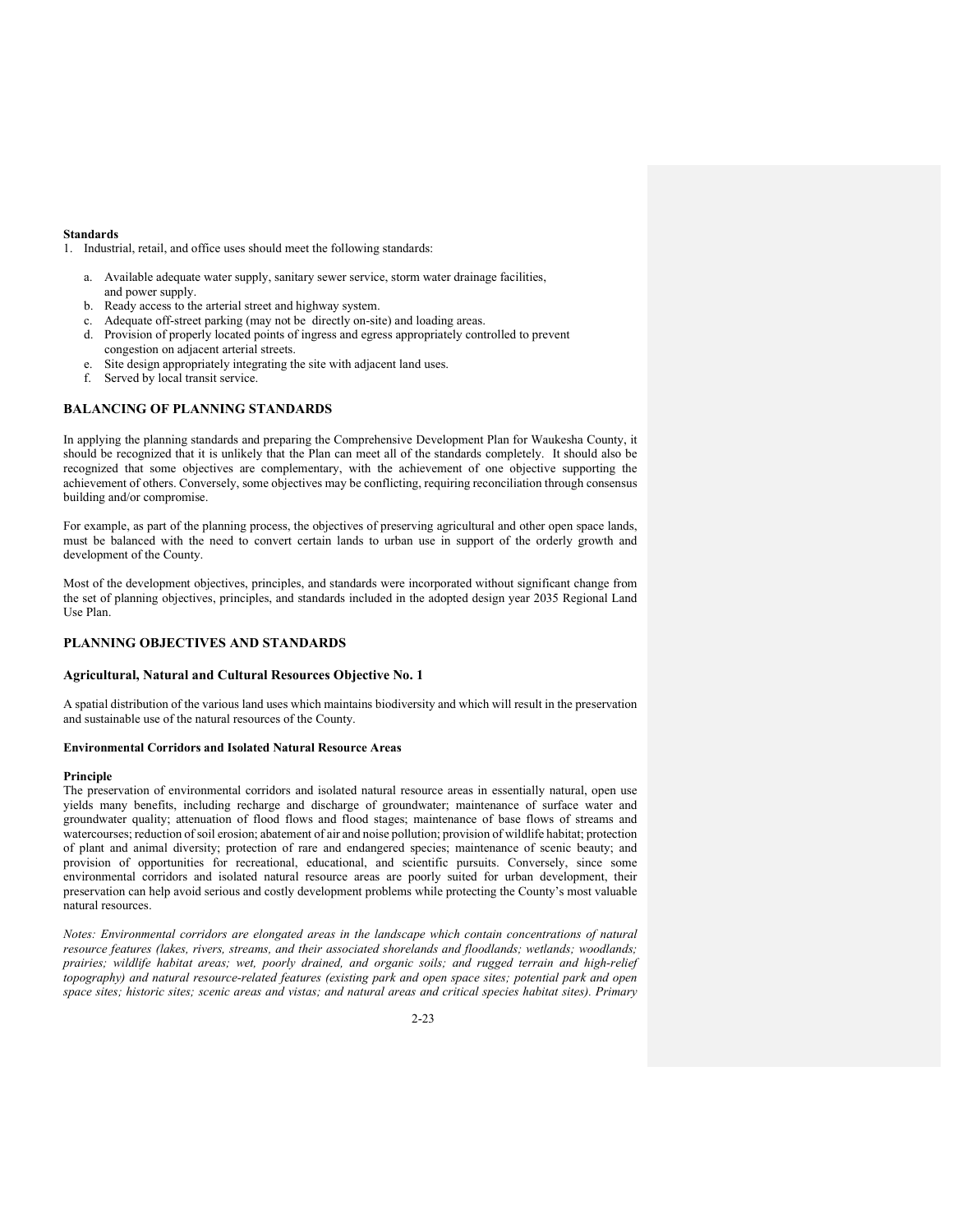*environmental corridors include a variety of these features and are at least 400 acres in size, two miles long, and 200 feet in width. Secondary environmental corridors also contain a variety of these features and are at least 100 acres in size and one mile in length. Isolated natural resource areas are smaller concentrations of natural resource features that are physically separated from the environmental corridors by intensive urban or agricultural uses; by definition, such areas are at least five acres in size and 200 feet in width.*

### **Standards**

- a. Primary environmental corridors should be preserved in natural, open uses.
- b. Secondary environmental corridors and isolated natural resource areas should be preserved in essentially natural, open uses to the extent practicable, as determined in county and local plans.

Uses considered compatible with both planning standards relating to the preservation of environmental corridors and isolated natural resource areas are indicated in Table II-20.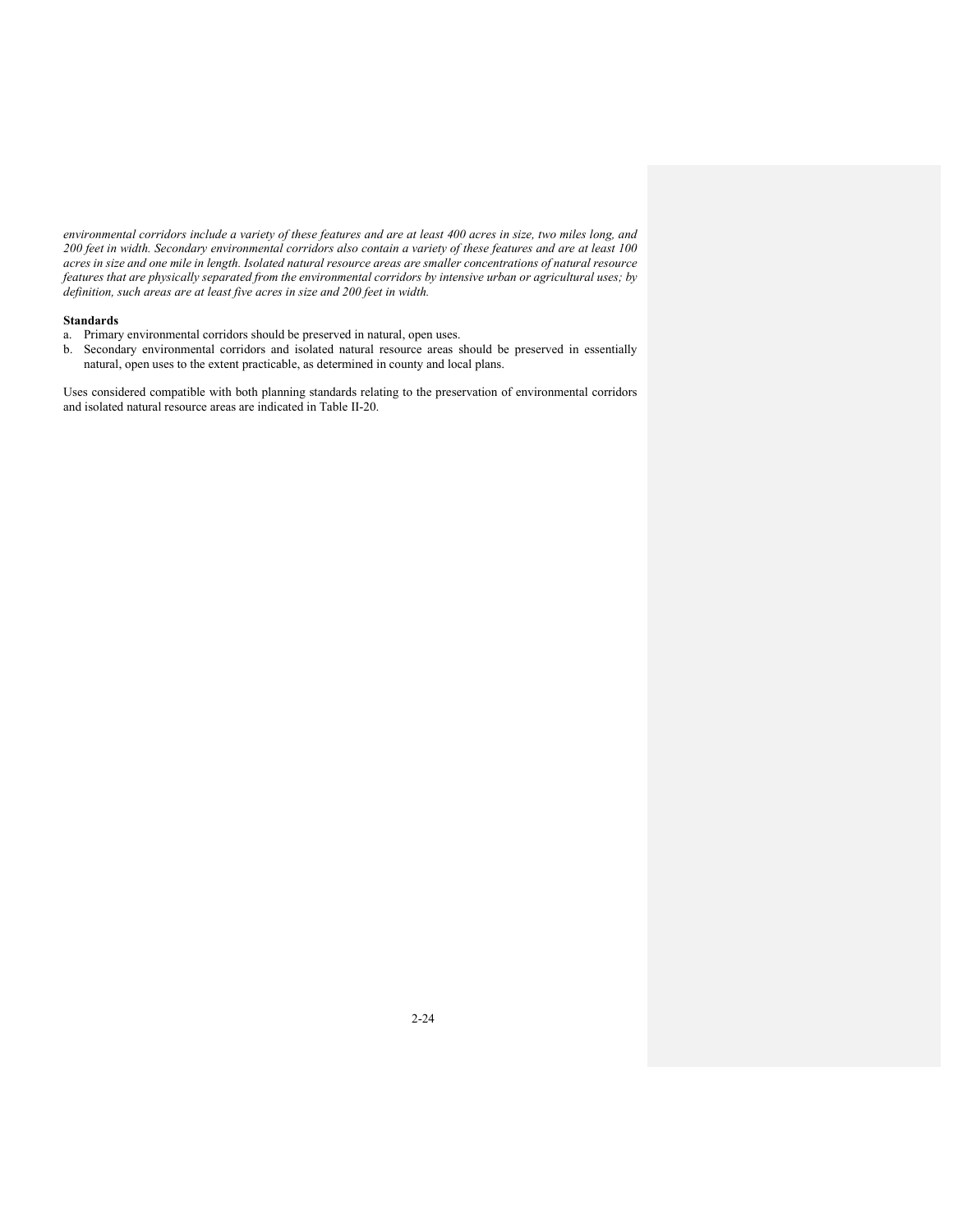| Component                                                           |                                        |                                                  |                                                                                     |                                               |                     |                                                                    |                                     |                          | Permitted Development |                                          |               |               |                            |               |                                     |                                                                    |
|---------------------------------------------------------------------|----------------------------------------|--------------------------------------------------|-------------------------------------------------------------------------------------|-----------------------------------------------|---------------------|--------------------------------------------------------------------|-------------------------------------|--------------------------|-----------------------|------------------------------------------|---------------|---------------|----------------------------|---------------|-------------------------------------|--------------------------------------------------------------------|
| Natural<br>Resource and<br>Related                                  |                                        |                                                  | Transportation and Utility Facilities (see<br>General Development Guidelines below) |                                               |                     | Recreational Facilities (see General Development Guidelines below) |                                     |                          |                       |                                          |               |               |                            |               | <b>Rural Density</b><br>Residential |                                                                    |
| Features<br>within<br>Environmental<br>Corridors <sup>a</sup>       | <b>Streets</b><br>and<br>High-<br>ways | Utility<br>Lines<br>and<br>Related<br>Facilities | Engineered<br>Stormwater<br>Manage-<br>ment<br>Facilities                           | Engineered<br>Flood<br>Control<br>Facilitiesb | Trails <sup>c</sup> | Picnic<br>Areas                                                    | Family<br>Camp-<br>ing <sup>d</sup> | Swim-<br>ming<br>Beaches | <b>Boat</b><br>Access | Ski<br>Hills                             | Golf          | Playfields    | Hard-<br>Surface<br>Courts | Parking       | <b>Buildings</b>                    | Development<br>(see General<br>Development<br>Guidelines<br>below) |
| Lakes, Rivers,<br>and Streams                                       | $_{-}$ $_{\rm e}$                      | $-f.g.$                                          | $\sim$ $\sim$                                                                       | $- h$                                         | $\Box$ i            | $\sim$ $\sim$                                                      | $\sim$ $\sim$                       | X                        | $\mathbf X$           | $\sim$ $\sim$                            | $\sim$ $\sim$ | $\sim$ $\sim$ | $\sim$ $\sim$              | $\sim$ $\sim$ | $\sim$ $\sim$                       | $\sim$ $\sim$                                                      |
| Shoreland                                                           | $\boldsymbol{\mathrm{X}}$              | X                                                | X                                                                                   | X                                             | X                   | X                                                                  | $\sim$ $\sim$                       | X                        | $\mathbf X$           | $\sim$ $\sim$                            | X             | $\sim$ $\sim$ | $\sim$ $\sim$              | X             | X <sup>J</sup>                      | $\sim$ $\sim$                                                      |
| Floodplain                                                          | $-k$                                   | $\mathbf X$                                      |                                                                                     | X                                             | X                   | $\mathbf X$                                                        | $\sim$ $\sim$                       | X                        | $\mathbf X$           | $\sim$ $\sim$                            | X             | $\mathbf X$   | $\sim$ $\sim$              | X             | $X^{\rm l}$                         | $\sim$ $\sim$                                                      |
| Wetland <sup>m</sup>                                                | $-k$                                   | X                                                | $\sim$ $\sim$                                                                       | $\sim$ $\sim$                                 | X <sup>n</sup>      | u u                                                                | $\sim$ $\sim$                       | $\sim$ $\sim$            | $\mathbf X$           | $\sim$ $\sim$                            | $\sim$ 0      | $\sim$ $\sim$ | $\sim$ $\sim$              | $\sim$ $\sim$ | $\sim$ $\sim$                       | $\sim$ $\sim$                                                      |
| Wet Soils                                                           | X                                      | X                                                | X                                                                                   | X                                             | X                   | $\overline{\phantom{a}}$                                           | $\sim$ $\sim$                       | X                        | X                     | $\frac{1}{2} \left( \frac{1}{2} \right)$ | X             | $\sim$ $\sim$ | $\sim$ $\sim$              | X             | $\sim$ $\sim$                       | $\sim$ $\sim$                                                      |
| Woodland                                                            | X                                      | X                                                | Xp                                                                                  | $\sim$ $\sim$                                 | X                   | X                                                                  | X                                   | $\sim$ $\sim$            | X                     | X                                        | Xp            | Xp            | Xp                         | Xp            | $X^p$                               | X                                                                  |
| Wildlife<br>Habitat                                                 | X                                      | $\mathbf{X}$                                     | $\mathbf X$                                                                         | $\sim$ $\sim$                                 | $\mathbf X$         | $\mathbf X$                                                        | $\mathbf X$                         | $\sim$ $\sim$            | $\mathbf X$           | X                                        | $\mathbf X$   | $\mathbf X$   | $\mathbf X$                | X             | $\mathbf{X}$                        | X                                                                  |
| Steep Slope                                                         | $\mathbf X$                            | $\mathbf X$                                      | $\sim$ $\sim$                                                                       | $\sim$ $\sim$                                 | $-9$                | $\sim$ $\sim$                                                      | $\sim$ $\sim$                       | $\sim$ $\sim$            | $\sim$ $\sim$         | $X^{r}$                                  | $\mathbf X$   | $\sim$ $\sim$ | $\sim$ $\sim$              | $\sim$ $\sim$ | $\sim$ $\sim$                       | $ -$                                                               |
| Prairie                                                             | $\sim$ $\sim$                          | $-9$                                             | $\sim$ $\sim$                                                                       | $\sim$ $\sim$                                 | $-9$                | $\sim$ $\sim$                                                      | $\sim$ $\sim$                       | $\sim$ $\sim$            | $\sim$ $\sim$         | $\sim$ $\sim$                            | $\sim$ $\sim$ | $\sim$ $\sim$ | $\sim$ $\sim$              | $\sim$ $\sim$ | $\sim$ $\sim$                       | $\sim$ $\sim$                                                      |
| Park                                                                | X                                      | X                                                | X                                                                                   | X                                             | X                   | X                                                                  | X                                   | X                        | X                     | X                                        | X             | $\mathbf X$   | X                          | X             | $\boldsymbol{\mathrm{X}}$           | $\sim$ $\sim$                                                      |
| Historic Site                                                       | $\sim$ $\sim$                          | $-9$                                             | $\sim$ $\sim$                                                                       | $\sim$ $\sim$                                 | $-9$                | $\overline{a}$                                                     | $\sim$ $\sim$                       | $\sim$ $\sim$            | $\sim$ $\sim$         | $\sim$ $\sim$                            | $\sim$ $\sim$ | $\sim$ $\sim$ | $\sim$ $\sim$              | X             | $\sim$ $\sim$                       | $\sim$ $\sim$                                                      |
| Scenic<br>Viewpoint                                                 | X                                      | X                                                | $\sim$ $\sim$                                                                       | $\sim$ $\sim$                                 | X                   | $\mathbf X$                                                        | X                                   | $\sim$ $\sim$            | X                     | X                                        | X             | $\sim$ $\sim$ | $\sim$ $\sim$              | X             | X                                   | X                                                                  |
| Natural<br>Area<br>Critical<br>or<br>Species<br><b>Habitat Site</b> | $\sim$ $\sim$                          | $\sim$ $\sim$                                    | $\sim$ $\sim$                                                                       | $\sim$ $\sim$                                 | $-9$                | $\sim$ $\sim$                                                      | $\sim$ $\sim$                       |                          | $\sim$ $\sim$         | $ -$                                     | $ -$          | $\sim$ $\sim$ | $\sim$ $\sim$              | $\sim$ $\sim$ | $\sim$ $\sim$                       | $\sim$ $\sim$                                                      |

# **GUIDELINES FOR DEVELOPMENT CONSIDERED COMPATIBLE WITH ENVIRONMENTAL CORRIDORS**

NOTE: An "X" indicates that facility development is permitted within the specified natural resource feature. In those portions of the environmental corridors having more than one of the listed natural resource features, th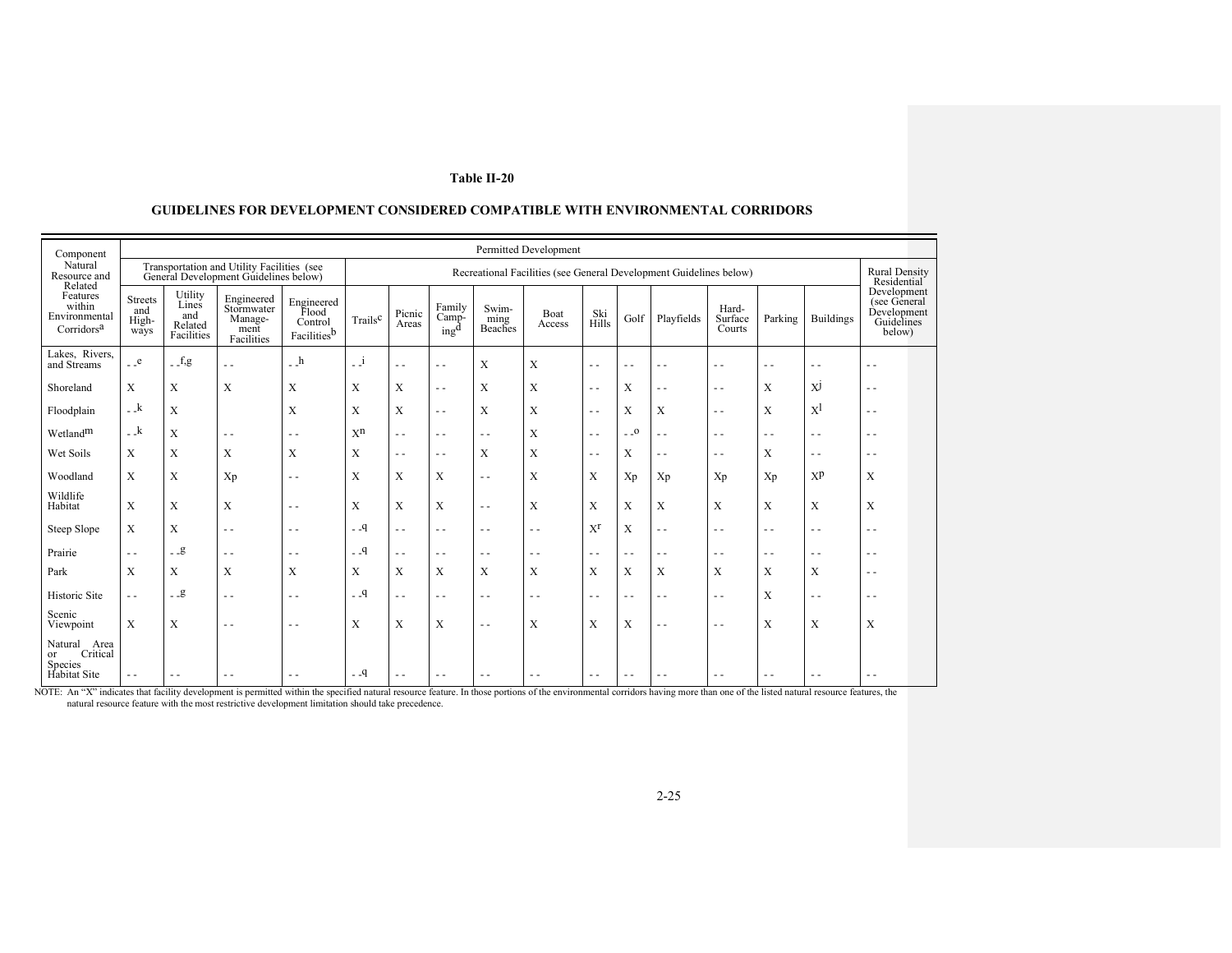Footnotes to Table II-20:

*aThe natural resource and related features are defined as follows:* 

Lakes, Rivers, and Streams: Includes all lakes greater than five acres in area and all perennial and intermittent *streams as shown on U. S. Geological Survey quadrangle maps.* 

*Shoreland: Includes a band 50 feet in depth along both sides of intermittent streams; a band 75 feet in depth along both sides of perennial streams.* 

*Floodplain: Includes areas, excluding stream channels and lake beds, subject to inundation by the 100-year recurrence interval flood event.* 

*Wetlands: Includes areas that are inundated or saturated by surface water or groundwater at a frequency, and with a duration sufficient to support, and under normal circumstances do support, a prevalence of vegetation typically adapted for life in saturated soil conditions.* 

*Wet Soils: Includes areas covered by wet, poorly drained, and organic soils.* 

*Woodlands: Includes areas one acre or more in size having 17 or more deciduous trees per acre with at least a 50 percent canopy cover as well as coniferous tree plantations and reforestation projects; excludes lowland woodlands, such as tamarack swamps, which are classified as wetlands.* 

*Wildlife Habitat: Includes areas devoted to natural open uses of a size and with a vegetative cover capable of supporting a balanced diversity of wildlife.* 

*Steep Slope: Includes areas with land slopes of 12 percent or greater.* 

*Prairies: Includes open, generally treeless areas which are dominated by native grasses; also includes savannas. Park: Includes public and nonpublic park and open space sites.* 

*Historic Site: Includes sites listed on the National Register of Historic Places. Most historic sites located within environmental corridors are archeological features such as American Indian settlements and effigy mounds and cultural features such as small, old cemeteries. On a limited basis, small historic buildings may also be encompassed within delineated corridors.* 

*Scenic Viewpoint: Includes vantage points from which a diversity of natural features such as surface waters, wetlands, woodlands, and agricultural lands can be observed.* 

*Natural Area and Critical Species Habitat Sites: Includes natural areas and critical species habitat sites as identified in the regional natural areas and critical species habitat protection and management plan.* 

*bIncludes such improvements as stream channel modifications and such facilities as dams.* 

*cIncludes trails for such activities as hiking, bicycling, cross-country skiing, nature study, and horseback riding, and excludes all motorized trail activities. It should be recognized that trails for motorized activities such as*  snowmobiling that are located outside the environmental corridors may of necessity have to cross environmental *corridor lands. Proposals for such crossings should be evaluated on a case-by-case basis, and if it is determined that they are necessary, such trail crossings should be designed to ensure minimum disturbance of the natural resources.* 

*dIncludes areas intended to accommodate camping in tents, trailers, or recreational vehicles, which remain at the site for short periods of time, typically ranging from an overnight stay to a two-week stay.* 

*eCertain transportation facilities such as bridges may be constructed over such resources.* 

*fUtility facilities such as sanitary sewers may be located in or under such resources.* 

*gElectric power transmission lines and similar lines may be suspended over such resources.* 

*hCertain flood control facilities such as dams and channel modifications may need to be provided in such resources to reduce or eliminate flood damage to existing development.* 

*iBridges for trail facilities may be constructed over such resources.* 

*jConsistent with Chapter NR 115 of the* Wisconsin Administrative Code*.*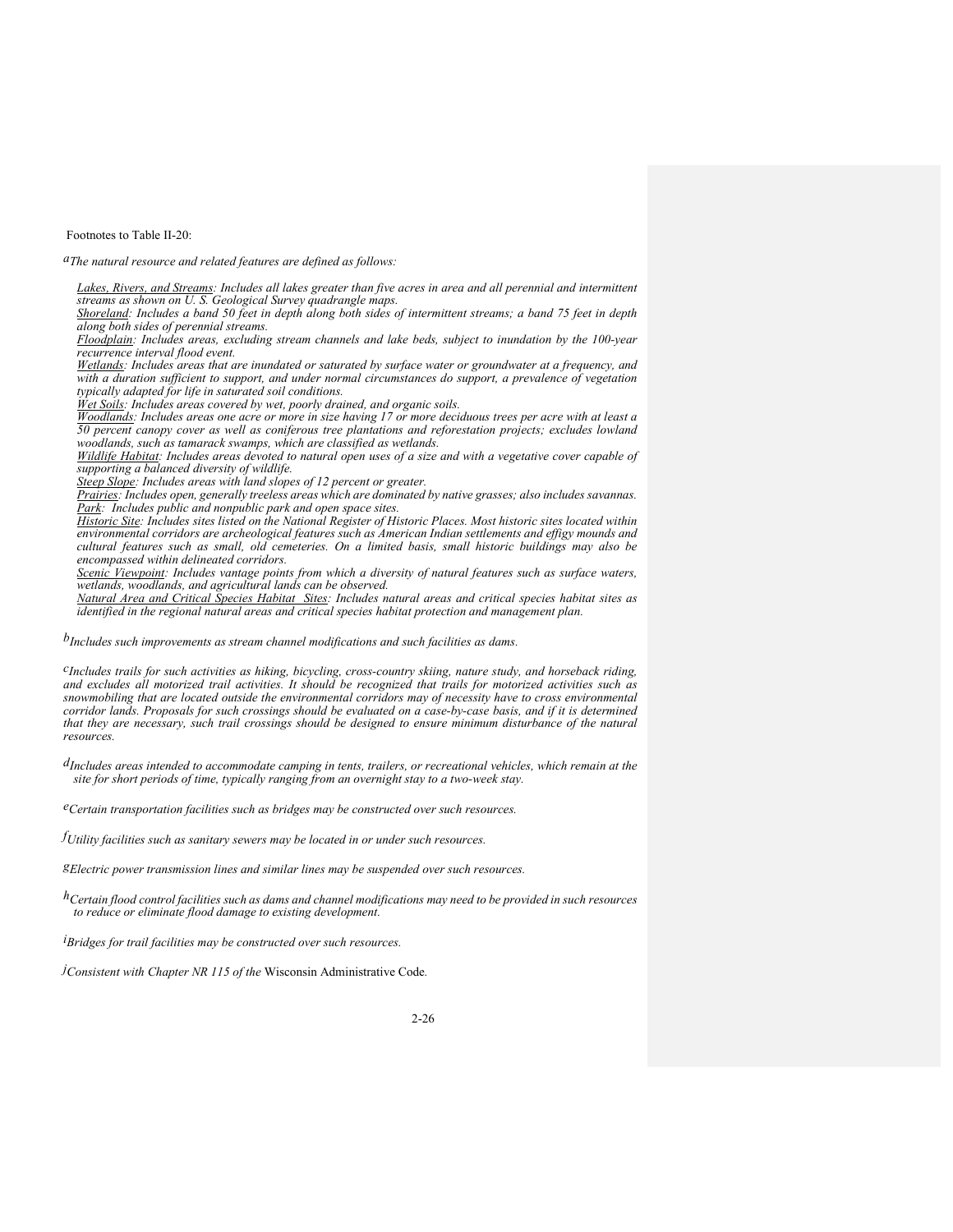*kStreets and highways may cross such resources. Where this occurs, there should be no net loss of flood storage capacity or wetlands. Guidelines for mitigation of impacts on wetlands by Wisconsin Department of Transportation facility projects are set forth in Chapter Trans 400 of the* Wisconsin Administrative Code.

*lConsistent with Chapter NR 116 of the* Wisconsin Administrative Code*.* 

*mAny development affecting wetlands must adhere to the water quality standards for wetlands established under Chapter NR 103 of the* Wisconsin Administrative Code*.* 

*nOnly an appropriately designed boardwalk/trail should be permitted.* 

*oWetlands may be incorporated as part of a golf course, provided there is no disturbance of the wetlands.* 

*pOnly if no alternative is available.* 

*qOnly appropriately designed and located hiking and cross-country ski trails should be permitted.* 

*rOnly an appropriately designed, vegetated, and maintained ski hill should be permitted.* 

*Source: SEWRPC and Waukesha County* 

# **GENERAL DEVELOPMENT GUIDELINES**

• Transportation and Utility Facilities: All transportation and utility facilities proposed to be located within the important natural resources should be evaluated on a case-by-case basis to consider alternative locations for such facilities. If it is determined that such facilities should be located within natural resources, development activities should be sensitive to, and minimize disturbance of, these resources, and, to the extent possible following construction, such resources should be restored to preconstruction conditions.

 The above table presents development guidelines for major transportation and utility facilities. These guidelines may be extended to other similar facilities not specifically listed in the table.

• Recreational Facilities: In general, no more than 20 percent of the total environmental corridor area should be developed for recreational facilities. Furthermore, no more than 20 percent of the environmental corridor area consisting of upland wildlife habitat and woodlands should be developed for recreational facilities. It is recognized, however, that in certain cases these percentages may be exceeded in efforts to accommodate needed public recreational and game and fish management facilities within appropriate natural settings.

 The above table presents development guidelines for major recreational facilities. These guidelines may be extended to other similar facilities not specifically listed in the table.

• Residential Development: Limited residential development may be accommodated in upland environmental corridors, provided that buildings are kept off steep slopes. The maximum number of housing units accommodated at a proposed development site within the environmental corridor should be limited to the number determined by dividing the total corridor acreage within the site, less the acreage covered by surface water, floodplains and wetlands, by five. The permitted housing units may be in single-family or multi-family structures. When rural residential development is accommodated, conservation subdivision designs are strongly encouraged to locate development outside the corridor while maintaining an overall development density of no more than one dwelling per five acres.

Single-family development on existing lots of record should be permitted as provided for under county or local zoning at the time of adoption of the land use plan.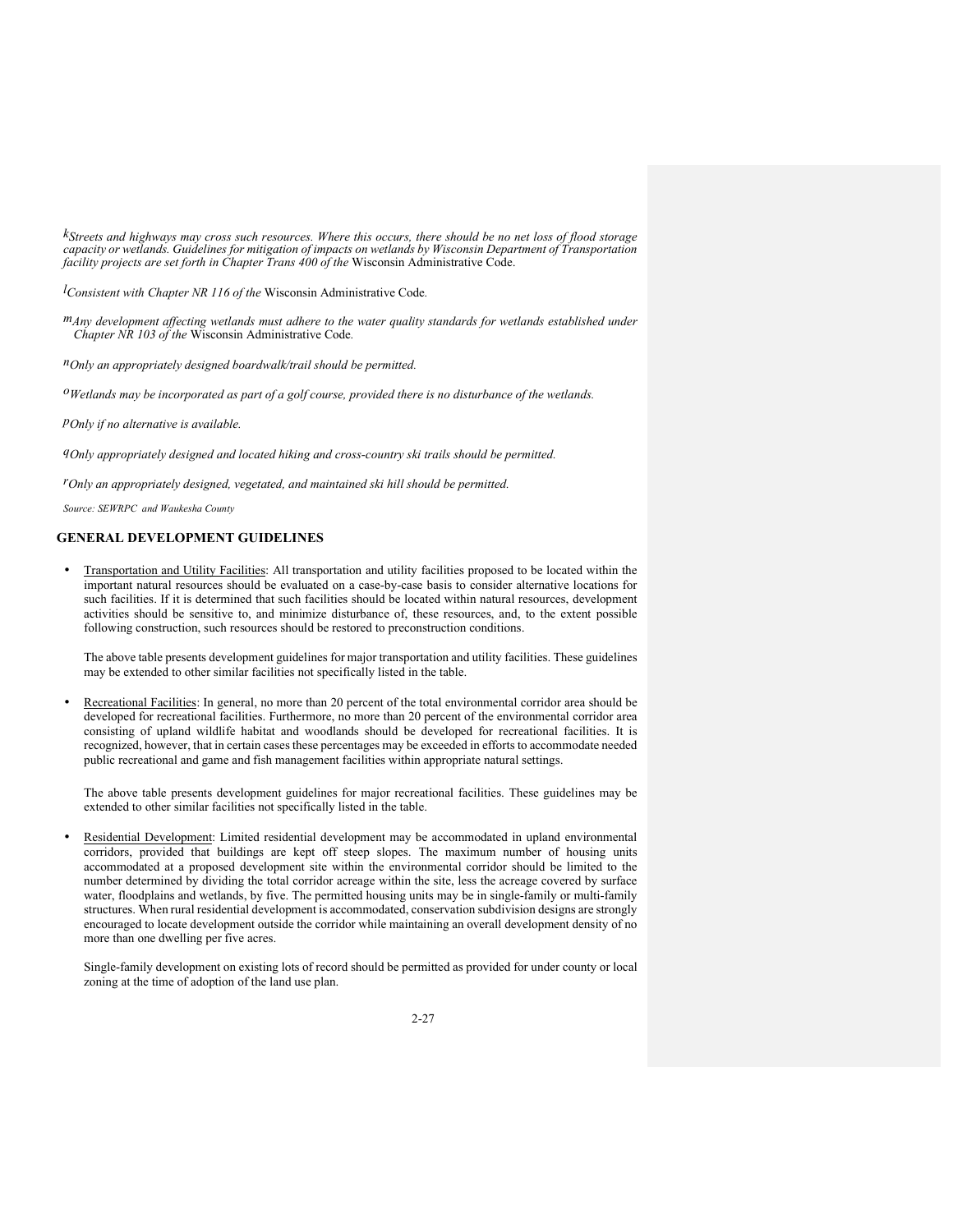• Other Development: In lieu of recreational or rural density residential development, up to 10 percent of the upland corridor area in a parcel may be disturbed in order to accommodate urban residential, commercial, or other urban development under the following conditions: 1) the area to be disturbed is compact rather than scattered in nature; 2) the disturbance is located on the edge of a corridor or on marginal resources within a corridor; 3) the development does not threaten the integrity of the remaining corridor; 4) the development does not result in significant adverse water quality impacts; and 5) development of the remaining corridor lands is prohibited by a conservation easement or deed restriction. Each such proposal must be reviewed on a site-bysite basis.

 Under this arrangement, while the developed area would no longer be part of the environmental corridor, the entirety of the remaining corridor would be permanently preserved from disturbance. From a resource protection point of view, preserving a minimum of 90 percent of the environmental corridor in this manner may be preferable to accommodating scattered homesites and attendant access roads at an overall density of one dwelling per five acres throughout the upland corridor areas.

- Pre-Existing Lots: Single-family development on existing lots of record should be permitted as provided for under county or local zoning at the time of adoption of the Comprehensive Development Plan or on lands with the Primary Environmental Corridor amended through adopted sewer service plans.
- All permitted development presumes that sound land and water management practices are utilized.

### **OTHER ENVIRONMENTALLY SENSITIVE AREAS**

#### **Principle**

Care in locating development in relation to other environmentally sensitive areas can help to maintain the overall environmental quality of the County and to avoid developmental problems.

#### **Standards**

- a. Small wetlands, woodlands, and prairies not identified as part of an environmental corridor or isolated natural resource area should be preserved to the extent possible, as determined in county and local plans.
- b. All natural areas and critical species habitat sites identified for preservation in the Regional Natural Areas and Critical Species Habitat Protection and Management Plan should be preserved.
- c. One hundred-year recurrence interval floodlands should not be allocated to any development, which would cause or be subject to flood damage; and no unauthorized structure should be allowed to encroach upon and obstruct the flow of water in perennial stream channels and floodways.
- d. Development should be directed away from areas with steep slopes (12% or greater) or with seasonally high groundwater one foot or less from the surface.
- e. Land use patterns should be designed to discourage development of below grade structures on soils with seasonally high groundwater less than 3 feet from the surface. The intent is to allow development on these marginal soils, providing below grade structures (including basements) maintain a minimum of one foot separation from the seasonally high groundwater level.

### **RESTORATION/ENHANCEMENT OF NATURAL CONDITIONS**

#### **Principle**

The restoration of unused farmland and other open space land to more natural conditions, resulting in the reestablishment or enhancement of wetlands, woodlands, prairies, grasslands, and forest interiors, can increase biodiversity and contribute to the overall environmental quality of the County by providing additional functional values as set forth in Objective No. 1 above.

**Deleted:** urban and rural

**Deleted:** Urban and rural

**Deleted:** d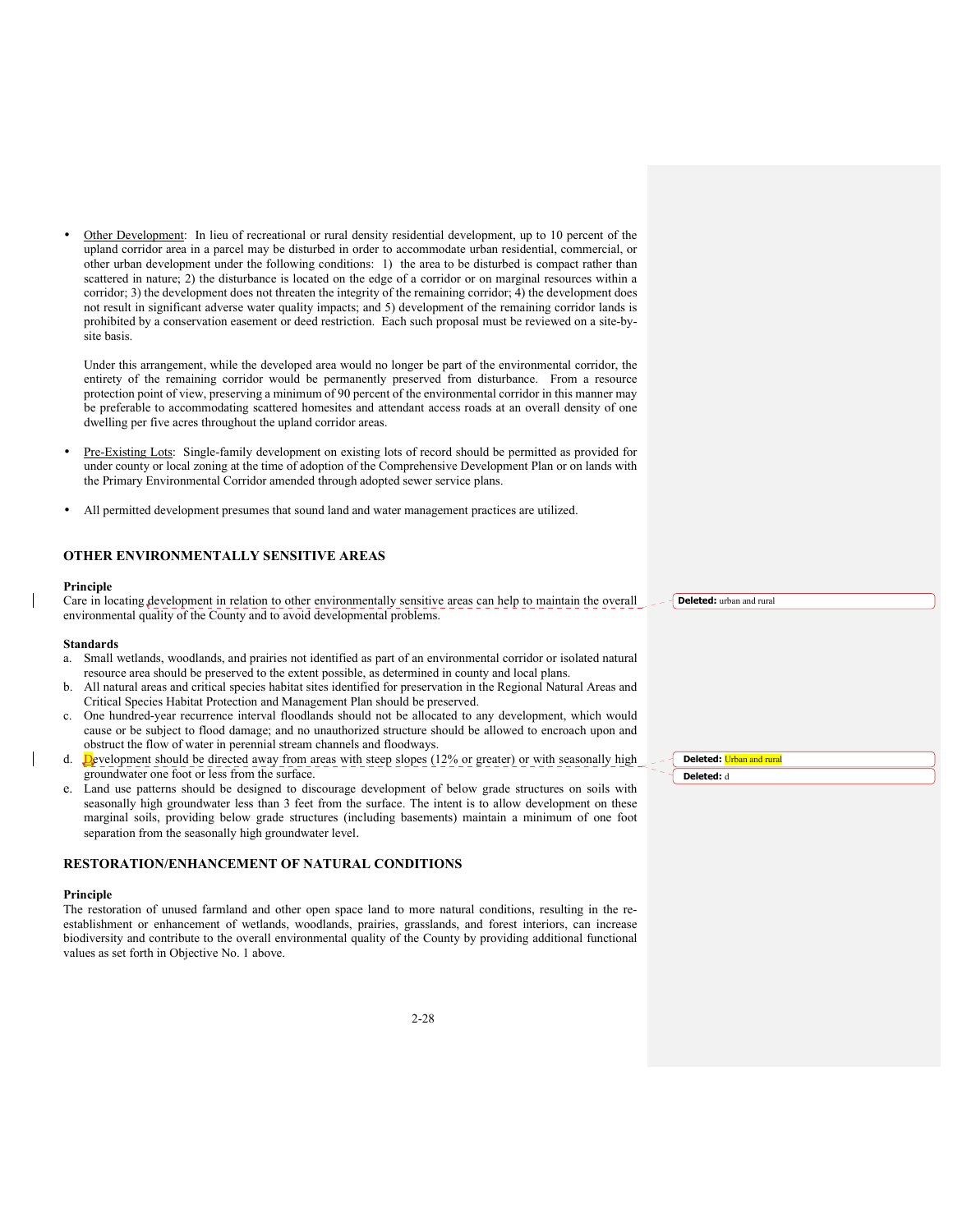#### **Standard**

a. Carefully planned efforts to restore unused farmland and other open space land to more natural conditions should be encouraged.

#### **Agricultural, Natural and Cultural Resources Objective No. 2**

The preservation of large contiguous tracts of productive agricultural land.

#### **Principle**

The preservation of productive agricultural land is important for meeting future needs for food and fiber. Agricultural areas, in addition to providing food and fiber, can provide wildlife habitat and contribute to the maintenance of an ecological balance between plants and animals. Moreover, the preservation of agricultural areas also contributes immeasurably to the maintenance of the scenic beauty and cultural heritage of the County. Maintaining agricultural lands near urban areas can facilitate desirable and efficient production-distribution relationships, including community-supported agriculture operations.

The preservation of agricultural lands can maximize return on investments in agricultural soil and water conservation practices; and minimizes conflicts between farming operations and urban land uses.

#### **Standard**

Prime agricultural lands in Waukesha County includes those lands that meet all the following: 1) Land use is agricultural, unused/open (rural), primary/secondary environmental corridor or isolated natural areas, using SEWRPC definitions; 2) The stated land use makes up at least 5 square miles of "contiguous" lands, meaning all connecting lands are at least 1000 lineal feet in width - including adjacent communities, and excluding transportation corridors; 3) 75% of the land ownership parcels within the contiguous area are 35 acres or more; 4) Every parcel is outside of a planned sewer service area boundary; 5) 75% of every parcel is agricultural or open/unused (rural) land uses by SEWRPC definitions; and 6) 50% of the soils for every parcel are Land Capability Class I or II by NRCS definitions.

This standard is a modification of the standard used to prepare the Development Plan for Waukesha County in 1996. The standard in the 1997 Development Plan read "Prime agricultural lands in Waukesha County includes those lands in agricultural use which meet the following criteria: 1) the farm unit must be at least 35 acres in area; 2) at least 50 percent of the farm unit must be covered by soils which meet Natural Resources Conservation Service standards for National prime farmland; and 3) the farm unit must be located within a block of farmland at least five square miles in size". The definition used in 1997 became difficult to map using land information system technology. As a result, the Agriculture, Natural and Cultural Resources Element Subcommittee of the Comprehensive Development Plan Advisory Committee at their August 3, 2005 meeting approved the modification of the standards used for the delineation of prime agricultural lands. The modified standards can be mapped using land information system technology. In general, the modified standards produced the same map results used in the 1997 Development Plan.

The standard utilized in the identification of prime agricultural lands in the design year 2010 regional land use plan, including the criterion indicating that the farm unit be located within a block of farmland at least 100 acres in size, and the criterion indicating that at least 50 percent of the farm unit must be covered by Class I, Class II, or Class III soils was, to a large extent, based upon criteria utilized in the identification of farmland preservation areas in county farmland preservation plans completed within the Region in the early 1980s, including the Waukesha County Agricultural Land Preservation Plan. The 100-acre minimum combined farmland area was chosen for such plans because it was consistent with the State's minimum acreage planning criterion for farmland preservation areas under Wisconsin's Farmland Preservation Program. This relatively small area would enable the largest number of farmers to qualify for tax credits under the State Farmland Preservation Program.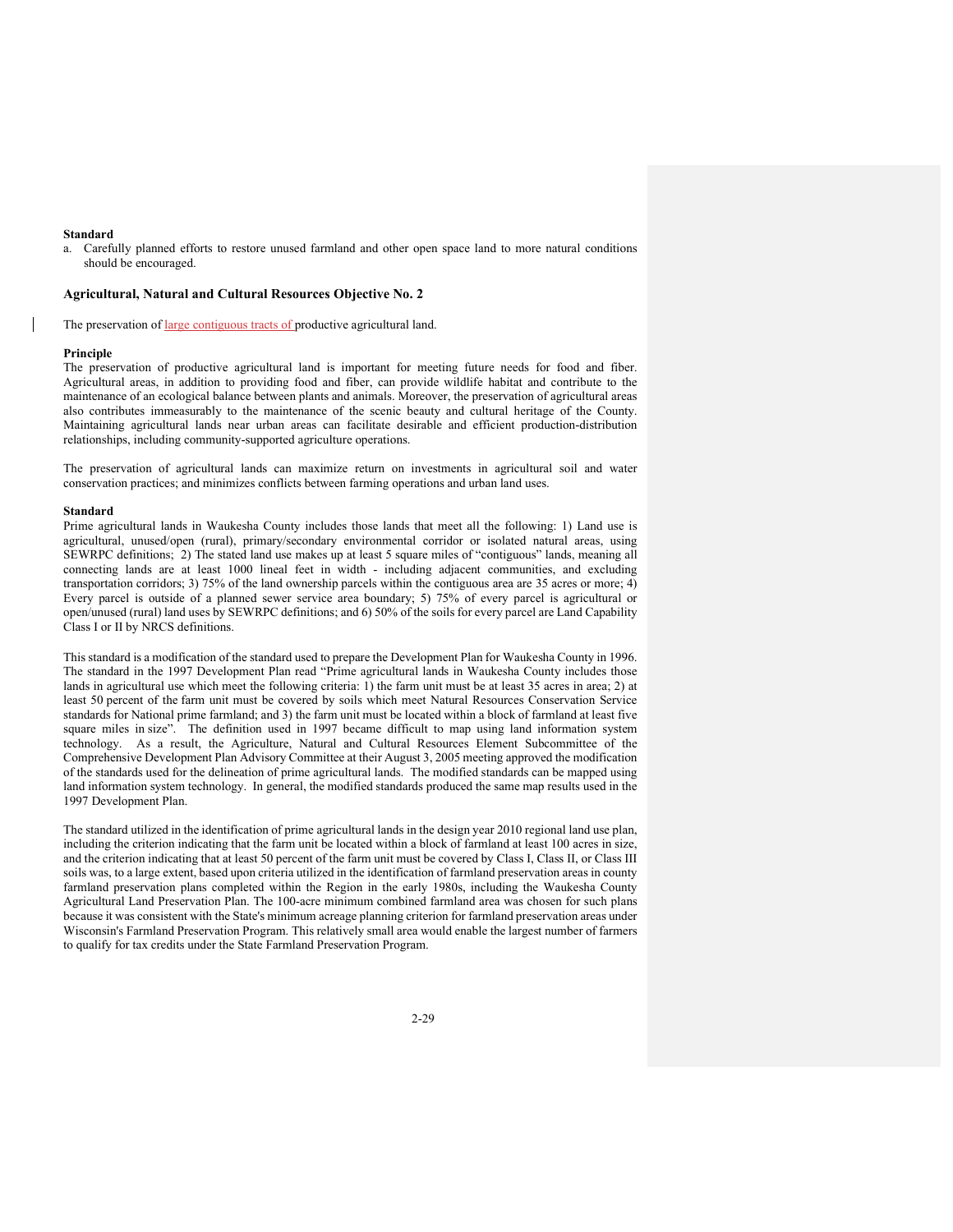While the recognition in a land use plan of smaller blocks of farmland may enable a larger number of farmers to qualify for tax credits, the maintenance of long-term agricultural use within such smaller blocks in an urbanizing region such as Southeastern Wisconsin has proven to be very difficult. Among those reasons frequently cited to explain that difficulty is the following:

- 1. Relatively large blocks of farmland are necessary to support such agriculture-related businesses as distributors of farm machinery and parts and farm supplies. Scattered, relatively smaller blocks of farmland do not provide the critical mass necessary for such agribusiness support enterprises. Consequently, farmers remaining in such smaller blocks must travel ever-increasing distances for support services.
- 2. In many cases, smaller blocks of farmland are merely remnants of formerly larger blocks which have been subject to intrusion by urban residential development. This intrusion has resulted in significant urban-rural conflicts, including problems associated with the objection by residents of urban-type land subdivision developments to odors associated with farming operations; to the use of fertilizers, herbicides and pesticides, and other agriculturally related chemicals; to the noise associated with the operation of farm machinery during the early and late hours of the day; and to the movement of large farm machinery on rural roads being used increasingly for urban commuting.
- 3. For most farming enterprises, the economies of scale require relatively large tracts of land, frequently involving many hundreds of acres. The breakup of large blocks of farmland by urban intrusion makes it more difficult for farmers to assemble such larger tracts either through ownership or rental arrangements. Tract assembly is thus complicated by scattered field locations, resulting in costly and inconvenient related travel distances and, therefore, in unproductive time and higher fuel consumption.
- 4. In agricultural communities on the fringe of urbanizing areas, there is often a declining interest among the next generation of farmers to continue farm operations. This is particularly true where alternative land uses are perceived to be available. This phenomenon is reinforced by the rigors of day-to-day farm life when compared with urban lifestyles.

The criterion specifying that prime agricultural lands include those areas where 50 percent or more of the farm unit is covered by soils meeting U. S. Natural Resources Conservation Service standards for National prime farmland or farmland of Statewide importance was valid when the first county farmland preservation plans were prepared in the early 1980's. Inclusion of soils of statewide importance, or Class III soils, in the standard was appropriate even though such soils may have had marginal crop production value because a high proportion of the farms within the County then were dairy operations. Dairy operations can be viable even though a relatively large portion of the farm unit may be covered by Class III soils because such soils are suitable for grazing, production of animal feed crops, and the use of cover crops related to the dairy operations. However, increased specialization of farm operations, and loss of smaller "family" farms and dairy farms in Waukesha County has now raised questions concerning continued utilization of farmland of statewide importance, or Class III soils, as a criterion in the identification of prime agricultural lands within Waukesha County.

Local public officials, farmers, landowners, and soil scientists stated, at meetings held to review the preliminary 1997 Development Plan for Waukesha County land use plan, that lands covered by Class III soils should not be considered as prime farmland. It was noted that such soils in Waukesha County, being excessively wet, droughty or steep, rendering them unsuitable for the production of cash grain crops such as corn or soybeans. Because Class III soils are not as well-suited for intensive cash grain farming as Class I and Class II soils, and because of the significant loss of dairy farm operations within Waukesha County over the past three decades, lands covered by Class III soils no longer have the same inherent value as an agricultural resource as when dairy farms were prevalent. The criterion for the five square mile farmland block size is not a new criterion. Indeed, the Southeastern Wisconsin Regional Planning Commission utilized the five-square-mile-block criterion in the identification of prime agricultural land under the first-generation, design year 1990, regional land use plan adopted by the Commission in 1966. This criterion was established with direct input from, and utilizing the collective judgment of, University of Wisconsin-Extension agricultural agents working in the Region at that time.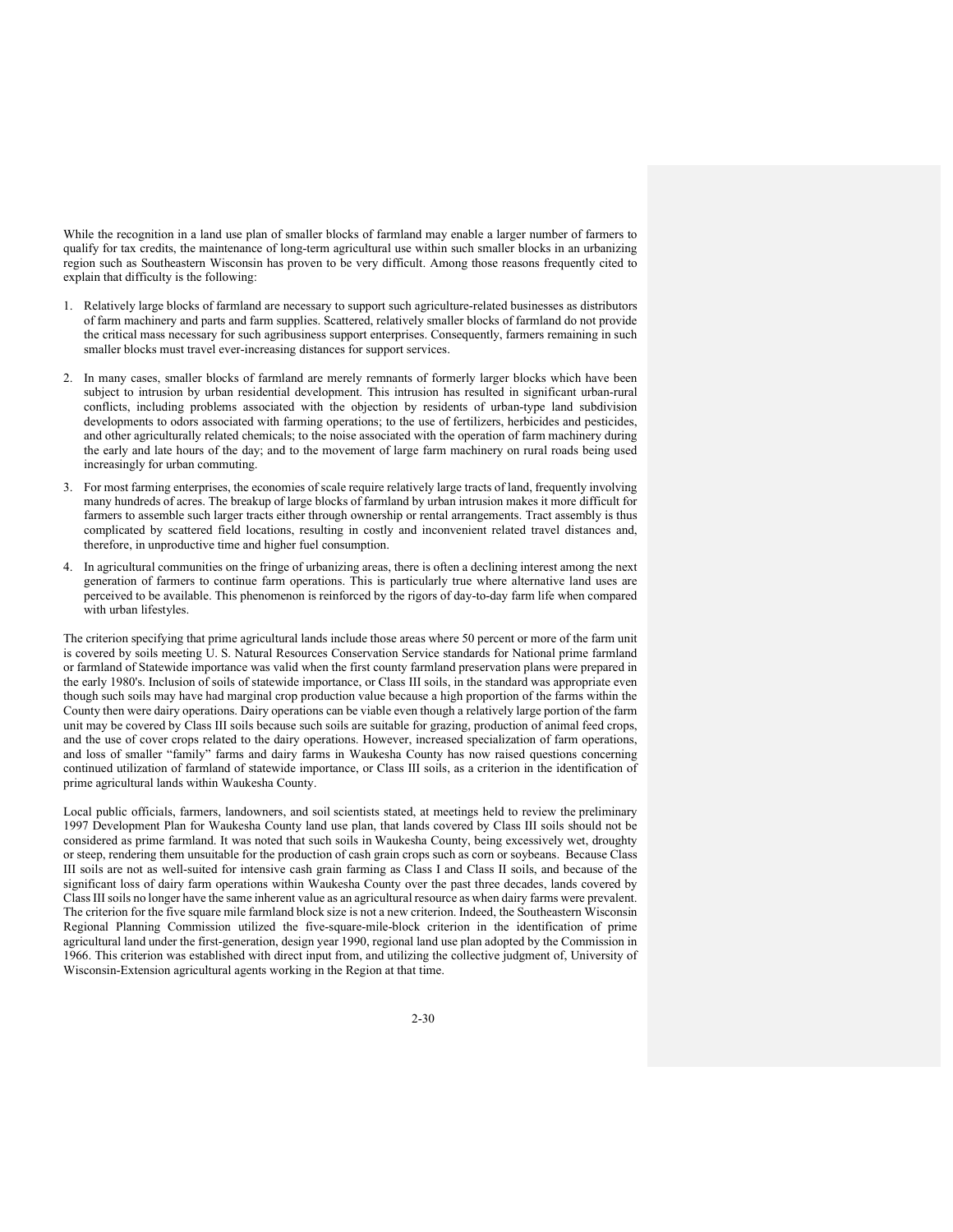As a practical matter, the application of the "block" standard would involve the delineation of gross areas of at least five square miles containing concentrations of farmland meeting the three criteria cited above. At least 75 percent of the gross area should be comprised of such farmland including adjacent associated environmental corridor lands, that occur within the blocks of such farmland.

In 2005, the Agriculture, Natural and Cultural Resources Subcommittee of the Comprehensive Development Plan Advisory Committee reaffirmed the concerns over the inclusion of Class III soils and using a farmland block size smaller than five square miles in the standards for prime agricultural lands.

*Notes: National prime farmland consists of agricultural lands covered by U. S. Natural Resources Conservation*  Service-designated Class I and Class II soils. Class I soils are deep, well drained, and moderately well drained, *nearly level soils with no serious limitation that restrict their use for cultivated crops. Class II soils are generally deep and well drained but may have some limitations that reduce the choice of plants that can be economically produced or require some conservation practices.* 

*Farmland of Statewide importance consists of agricultural lands covered by U. S. Natural Resources Conservation Service-designated Class III soils. Class III soils have moderate limitations due to wetness, steepness or drought conditions that restrict the choice of plants or require special conservation practices or both.*

#### **Agricultural, Natural and Cultural Resources Objective No. 3**

The preservation and provision of open space to enhance the total quality of the County environment, maximize essential natural resource availability, give form and structure to urban development, and provide opportunities for a full range of outdoor recreational activities.

### **Principle**

Open space is the fundamental element required for the preservation and sustainable use of such natural resources as soil, water, woodlands, wetlands, native vegetation, and wildlife; it provides the opportunity to add to the physical, intellectual, and spiritual growth of the population; it enhances the economic and aesthetic value of certain types of development; and it is essential to outdoor recreational pursuits.

#### **Standards**

- a. Major park and recreation sites providing opportunities for a variety of natural resource-oriented, self actualized outdoor recreational activities should be provided by the County within a 4-mile service radius of every dwelling unit in the County, and should have a minimum gross site area of 250 acres. Examples of such uses include: camp site, swimming beach, picnic area, golf course, ski hill, hiking and cross country ski trails, horseback riding, boat launch, nature study area, and play field area.
- b. Other park and recreation sites should be provided within a maximum service radius of one mile of every dwelling unit in an urban area, and should have a minimum gross site area of five acres. Lisbon maintains a five-year Park and Open Space with specific goals and service standards for various types of park and ecreational facilities.<sub>v\_\_</sub> \_\_\_\_\_\_\_\_\_\_\_\_\_\_\_\_\_\_\_\_\_\_\_
- c. Typically local municipalities provide outdoor recreation facilities to afford the resident population of the opportunities to participate in intensive nonresource-oriented outdoor recreation activities. These types of facilities are activity specific such as tennis, baseball, basketball, soccer, skate parks and playgrounds.
- d. Areas having unique scientific, cultural, scenic, or educational value should not be allocated to any urban or agricultural land uses; adjacent surrounding areas should be retained in open space use, such as agricultural or limited recreational uses.
- e. The County should acquire or otherwise protect land and establish Greenways along the following waterways: the Ashippun, Bark, Fox, Mukwonago, Oconomowoc and Pewaukee Rivers and Mill, Pebble, Scuppernong, and Spring Creeks and Pebble Brook. For the purposes of this plan, greenways are located along a stream or river and are intended to provide aesthetic and natural resource continuity and often serve as ideal locations for trail facilities.

**Deleted:** (S*tandard to be refined through working with municipalities; SEWRPC standard for neighborhood parks, include a standard for one community park with a min. site area of 25 acres in each Town.*) *Suggested text from SEWRPC "In rural areas, a minimum of one community park having a minimum gross site area of 25 acres should be provided by each Town."*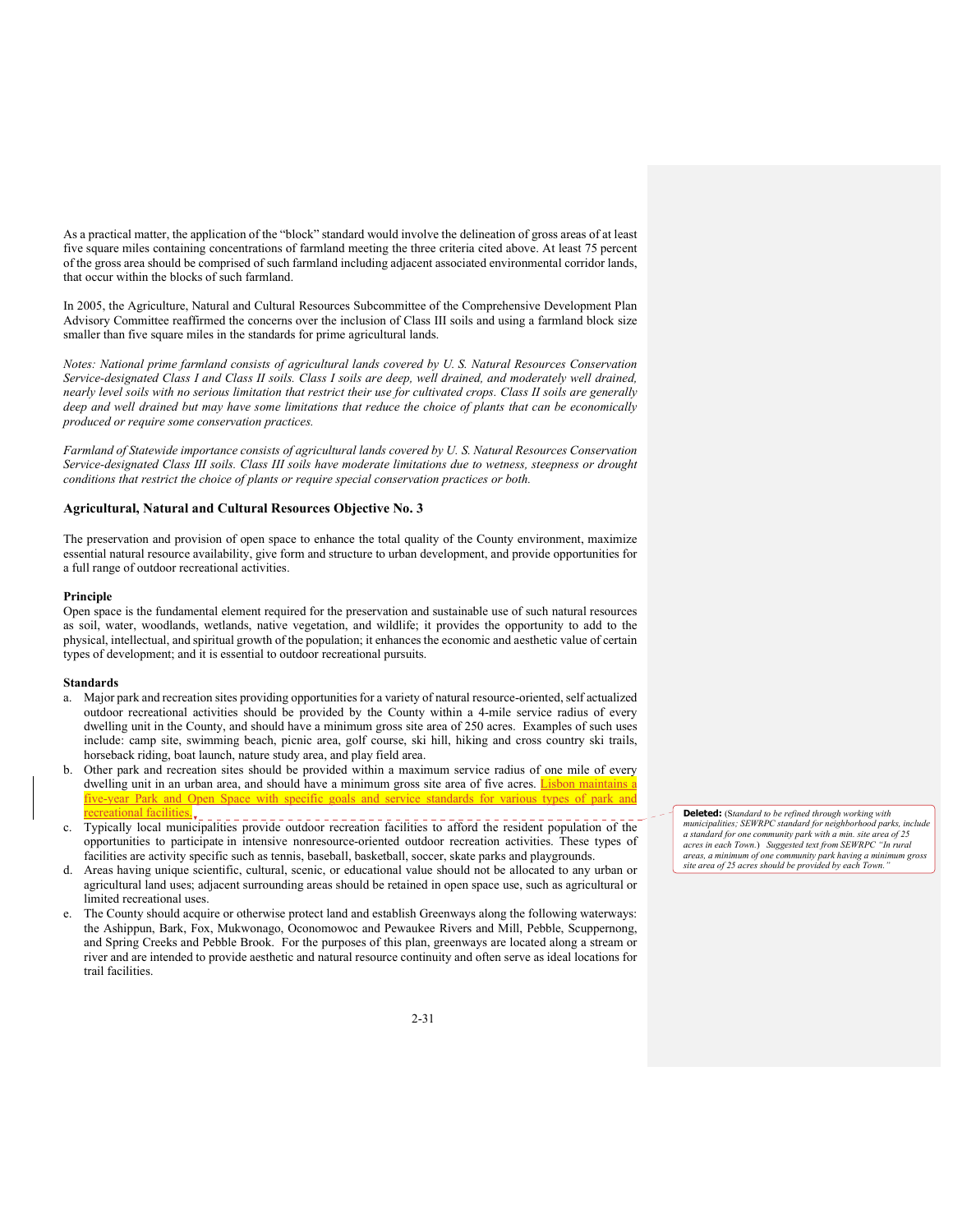f. Where open space is mentioned as part of a conservation design residential planned unit development, said open space shall be protected as green or natural open space and no more than five (5) percent of said open space area shall be allowed to have impervious surfaces.

#### **Agricultural, Natural and Cultural Resources Objective No. 4**

A spatial distribution of land uses and specific site development designs which protects or enhances the surface and ground water resources of the County.

### **Principle**

Information regarding existing and potential surface and ground water quality and quantity conditions is essential to any comprehensive land use and natural resource planning program. The existing quality condition of the surface and ground water resource provides important baseline data. The potential condition becomes the goal upon which planners and resource managers target their land use efforts.

#### **Standards**

- a. Potentially contaminating land uses should not be located in areas where the potential for groundwater contamination is the highest.
- b. Storm water management planning should seek to meet the potential biological use objectives of the streams in the County (presented in Chapter 3 of this Plan).

*Notes: The Wisconsin Department of Natural Resources (DNR) is required, under Wisconsin Statutes and the State Water Resources Act of 1965, to establish a set of water use objectives and supporting water quality standards applicable to all surface waters of the state. The type of aquatic community a particular surface water resource is capable of supporting is represented by the biological use objectives. The potential biological use of streams indicates the biological use or trout stream class a stream could achieve if it was well managed and pollution sources were controlled.* 

*The Wisconsin Department of Natural Resources (DNR) has established Administrative Code NR 140 to establish groundwater quality standards for substances detected in or having a reasonable probability of entering the groundwater resources of the state; to specify scientifically valid procedures for determining if a numerical standard has been attained or exceeded; to specify procedures for establishing points of standards application, and for evaluating groundwater monitoring data; to establish ranges of responses the department may require if a groundwater standard is attained or exceeded; and to provide for exemptions for facilities, practices and activities regulated by the department.*

- c. Land use development patterns and practices should be designed to preserve important groundwater recharge areas and should support maintaining the natural surface and groundwater hydrology to the extent possible.
- d. Storm water management planning should seek to encourage ground water recharge to maintain the natural groundwater hydrology.

Notes: As of the writing of this Plan, the Southeastern Wisconsin Regional Planning Commission is engaged in the preparation of a Regional Water Supply Plan. The recommendations contained in the plan will be incorporated into future amendments to this Comprehensive Development Plan for Waukesha County.

### **Agricultural, Natural and Cultural Resources Objective No. 5**

A spatial distribution of the various land uses which maintains biodiversity and clean air and will result in the protection and wise use of the natural resources of the County, including its soils, nonmetallic minerals, inland lakes and streams, groundwater, wetlands, woodlands, prairies, and wildlife.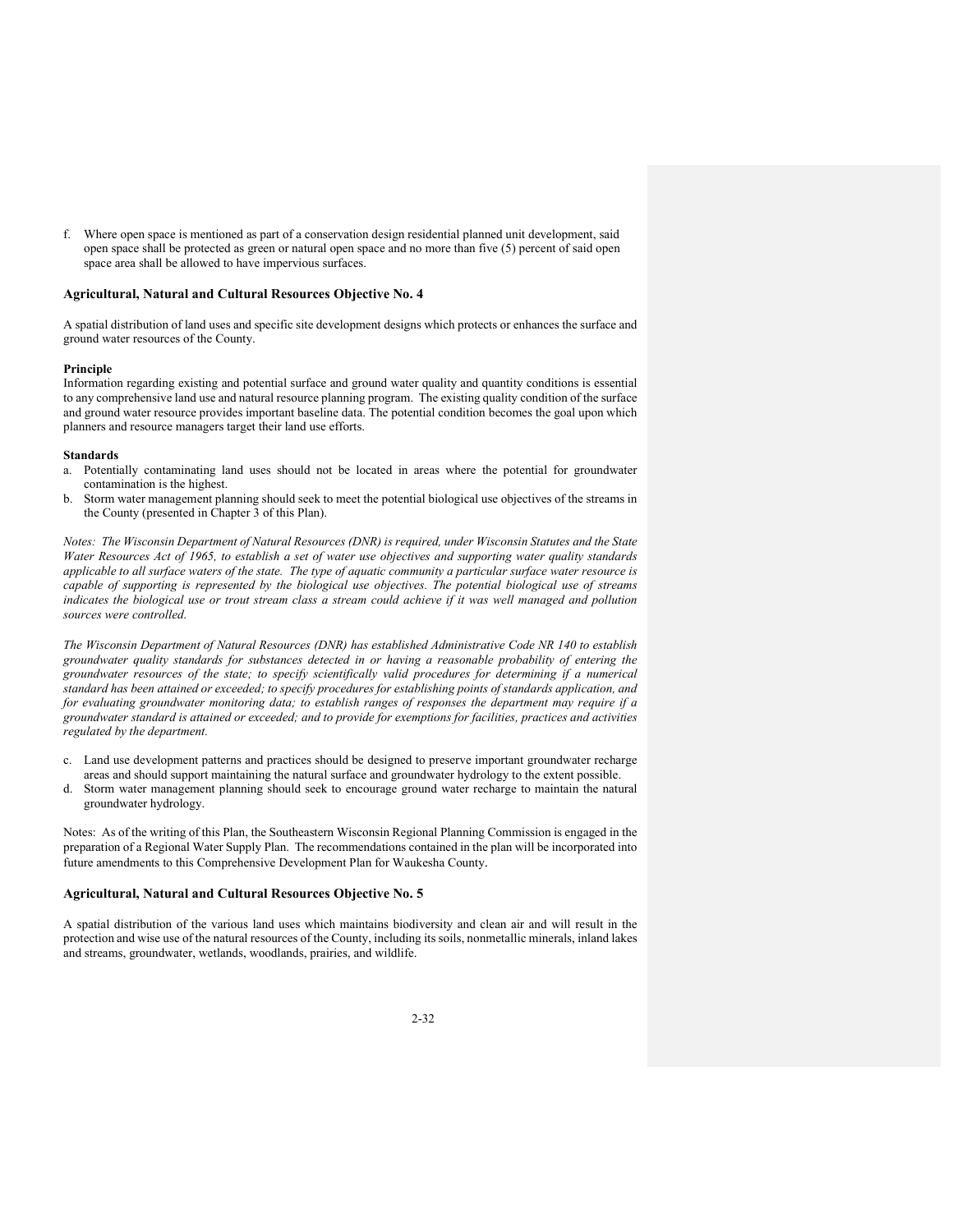#### **Principle**

The proper allocation of uses to land can assist in maintaining an ecological balance between the activities of man and the natural environment.

#### **1. Soils**

#### **Principle**

The proper relation of development to soil types and distribution can serve to avoid many environmental problems, aid in the establishment of better regional settlement patterns, and promote the wise use of an irreplaceable resource.

### **Standards**

- 1. Sewered urban development, particularly for residential use, should not be located in areas covered by soils identified in the detailed operational soil survey as having severe limitations for such development.
- 2. Unsewered suburban residential development should not be located in areas covered by soils identified in the detailed operational soil survey as unsuitable for such development.
- 3. Rural development, including agricultural and rural residential development, should not be located in areas covered by soils identified in the detailed operational soil survey as unsuitable for such uses.
- Development should be directed away from areas, with steep slopes (12% or greater) or with seasonally high groundwater one foot or less from the surface.
- 5. Land use patterns should be designed to discourage development of below grade structures on soils with seasonally high groundwater less than 3 feet from the surface. The intent is to allow development on these marginal soils, providing below grade structures (including basements) maintain a minimum of one foot separation from the seasonally high groundwater level.

### **2. Nonmetallic Minerals**

#### **Principle**

Nonmetallic minerals, including sand and gravel, dimensional building stone, and organic materials, have significant commercial value and are an important economical supply of the construction materials needed for the continued development of Waukesha County and the Region and for the maintenance of the existing infrastructure. Urban development of lands overlying these resources and urban development located in close proximity to these resources may make it impossible to economically utilize these resources in the future and thus may result in shortages and concomitant increases in the costs of those materials, which would ultimately be reflected in both consumer prices and in the community tax structure.

#### **Standard**

All known economically viable nonmetallic mineral deposits should be protected and preserved for future mining.

### **3. Clean Air**

### **Principle**

Air is a particularly important determinant of the quality of the environment for life, providing the vital blend of oxygen and other gases needed to support healthy plant and animal life. Air, however, contains pollutants contributed by both natural and human sources which may be harmful to plant and animal life, that may injure or destroy such life, and that may severely damage personal and real property.

#### **Standards**

- 1. Encourage a centralized land use development pattern to minimize automobile travel and related air pollutant emissions.
- 2. Encourage protection of existing woodlands, wetlands, and prairies to enhance atmospheric oxygen supply levels.

**Deleted:** urban and rural land use

**Deleted:** Urban and rural

**Deleted:** d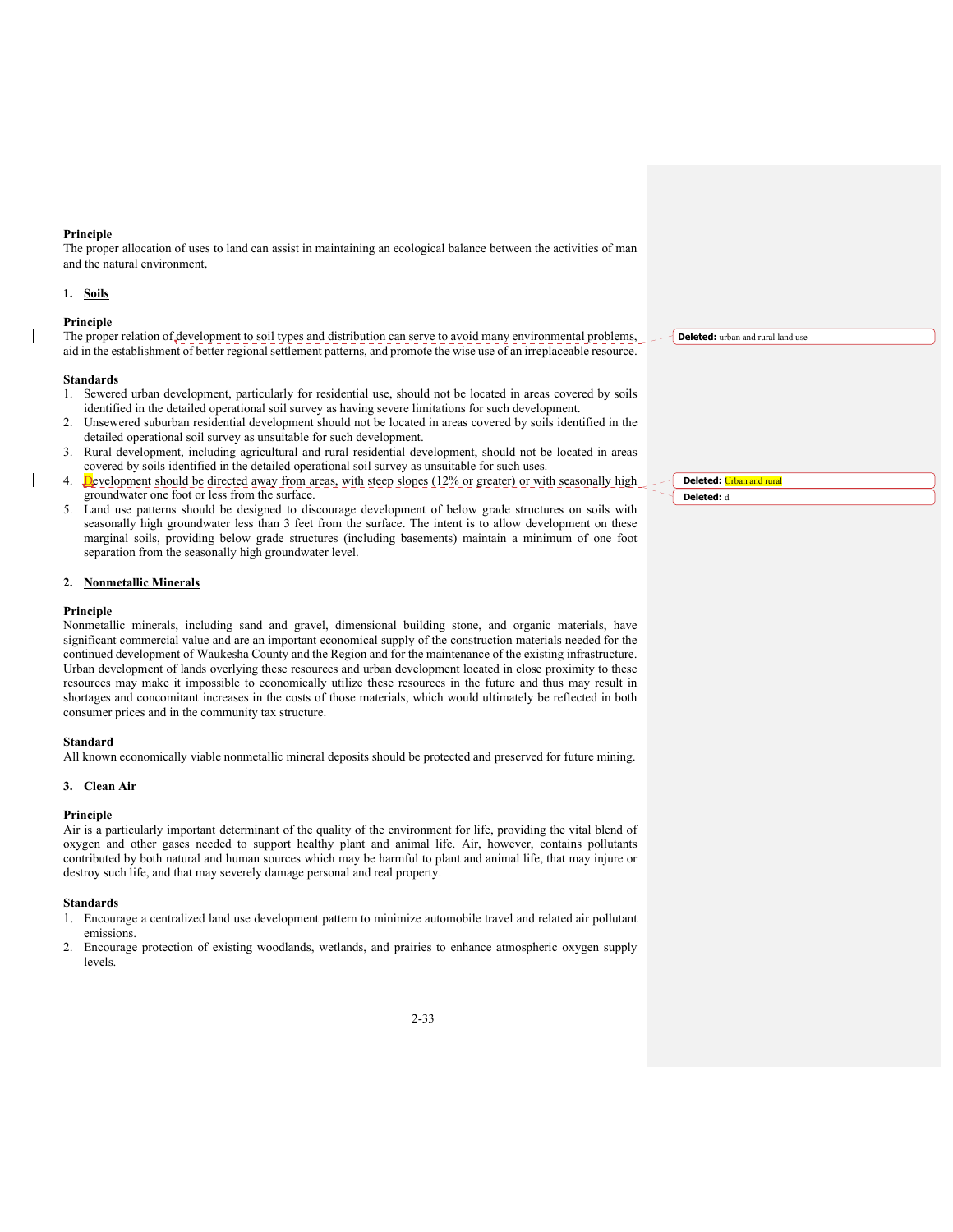A balanced allocation of space to the various land use categories which meets the social, physical, and economic needs of the County population.

# **Principle**

The planned supply of urban land use should approximate the known and anticipated demand for that use.

# **Standards**

a. For each additional 100 dwelling units to be accommodated within the County at each urban residential density, the following amounts of residential and related land should be allocated:

| Residential          | Residential Area (Net Area)     |                            | Residential Area Plus Supporting<br>Land Uses (Gross Area) |                            |  |  |
|----------------------|---------------------------------|----------------------------|------------------------------------------------------------|----------------------------|--|--|
| Density              | Acres Per 100<br>Dwelling Units | Dwelling Units<br>Per Acre | Acres Per 100<br>Dwelling Units                            | Dwelling Units<br>Per Acre |  |  |
| High-Density Urban   |                                 | 12.5                       | 13                                                         | 7.7                        |  |  |
| Medium-Density Urban | 23                              | 4.3                        | 32                                                         | 3.1                        |  |  |
| Low-Density Urban    | 83                              | 1.2                        | 109                                                        | 0.9                        |  |  |
| Suburban-Density     | 167                             | 0.6                        | 204                                                        | 0.5                        |  |  |
| Rural-Density        | 500                             | 0.2                        | 588                                                        | 0.17                       |  |  |

- b. For each additional 1,000 persons to be accommodated within the County, at least 5 acres of land should be set aside in major public parks of at least 250 acres in size, and at least 9 acres should be set aside in other public parks.
- c. For each additional 1,000 persons to be accommodated within the County, approximately 12 acres of governmental and institutional land should be allocated.<sup>1</sup>
- d. For each additional 100 industrial employees to be accommodated within the County, approximately 12 acres of industrial land should be allocated.<sup>2</sup>
- e. For each additional 100 commercial employees to be accommodated in retail and service settings within the County, approximately 6 acres of retail and service land should be allocated.<sup>2</sup>
- f. For each additional 100 commercial employees to be accommodated in office settings within the County, approximately 2.5 acres of commercial office land should be allocated.<sup>3</sup>

<sup>&</sup>lt;sup>1</sup> Commercial, industrial, and governmental and institutional area includes the area devoted to the given use, consisting of *the ground floor site area occupied by any building, required yards and open space, and parking and loading areas.*

<sup>2</sup> *The industrial standard is intended to be representative of typical new single-story industrial development. It should be recognized that the number of industrial employees per acre can vary considerably from site to site, depending upon the nature of the manufacturing activity, the level of automation, the extent to which warehousing or office functions are located at the site, and other factors.*

<sup>3</sup> *The office standard is equivalent to a floor area ratio of 30 percent and a gross building area of about 325 square feet per employee.*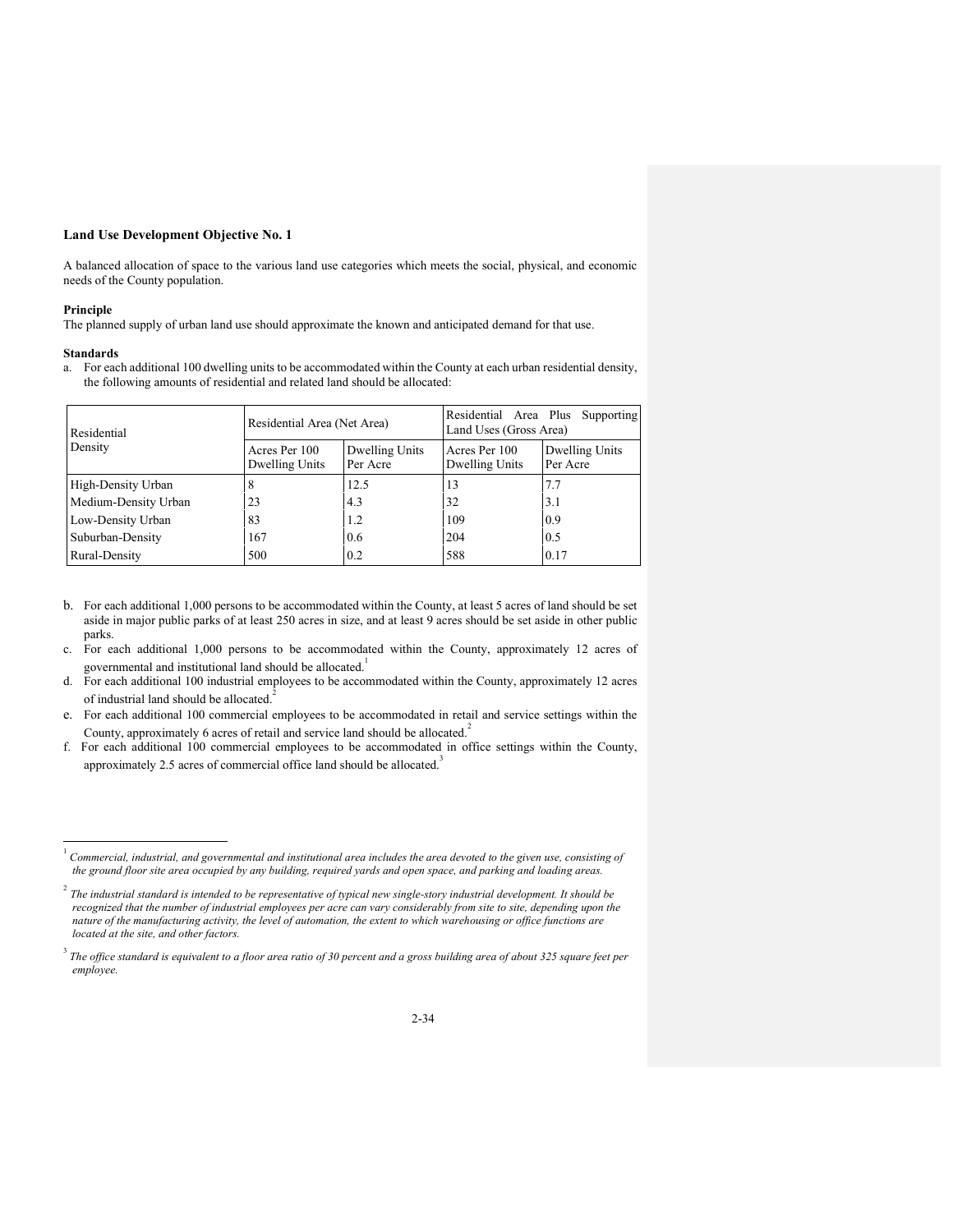A spatial distribution of the various land uses which will result in a convenient and compatible arrangement of land uses.

#### **Principle**

The proper allocation of uses to land can avoid or minimize hazards and dangers to health, safety, and welfare and maximize amenity and convenience in terms of accessibility to supporting land uses.

#### **Standards**

- 1. Urban high-, medium-, and low-density residential uses should be located within neighborhood and other planning units which are served with centralized public sanitary sewerage and water supply facilities and contain, within a reasonable walking and bicycling distance necessary supporting local service uses, such as park, commercial, and elementary-school facilities.
- 2. Mixed-use development designs should be used, as appropriate, to accommodate urban land uses that are compatible and complimentary in the vicinity of each other. Mixed-use development may consist of residential and compatible business uses together.
- 3. To the extent practicable, residential and employment-generating land uses should be located so as to provide opportunities for living in proximity to work.
- When accommodated, residential development should be located in such a way as to minimize conflicts attendant to dust, odors, and noise associated with farming activity that may arise when residences are located in the vicinity of agricultural operations.  $\frac{R}{R}$  esidential development should also be located in such a way as to minimize impacts on the natural resource base including wildlife habitat.

### **Land Use Development Objective No. 3**

A spatial distribution of the various land uses which is properly related to the supporting transportation, utility, and public facility systems in order to assure the economical provision of transportation, utility, and public facility services.

#### **Principle**

The transportation and public utility facilities and the land use pattern which these facilities serve and support are mutually interdependent in that the land use pattern determines the demand for, and loading upon, transportation and utility facilities; and these facilities, in turn, are essential to, and form a basic framework for, land use development.

#### **Standards**

- 1. Urban development should be located and designed so as to maximize the use of existing transportation and utility systems.
- 2. The transportation system should be located and designed to serve not only all land presently devoted to urban development but to land planned to be used for such urban development.
- 3. The transportation system should be located and designed to minimize the penetration of existing and planned residential neighborhood units by through traffic.
- 4. Transportation terminal facilities, such as off-street parking, off-street truck loading, and public transit stops, should be located in proximity to the principal land uses to which they are accessory.
- 5. Land developed or planned to be developed for urban high-, medium-, and low-density residential use should be located in areas serviceable by an existing or planned public sanitary sewerage system and preferably within the gravity drainage area tributary to such a system.
- 6. Land developed or planned to be developed for urban high-, medium-, and low-density residential use should be located in areas serviceable by an existing or planned public water supply system.
- 7. Land developed or planned to be developed for urban high, medium- density residential and commercial use should be located in areas serviceable by existing or planned public transit facilities.

**Deleted:** rural **Deleted:** Rural r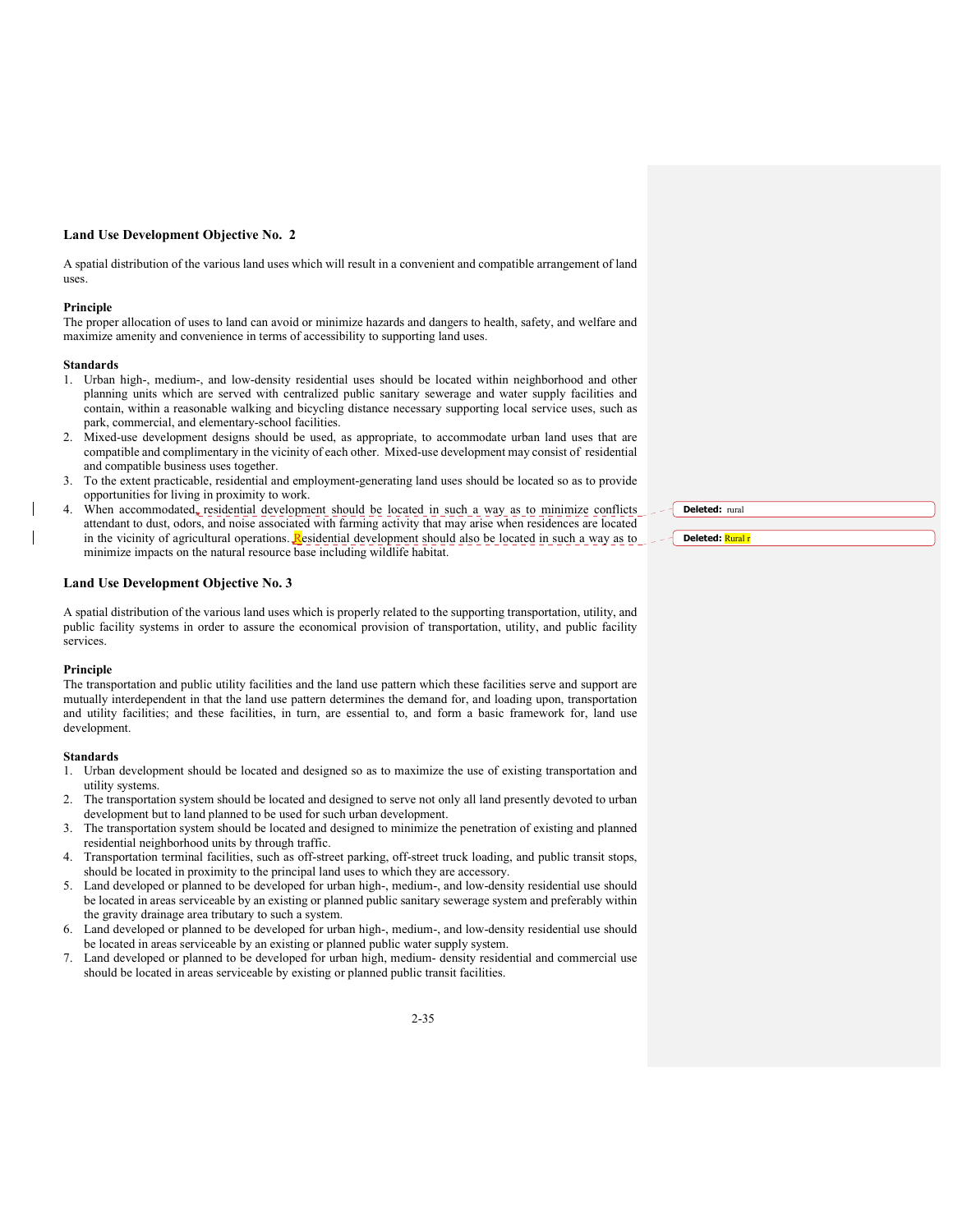- 8. Mixed use development should be encouraged to accommodate multi-purpose trips, including pedestrian trips, as a matter of convenience and efficiency.
- In the absence of public sanitary sewer service, onsite sewage disposal systems should be utilized only in accordance with the following:
	- a. Onsite soil absorption sewage disposal systems should be sited and designed in accordance with Chapter Comm 83 of the *Wisconsin Administrative Code.*
	- b. The use of onsite sewage disposal systems should be limited to the following types of development:
		- Rural density residential development.
		- Suburban density residential development, where it is found to be consistent with other land evelopment and resource protection goals of this plan.
		- Urban land uses, which may be, required in unsewered areas limited to agriculture businesses, communication facilities, utility installations, public institutional uses and park and recreation sites.
	- c. New urban development served by onsite sewage disposal systems in areas planned to receive sanitary sewer service is discouraged. Where such development is permitted, it should be designed so that the public and private costs of conversion to public sanitary sewer service are minimized.
	- d. For a private sewage system serving multiple buildings located on a separate property and owned by multiple owners, the private sewage system must be owned and maintained by a governmental entity or agency. For condominium private sewage systems serving multiple units/buildings, owned by multiple owners and located on the same property as the unit/building, the owner/association must accept responsibility for the operation and maintenance of the private sewage system and have the local municipality provide written acceptance of this responsibility should the owner/association fail to do so.

The development and preservation of residential areas within a physical environment that is healthy, safe, convenient, and attractive.<sup>4</sup>

### Principle **A**

Residential development in the form of planned residential neighborhoods can provide a desirable environment for families as well as other household types; can provide efficiency in the provision of neighborhood services and facilities; and can foster safety and convenience.

### **Standards**

- a. Urban high-, medium-, and low-density residential neighborhoods should be designed as cohesive units properly related to the larger community of which they are a part. Such neighborhoods should be physically self-contained within clearly defined and relatively permanent recognizable boundaries, such as arterial streets and highways, major park and open space reservations, or significant natural features, such as rivers, streams, or hills. Desirably, the neighborhoods should contain enough area to provide the following: housing for the population served by one elementary school and one neighborhood park; an interconnected internal street, bicycle-way, and pedestrian system which provides multiple opportunities for access and circulation; and those community and commercial facilities necessary to meet the day-to-day living requirements.<sup>5</sup>
- b. Desirably, urban residential neighborhoods should accommodate a mix of housing sizes, structure types, and lot sizes, resulting in an overall density that is within the planned density range for each neighborhood.

**Deleted:** limited, however, to areas already committed to such use through subdivision plats or certified surveys.

<sup>4</sup> *This objective does not address suburban density residential development (between 0.2 and 0.6 dwelling units per acre) since new suburban density residential development would be limited to that which is already committed in subdivision plats and certified surveys.*

<sup>5</sup> *Neighborhood sizes envisioned under these standards are as follows: high-density—160 acres; medium-density—640 acres; and low-density—2,560 acres. As a practical matter, smaller household sizes and the attendant lower neighborhood population levels often require that an elementary school or retail and service area be provided to serve two or more contiguous neighborhoods, rather than a single neighborhood.*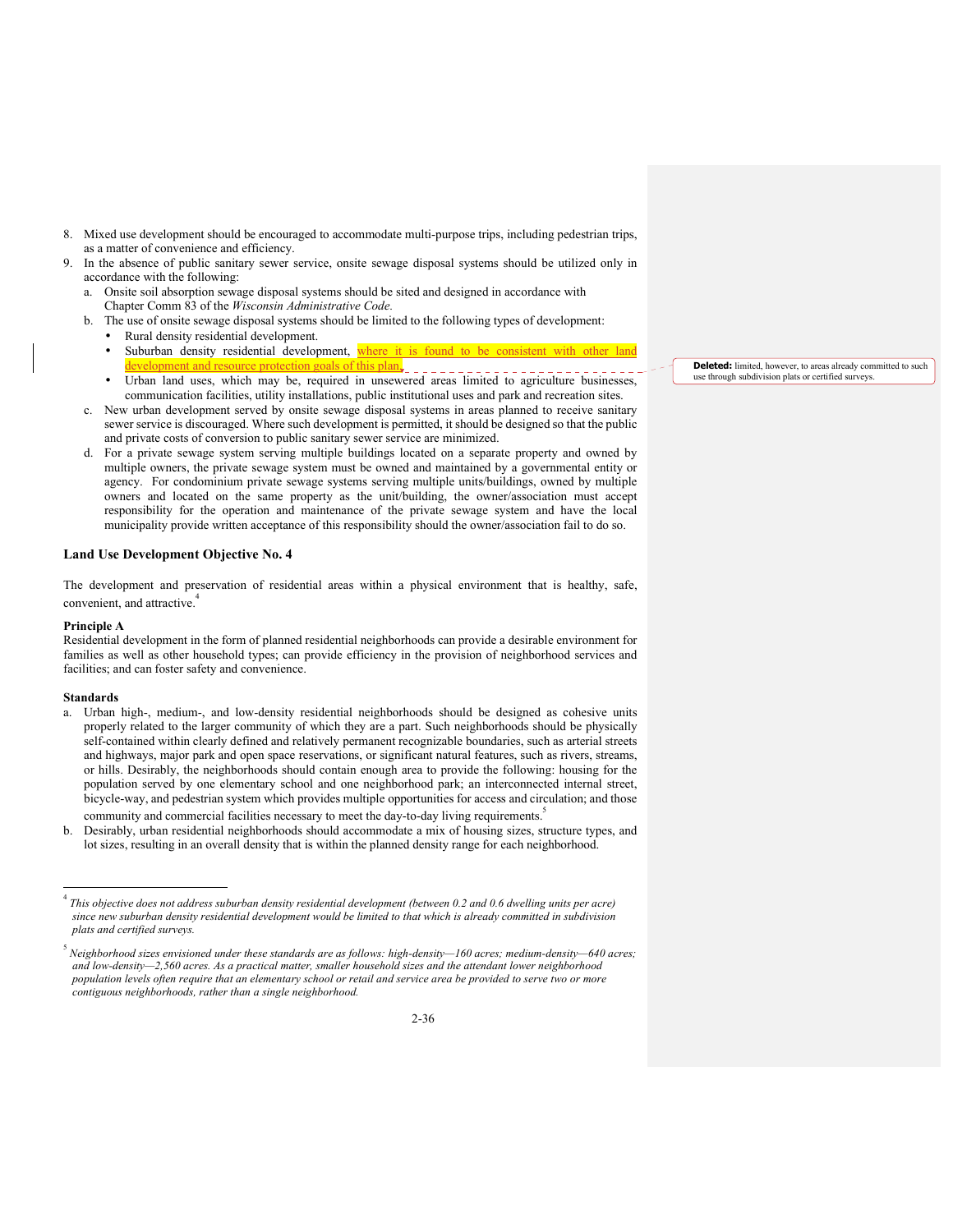- c. Conservation subdivision design concepts should be incorporated into high-, medium-, and low-density neighborhoods, as appropriate.<sup>6</sup>
- d. To the extent possible, efforts directed at the conservation and renewal of existing residential areas should be undertaken on a neighborhood basis and should seek to preserve those cultural features which contribute to the promotion of neighborhood identity within the larger urban complex.

To meet the foregoing standards, land should typically be allocated as follows:

|                                         |                                                                                                              | Percent of Area in Land Development Category                                   |                                                                                            |                                                                                            |                                                                                         |                                                                                         |  |  |  |  |  |  |
|-----------------------------------------|--------------------------------------------------------------------------------------------------------------|--------------------------------------------------------------------------------|--------------------------------------------------------------------------------------------|--------------------------------------------------------------------------------------------|-----------------------------------------------------------------------------------------|-----------------------------------------------------------------------------------------|--|--|--|--|--|--|
| Land Use Category                       | Urban<br>High-<br>Density<br>$(7.0-17.9)$<br>dwelling<br>units per net units per net<br>residential<br>acre) | Urban<br>Medium-<br>Density<br>$(2.3-6.9)$<br>dwelling<br>residential<br>acre) | Urban<br>Low-Density<br>$(0.7 - 2.2)$<br>dwelling<br>units per net<br>residential<br>acre) | Suburban-<br>Density<br>$(0.2 - 0.6)$<br>dwelling<br>units per net<br>residential<br>acre) | Rural-<br>Density<br>$(0.1 - 0.2)$<br>dwelling<br>units per net<br>residential<br>acre) | Agricultural<br>(less than $0.2$ )<br>dwelling<br>units per net<br>residential<br>acre) |  |  |  |  |  |  |
| Residential                             | 66.0                                                                                                         | 71.0                                                                           | 76.5                                                                                       | 82.0                                                                                       | 85.0                                                                                    | 6.0                                                                                     |  |  |  |  |  |  |
| Streets and Utilities                   | 25.0                                                                                                         | 23.0                                                                           | 20.0                                                                                       | 18.0                                                                                       | 15.0                                                                                    | 4.0                                                                                     |  |  |  |  |  |  |
| Parks and Playgrounds                   | 3.5                                                                                                          | 2.5                                                                            | 1.5                                                                                        | - -                                                                                        |                                                                                         | - -                                                                                     |  |  |  |  |  |  |
| Public Elementary<br><b>Schools</b>     | 2.5                                                                                                          | 1.5                                                                            | 0.5                                                                                        | - -                                                                                        |                                                                                         | . .                                                                                     |  |  |  |  |  |  |
| Other Governmental and<br>Institutional | 1.5                                                                                                          | 1.0                                                                            | 1.0                                                                                        |                                                                                            |                                                                                         |                                                                                         |  |  |  |  |  |  |
| Retail and Service                      | 1.5                                                                                                          | 1.0                                                                            | 0.5                                                                                        |                                                                                            |                                                                                         |                                                                                         |  |  |  |  |  |  |
| Nonurban                                |                                                                                                              | - -                                                                            | . .                                                                                        |                                                                                            |                                                                                         | 90.0                                                                                    |  |  |  |  |  |  |
| Total                                   | 100.0                                                                                                        | 100.0                                                                          | 100.0                                                                                      | 100.0                                                                                      | 100.0                                                                                   | 100.0                                                                                   |  |  |  |  |  |  |

### **Principle B**

Residential development in mixed-use settings can provide a desirable environment for a variety of household types seeking the benefits of proximity to places of employment as well as civic, cultural, commercial, and other urban amenities. Examples of mixed use settings include dwellings above the ground floor of commercial uses and residential structures intermixed with, or located adjacent to, compatible commercial, institutional, or civic uses.

#### **Standards**

- a. Opportunities should be provided for residential dwellings—particularly in the medium- and high-density range—within a variety of mixed-use settings.
- b. Residential uses should be integrated into, or located in close proximity to, major economic activity centers.

### **Principle C**

Residential development in a rural setting can provide a desirable environment for households seeking proximity to open space.

<sup>6</sup> *Conservation subdivision designs generally involve locating dwelling units in clusters surrounded by open space, thereby achieving the desired density for the site on an overall basis. The layout of individual lots and supporting streets is done in a manner that preserves the most significant existing natural resource features to the extent possible. In a rural setting, conservation subdivisions can include agricultural lands as part of the open space area that is planned to be preserved.*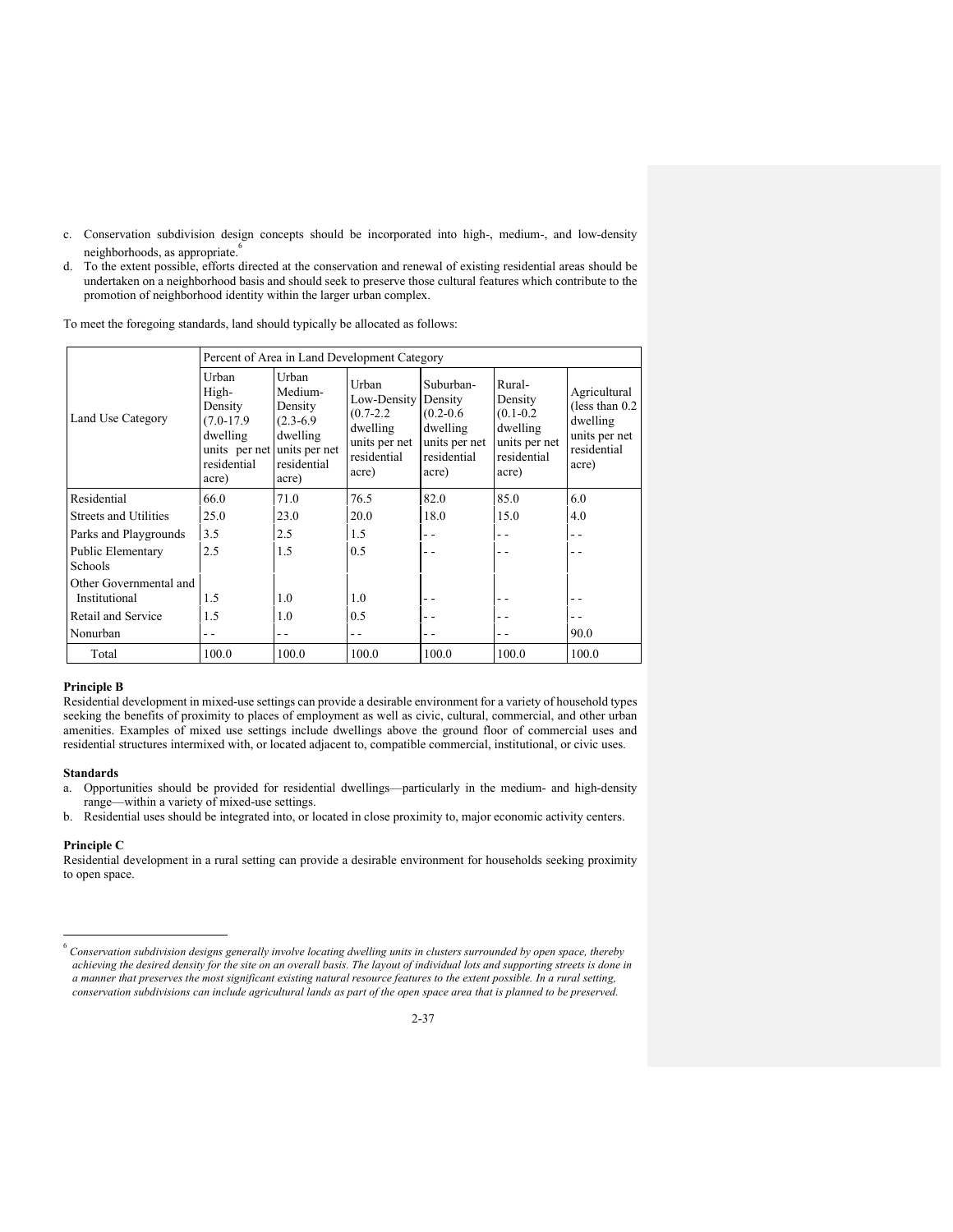#### **Standards**

- a. The County and regional land use plans seek to maintain the rural character of lands located outside planned urban service areas. In Lisbon this is achieved primarily through protecting woodlands and wetlands, providing open space within developed areas, providing greater housing setbacks from roads, and encouraging the preservation of existing farmsteads.
- b. Continued agricultural and other open space uses are encouraged in such areas, in a manner consistent with esidential land uses
- Where residential development is to be accommodated, an overall density of no more than one dwelling unit per five acres should be maintained. The use of residential cluster designs, with homes developed in clusters surrounded by agriculture or other open space sufficient to maintain the maximum recommended density of no more than one home per five acres, is encouraged.
- d. A development density of no more than one home per five acres in rural areas is recommended to help accomplish the following:
	- Preserve natural drainage systems insofar as possible and minimize drainage problems and the need for storm water management facilities.
	- Preserve open space and natural amenities, especially through the use of cluster design, to accommodate residential development while avoiding "wall to wall" residential subdivisions.
	- Minimize the risks to the groundwater supply and quality which the widespread use of onsite sewage treatment and wells at higher densities may pose in the long term.
	- Preserve, through careful design, the overall integrity of the rural landscape, including environmental corridors and wildlife habitat areas.
	- Minimize the loss of large contiguous tracts of farmland covered by agricultural soils classified as Class I and Class II soils.

### **Land Use Development Objective No. 5**

Provide for the preservation, development, and redevelopment of a variety of suitable industrial and commercial sites both in terms of physical characteristics and location.

### **Principle**

The production and sale of goods and services are among the principal determinants of the level of economic vitality in any society; the important activities related to these functions require areas and locations suitable to their purposes.

#### **Standards**

- 1. Industrial, retail, and office uses should meet the following standards:
	- a. Available adequate water supply, sanitary sewer service, stormwater drainage facilities, and power supply.
	- b. Ready access to the arterial street and highway system.
	- Adequate on-street and off-street parking (may not be directly on-site but within vicinity) and loading areas.
	- d. Provision of properly located points of ingress and egress appropriately controlled to prevent congestion on adjacent arterial streets.
	- e. Site design emphasizing integrated nodes or centers, rather than linear strips.
	- f. Site design appropriately integrating the site with adjacent land uses.
	- g. Served by local transit service (applies to industrial, retail, and office uses located within, or in proximity to, medium- and high-density areas).

**Deleted:** ¶

Minimize traffic volumes on rural highways and the need to widen highways beyond two lanes.

**Deleted:** 

**Deleted:** rural character

<sup>7</sup> *It should be recognized that industrial, retail, and office uses located in outlying areas may not be able to be served by transit service.*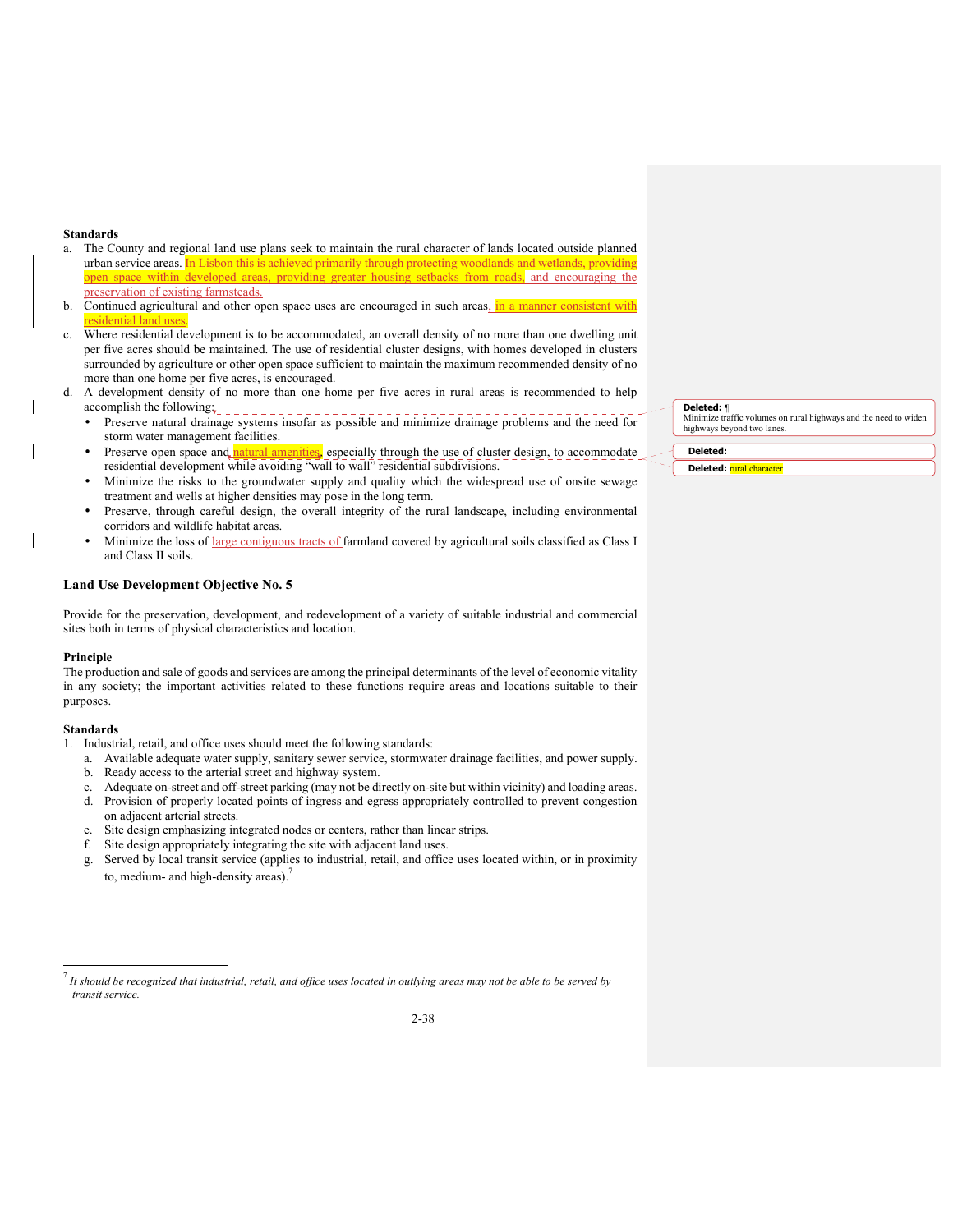- 2. In addition, major centers accommodating industrial, retail, and office development should meet the following standards:
	- a. Served by rapid and express transit service.
	- b. Access within two miles of the freeway system.
	- c. Access to a transport-corporate airport within a maximum travel time of 30 minutes (major office and industrial development).
	- d. Reasonable access through appropriate components of the transportation system to railway and seaport facilities, consistent with the requirements of the industries concerned (major industrial development).
	- e. Residential uses appropriately integrated into, or located in proximity to, the major center.

The conservation, renewal, and full use of existing urban areas of the County.

### **Principle**

The conservation and renewal, as appropriate, of existing urban areas can enhance their viability and desirability as places to live, work, recreate, and participate in cultural activities. Such efforts, along with infill development on vacant land within existing urban service areas, serves to maximize the use of existing public infrastructure and public service systems and can moderate the amount of agricultural and other open space land converted to urban use to accommodate growth in the county and regional population and economy.

### **Standards**

- 1. Existing urban areas should be conserved and renewed, as appropriate.
- 2. To the extent possible, the additional urban land necessary to accommodate growth in the regional population and economy should be met through the renewal or redevelopment as appropriate of older, underutilized urban areas that are in need of revitalization and through the infilling of undeveloped land within existing urban service areas.

*Major industrial center: A major economic activity center that accommodates at least 3,500 industrial employees.* 

- *Major office center: A major economic activity center that accommodates at least 3,500 office employees.*
- *Major retail center: A major economic activity center that accommodates at least 2,000 retail employees.*

<sup>8</sup> *A major economic activity center is defined as a concentrated area of commercial and/or industrial land having a minimum of 3,500 total employees or 2,000 retail employees. Major economic activity centers are further classified according to the following employment levels, recognizing that a major economic activity center may meet more than one of the indicated thresholds:* 

*General-purpose major center: A center that qualifies as a major economic activity center having total employment of at least 3,500, but does not meet any of the above individual thresholds for an industrial, office, or retail center.* 

*It should be recognized that major industrial, office, and retail centers generally encompass a mix of uses. A major industrial center may accommodate offices, service operations, and research facilities in addition to manufacturing,*  wholesaling, and distribution facilities. A major retail center may accommodate office and service uses in addition to retail *operations. The mix of uses extends to residential uses—which should be integrated into, or provided in close proximity to, major economic activity centers, as those centers develop or are re-developed.*

<sup>9</sup> *A transport-corporate airport is defined as an airport that is intended to serve business and corporate jets as well as virtually all small single- and twin-engine general aviation aircraft. Existing and proposed transport-corporate airports in the Region are identified in the regional airport system plan, documented in SEWRPC Planning Report No. 38 (2nd Edition),* A Regional Airport System Plan for Southeastern Wisconsin: 2010*, November 1996.*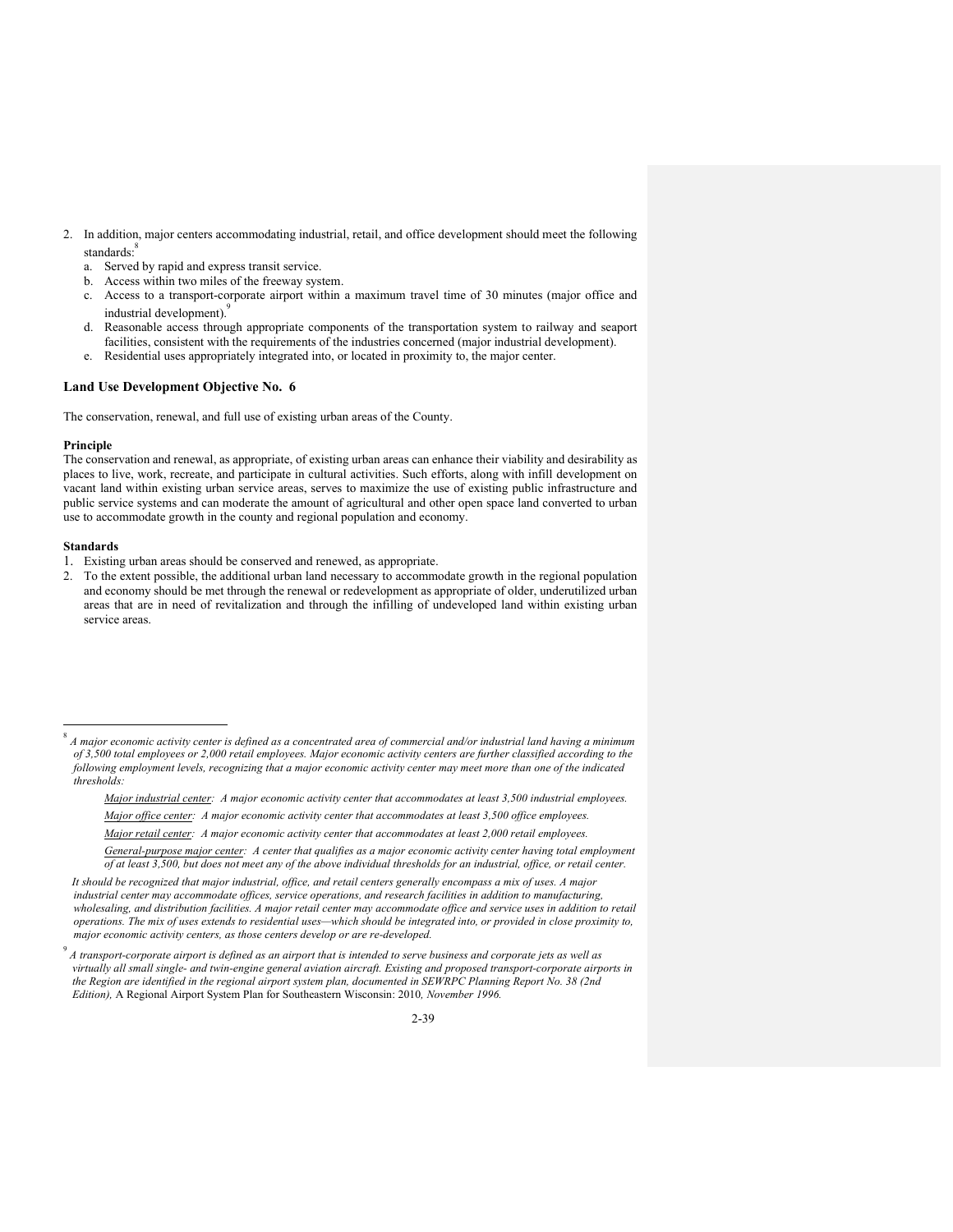#### **Transportation Objective No. 1**

A multi-modal transportation system which, through its location, capacity, and design, will effectively serve the existing regional and County land use pattern and promote the implementation of the regional land use plan and the Comprehensive Development Plan for Waukesha County, meeting and managing the anticipated travel demand generated by the existing and proposed land uses.

### **Principle**

An integrated multi-modal regional transportation system connects major land use activities within the Region and County, providing the accessibility essential to the support of these activities. The transportation system should provide higher accessibility to areas recommended for development and redevelopment, and lower accessibility to areas not recommended for development.

#### **Standards**

- 1. The transportation system should be consistent with and serve to support, and promote the implementation of the land use plan.
	- a. Higher relative transportation accessibility should be provided to areas recommended for development than to areas not recommended for development;
	- b. Improvements in accessibility should be provided to areas recommended for development rather than to areas not recommended for development.

### **Transportation Objective No. 2**

A multi-modal transportation system which provides appropriate types of transportation needed by all residents of the County at an adequate level of service; provides choices among transportation modes; and provides inter-modal connectivity.

#### **Principle**

A multi-modal regional transportation system is necessary to provide transportation service to all segments of the population and to support and enhance the economy and quality of life. The arterial street and highway system serving personal travel by automobile and freight travel by truck is, has been, and will likely continue to be the dominant element of the transportation system carrying over 90 percent of total daily travel, and serving the overwhelming majority of the population. However, there are substantial reasons for a multi-modal regional transportation system, including public transit and bicycle-pedestrian elements. Moreover, in the most heavily traveled corridors, public transit and bicycle and pedestrian facilities can alleviate peak travel loadings on highway facilities and the demand for land for parking facilities. Also, a multi-modal transportation system can support and enhance the quality of life and economy by providing a choice of modes.

### **Standards**

- 1.Arterial Street and Highway System
	- a. A grid of arterial streets and highways should be provided in urban areas of the Region at intervals of no more than one-half mile in each direction in urban high-density areas, at intervals of no more than one mile in each direction in urban medium-density areas, and at intervals of no more than two miles in each direction in urban low-density and suburban-density areas. In rural areas, arterials should be provided at intervals of no less than two miles in each direction.
	- b. In urban areas of the Region, the grid of arterial streets should be direct and understandable.
	- c. Arterial street and highway facilities should be provided with adequate traffic-carrying capacity to minimize traffic congestion.<sup>a</sup>

<sup>a</sup>*Design capacity is the maximum level of traffic volume a facility can carry before beginning to experience morning and afternoon peak traffic hour traffic congestion, and is expressed in terms of number of vehicles per average weekday. The design capacity and level of congestion thresholds are set forth in the following table:*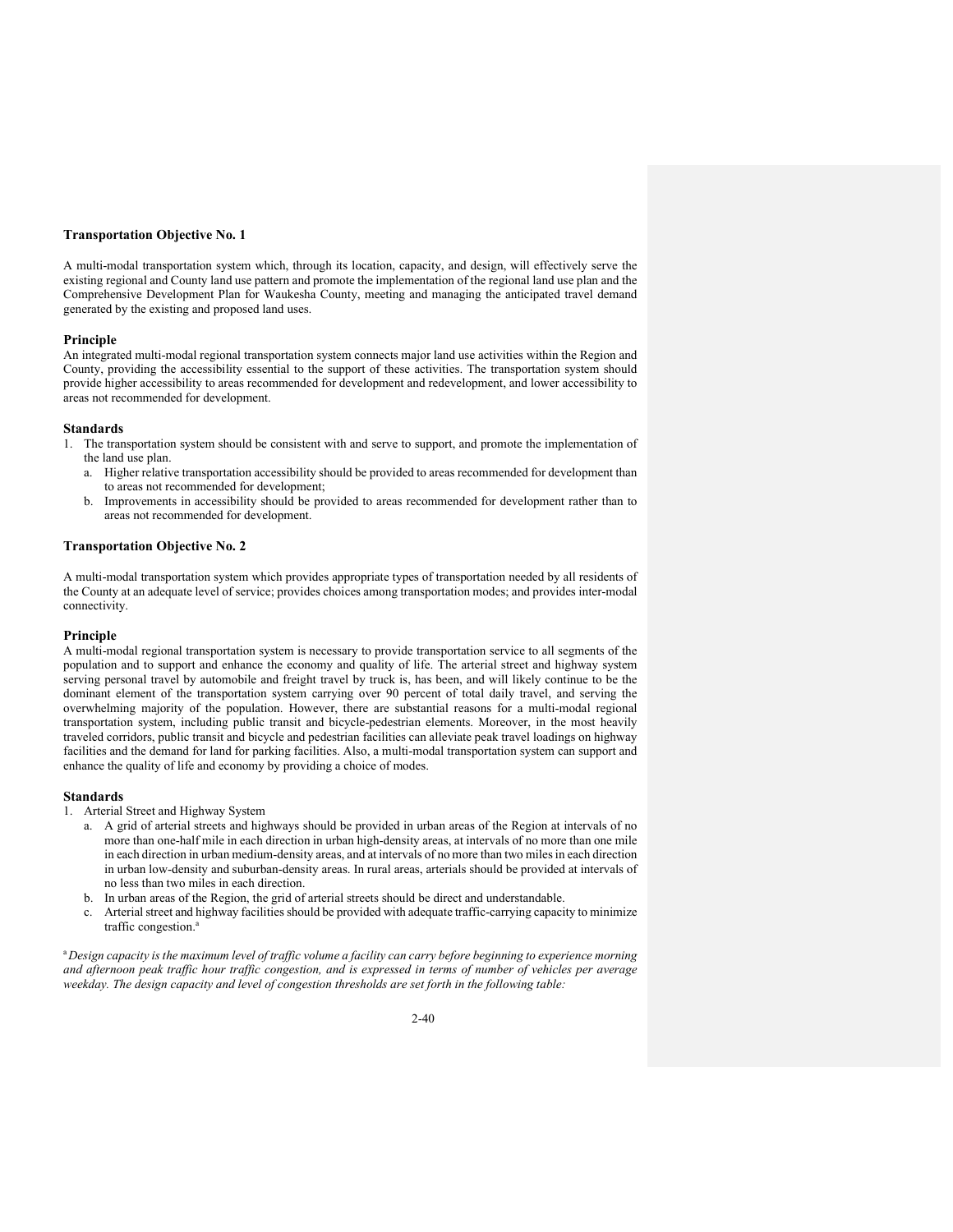|                                       |                                                                   | Average Weekday Traffic Volumes (vehicles per 24 hours)               |                                                                     |                                               |
|---------------------------------------|-------------------------------------------------------------------|-----------------------------------------------------------------------|---------------------------------------------------------------------|-----------------------------------------------|
| Facility Type                         | Design<br>Capacity and<br>Upper Limit<br>of Level of<br>Service C | Upper Limit<br>of Moderate<br>Congestion<br>and Level of<br>Service D | Upper Limit<br>of Severe<br>Congestion<br>and Level of<br>Service E | Extreme<br>Congestion and<br>Level of Service |
| Freeway                               |                                                                   |                                                                       |                                                                     |                                               |
| Four-lane                             | 60,000                                                            | 80,000                                                                | 90,000                                                              | > 90,000                                      |
| Six-lane                              | 90,000                                                            | 121,000                                                               | 135,000                                                             | > 135,000                                     |
| Eight-lane                            | 120,000                                                           | 161,000                                                               | 180,000                                                             | >180,000                                      |
| Standard Arterial                     |                                                                   |                                                                       |                                                                     |                                               |
| Two-lane                              | 14,000                                                            | 18,000                                                                | 19,000                                                              | >19,000                                       |
| Four-lane Undivided                   | 18,000                                                            | 23,000                                                                | 24,000                                                              | > 24,000                                      |
| Four-lane with Two-way Left Turn Lane | 21,000                                                            | 29,000                                                                | 31,000                                                              | > 31,000                                      |
| Four-lane Divided                     | 27,000                                                            | 31,000                                                                | 32,000                                                              | > 32,000                                      |
| Six-lane Divided                      | 38,000                                                            | 45,000                                                                | 48,000                                                              | >48,000                                       |
| Eight-lane Divided                    | 50,000                                                            | 60,000                                                                | 63,000                                                              | > 63,000                                      |

*The level of congestion on arterial streets and highways may summarized by the following operating conditions:* 

| Freeway          |          |                   |                                                     |  |  |  |
|------------------|----------|-------------------|-----------------------------------------------------|--|--|--|
| Level of Traffic | Level of | Average Speed     |                                                     |  |  |  |
| Congestion       | Service  |                   | <b>Operating Conditions</b>                         |  |  |  |
| None             | A and B  | free-<br>Freeway  | No restrictions on ability to maneuver and change   |  |  |  |
|                  |          | flow speed        | lanes.                                              |  |  |  |
| None             | C        | free-<br>Freeway  | Some restrictions on ability to maneuver and change |  |  |  |
|                  |          | flow speed        | lanes.                                              |  |  |  |
| Moderate         | D        | 1 to 2 mph below  | Substantial restrictions on ability to maneuver and |  |  |  |
|                  |          | free-flow speed   | change lanes.                                       |  |  |  |
| Severe           | E        | Up to $10$ mph    | Virtually no ability to maneuver and change lanes.  |  |  |  |
|                  |          | below free-flow   | Operation at maximum capacity. No usable gaps in    |  |  |  |
|                  |          | speed             | the traffic stream to accommodate lane changing.    |  |  |  |
| Extreme          | F        | Typically $20$ to | Breakdown in vehicular flow with stop-and-go,       |  |  |  |
|                  |          | 30 mph or less    | bumper-to-bumper traffic.                           |  |  |  |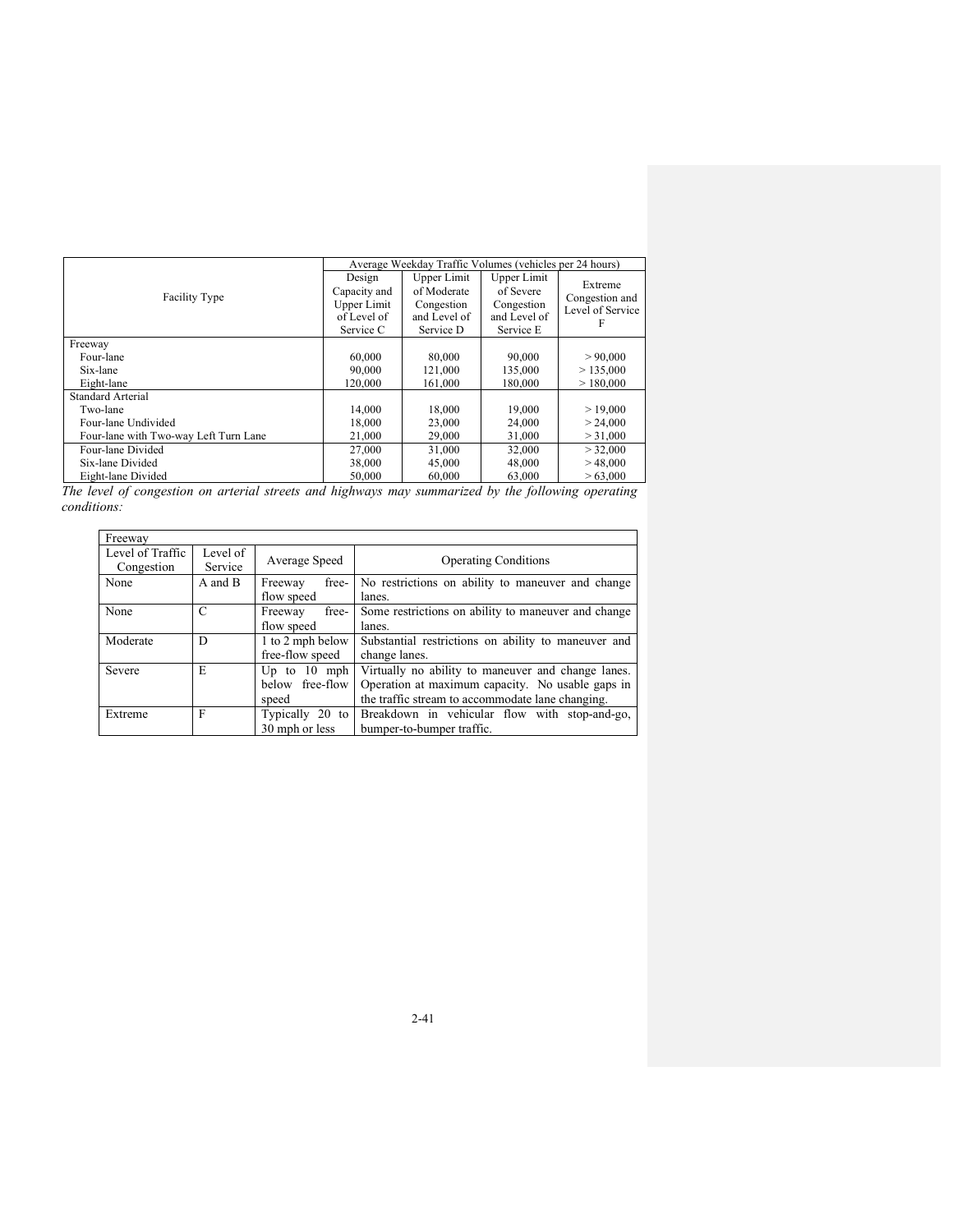| Surface Arterial                  |                     |                                           |                                                                                                                                                      |
|-----------------------------------|---------------------|-------------------------------------------|------------------------------------------------------------------------------------------------------------------------------------------------------|
| Level of<br>Traffic<br>Congestion | Level of<br>Service | Average Speed                             | <b>Operating Conditions</b>                                                                                                                          |
| None                              | A and B             | $100\%$ of<br>70<br>to<br>free-flow speed | Ability to maneuver within traffic stream is<br>unimpeded. Control delay at signalized<br>intersections is minimal.                                  |
| None                              | C                   | to 100% of<br>50.<br>free-flow speed      | Restricted ability to maneuver and change lanes<br>at mid-block locations.                                                                           |
| Moderate                          | D                   | 40 to 50% of free-<br>flow speed          | Restricted ability to maneuver and change lanes.<br>Small increases in flow lead to substantial<br>increases in delay and decreases in travel speed. |
| Severe                            | E                   | 33 to 40 percent of<br>free-flow speed    | Significant restrictions on lane changes. Traffic<br>flow approaches instability.                                                                    |
| Extreme                           | F                   | 25 to 33 percent of<br>free-flow speed    | Flow at extremely low speeds. Intersection<br>congestion with high delays, high volumes, and<br>extensive queuing.                                   |

### 2**.** Public Transit

 a. The public transit system should serve and connect medium and high density areas of the Region and the Region's major activity centers that currently generate, or have the potential to generate, ridership. The public transit services provided should include rapid, express, local, shuttle, and paratransit services. The detailed planning objectives, principles and standards for the public transit system are documented in SEWRPC Planning Report No. 49, A Regional Transportation System Plan for Southeastern Wisconsin: 2035.

### 3. Bicycle and Pedestrian Facilities

- a. All arterial streets and highways (including their bridge and underpass facilities) except freeways should provide accommodation for bicyclists upon construction or reconstruction, or for arterial facilities having a rural cross section if possible, when resurfaced.
- b. A regional system of off-street bicycle paths should be provided in accordance with the recommendations set forth in the adopted park and open space plans. These off-street bicycle paths should provide reasonably direct connections between the urban areas and communities on safe and aesthetically attractive routes with separation from motor vehicle traffic.
- c. The detailed planning objectives, principles and standards for bicycle and pedestrian facilities are documented in SEWRPC Planning Report No. 43, A Regional Bicvcle and Pedestrian Facilities System Plan for Southeastern Wisconsin: 2010, and amendments thereto.

# **Community Facilities Objective No. 1**

To provide police, fire and other emergency service facilities necessary to maintain high-quality protection throughout the County.

#### **Principle**

The adequacy of police, fire and other emergency protection in the County is dependent upon the relationship between the distribution of land uses and the location of facilities available to serve those uses.